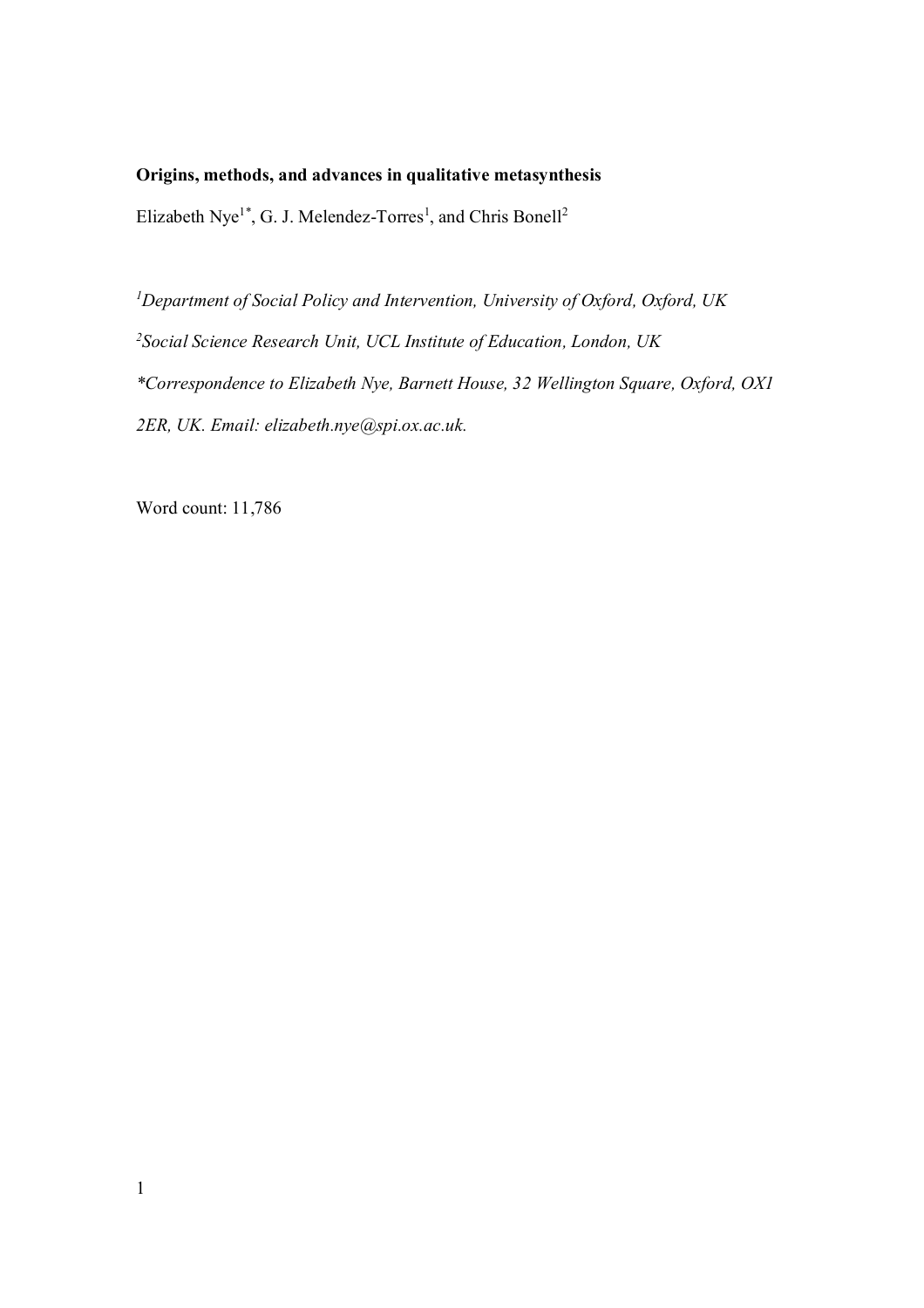## **Abstract**

Qualitative research is a broad term encompassing many methods (Dixon‐Woods, Fitzpatrick, and Roberts 2001, Evans 2002). Critiques of the field of qualitative research argue that while individual studies provide rich descriptions and insights, the absence of connections drawn between studies limits their usefulness. In response, qualitative metasynthesis serves as a method of interpreting and synthesising qualitative findings across individual studies. More than a broad summary, metasyntheses are not meant to 'sum' all available data; rather, qualitative metasyntheses present new perspectives on topics through interpreting findings from different qualitative studies to create 'thirdlevel' findings for the advancement of both knowledge (Jensen and Allen 1996, Sandelowski 1993) and theory (Glaser and Strauss 1967, Atkins et al. 2008). The diversity of opinion on qualitative metasynthesis is mirrored in its practice. Several different approaches to qualitative metasynthesis have emerged, with most connected to the meta-ethnographic procedures originally outlined by Noblit and Hare (1988). This paper: (1) discusses the key philosophical and methodological issues in the literature on qualitative metasynthesis, (2) highlights key methods that are used in qualitative metasynthesis, (3) illustrates qualitative metasynthesis using six worked examples related to different educational topics, and (4) offers an overview of where the field is going.

**Keywords:** qualitative metasynthesis, meta-ethnography, reciprocal translation, lines-ofargument synthesis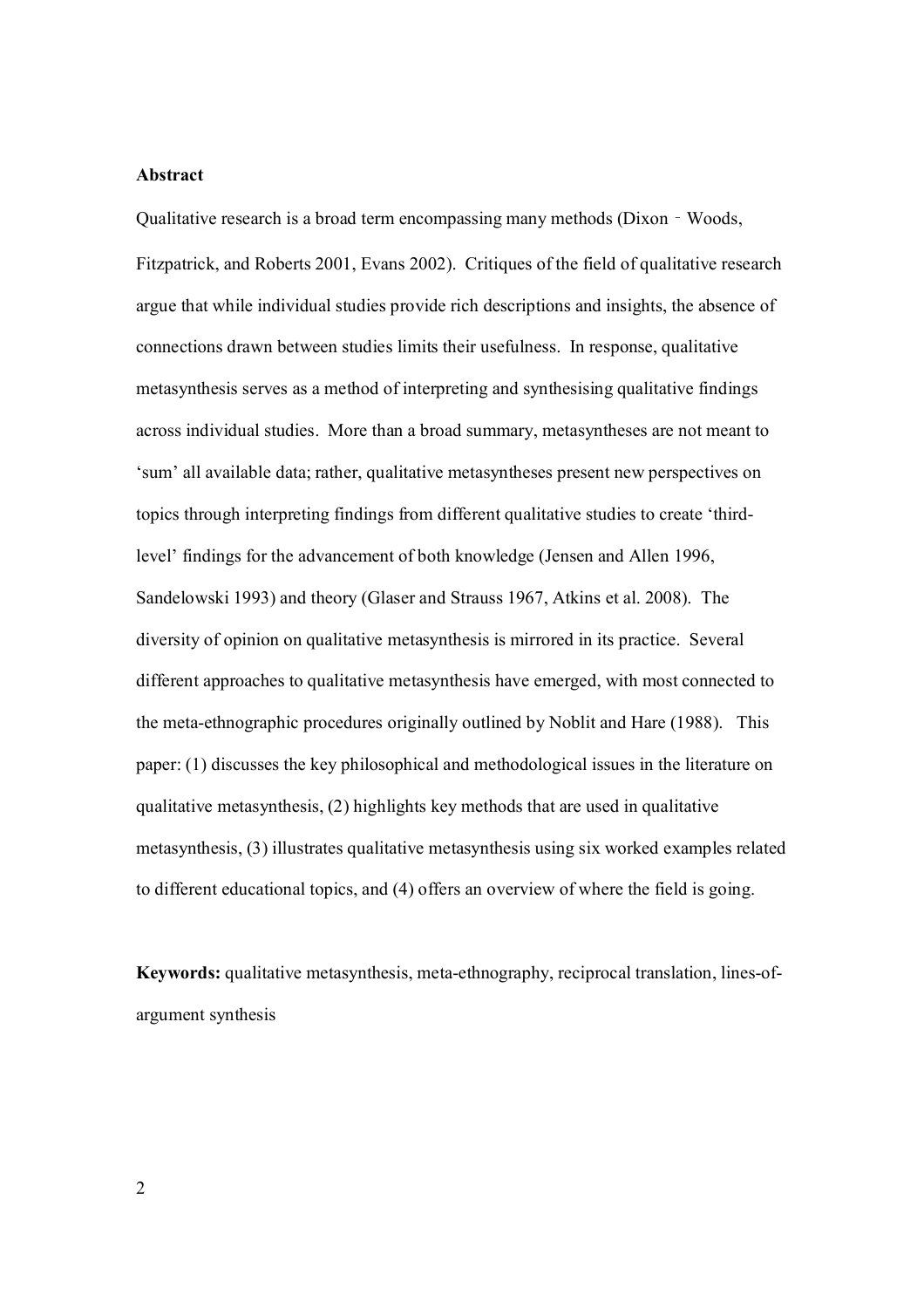#### **Introduction**

This paper addresses qualitative metasynthesis as it has been applied in the field of education. Broadly speaking, qualitative metasynthesis is the systematic review and additional level of interpretation of primary qualitative research studies. While much of the recent methodological development of metasynthesis has occurred in the field of public health, educationalists Noblit and Hare (1988) drew attention to this line of research with their seminal book on meta-ethnography. Meta-ethnography—or, the translation concepts and metaphors across studies—has thus formed the basis for subsequent iterations and adaptations of qualitative metasynthesis, and we will examine meta-ethnography in the context of the historical impetus for qualitative metasynthesis. Then, we will discuss the key philosophical and methodological issues in the literature on qualitative metasynthesis, highlight key methods that are used in qualitative metasynthesis, illustrate six worked examples of qualitative metasynthesis related to different educational topics, and offer an overview of where the field is going.

#### **A brief description of qualitative methodologies**

To understand the complexities of qualitative metasynthesis, it is first necessary to engage in a discussion of the core paradigmatic and methodological aspects of qualitative research. Due to the diversity of views on what is qualitative research and how to conduct it, this brief description helps to frame the subsequent discussion on qualitative metasynthesis, as it is grounded in primary qualitative research.

Entrenched in an interpretive paradigm that perceives multiple, socially constructed realities (Jensen and Allen 1996, Sandelowski 1993), qualitative research is the line of inquiry into how people interact with and interpret the world (Atkins et al.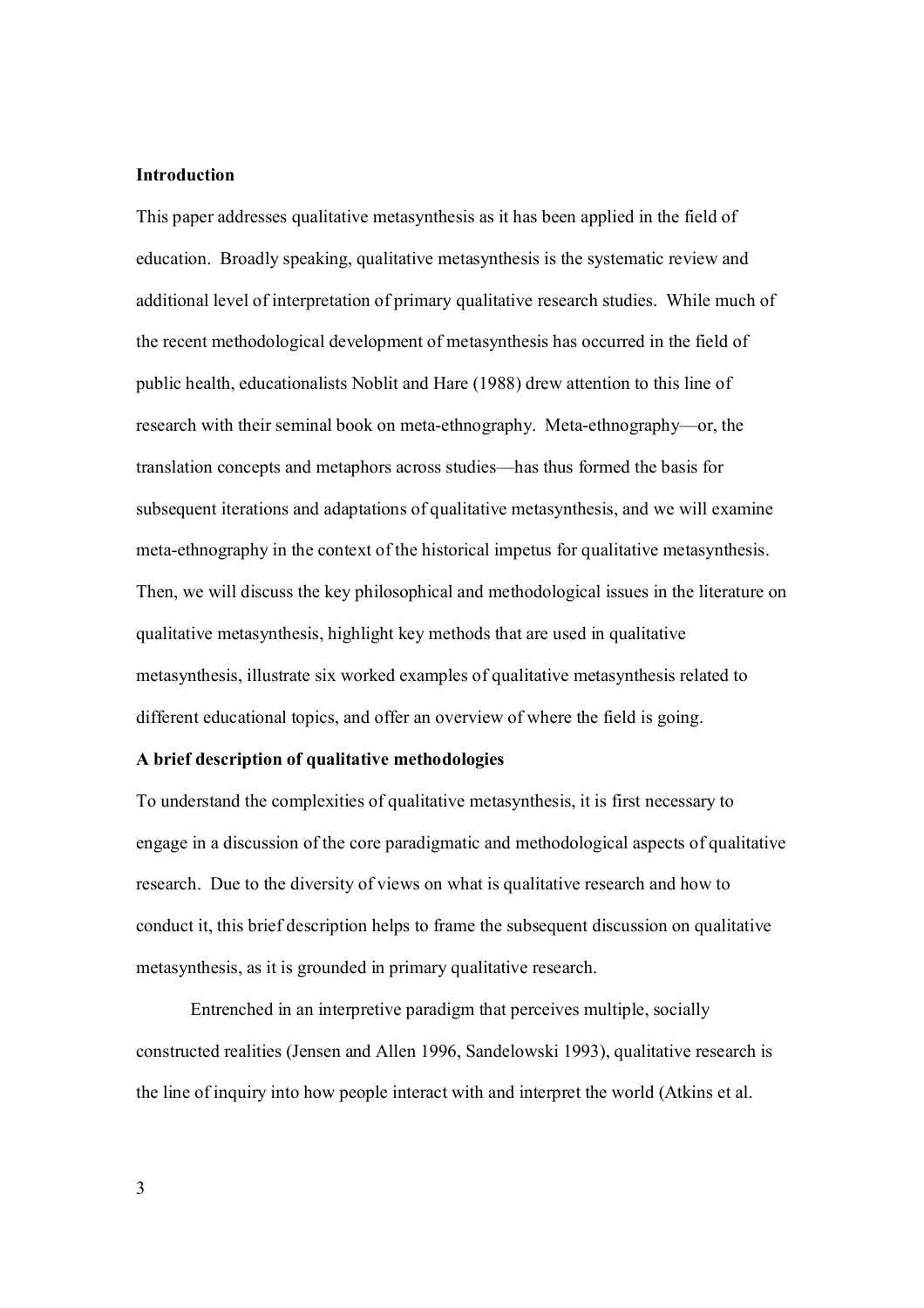2008, Barroso et al. 2003). It is "the exploration of meanings of social phenomena as experienced by individuals themselves, in their natural context" (Malterud 2001, p. 483). As a whole, qualitative methods aim to understand meaning rather than quantify the effects or distributions of parameters (Green and Thorogood 2009).

Qualitative research is a broad term that encompasses a variety of methods, including ethnography, focus groups, interviewing, and observation (Dixon‐Woods, Fitzpatrick, and Roberts 2001, Evans 2002). Green and Britten (1998) explain that qualitative research allows for the investigation of "attitudes, beliefs, and preferences, and the whole question of how evidence is turned into practice" (p. 1230). As such, qualitative research deals with non-numerical data analysis, focusing instead on narrative data analysis through themes and concepts (Dixon‐Woods, Fitzpatrick, and Roberts 2001, Evans 2002).

Qualitative research is hardly monolithic in its intersecting and overlapping approaches to data collection and analysis data. Overall, a common thread is an interpretive epistemology—an epistemology that aims to understand, for example, how people interpret a phenomenon, perceive a particular issue or problem, or account for a certain behaviour (Green and Thorogood 2009). This interpretive epistemology has been called 'hermeneutic', or understanding the object of study as both parts and whole through experiences and understandings contained in collected data (Zimmer 2006). For example, social realists believe that collected data represents a concrete, commonly shared reality—a perspective arguably more positivistic than interpretive (Fine 1993). Critical realism modifies social realism to note that phenomena exist at different 'levels', including the level at which they concretely occur and the level at which people

4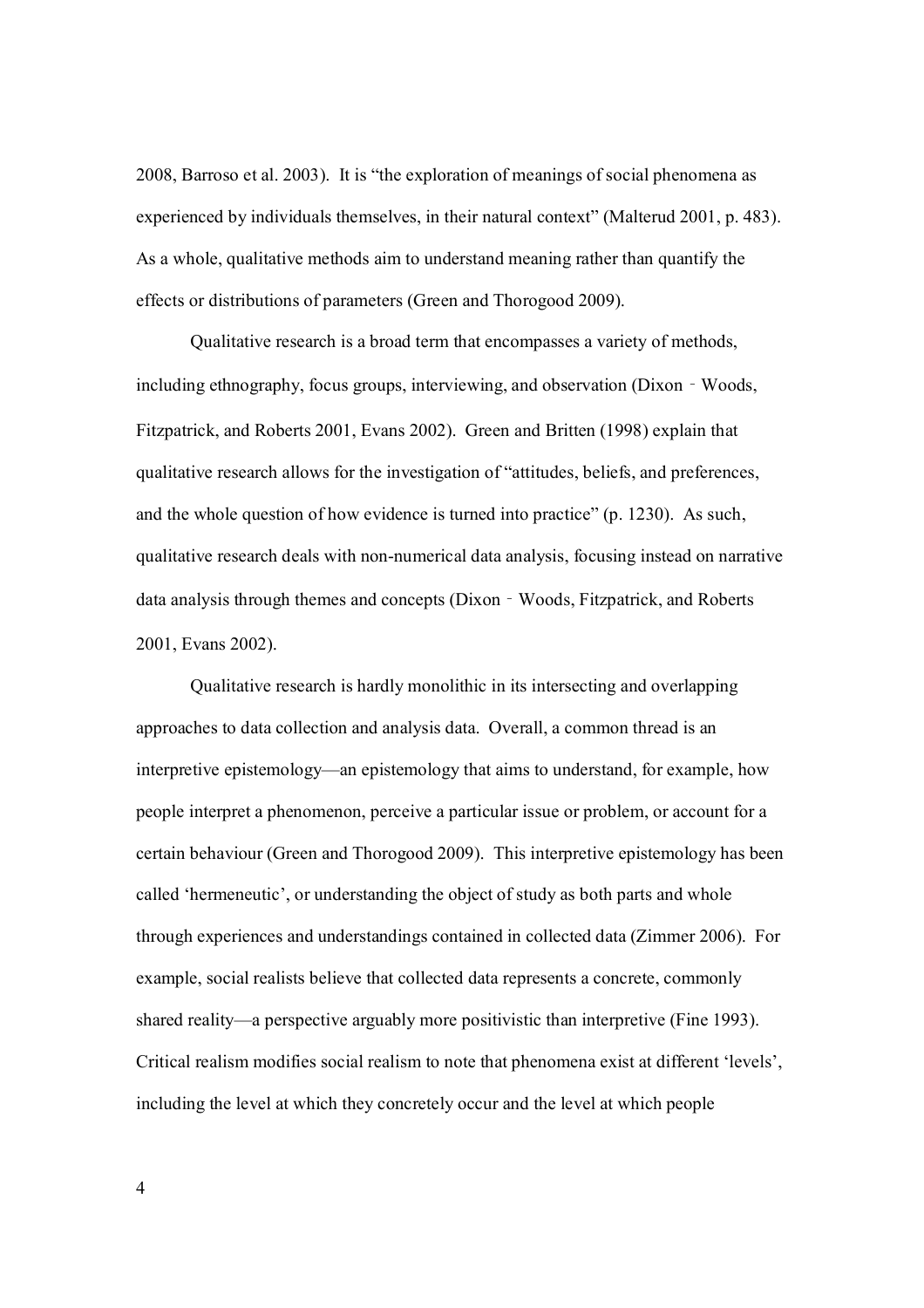experience them, with qualitative data focusing on accounts of these phenomena (Houston 2001). Social constructionism dispenses with the idea of commonly experienced reality and instead studies how people construct this reality (Green and Thorogood 2009, Riegler 2005). A 'strong' version of social constructionism holds that all in the world is socially constructed, while a 'weak' version of this epistemology addresses the construction of social structures and phenomena (Houston 2001). Phenomenology addresses the specific 'lifeworlds' of interview subjects by understanding how they relate to and understand specific phenomena, often through presentation of substantial detail and examination of how subjects process their own understandings (Suddaby 2006, Schutz 1962).

 Symbolic interactionism deserves special attention, as grounded theory—one of the most widely used approaches to qualitative data analysis was developed by the symbolic interactionists Barney Glaser and Anselm Strauss. Originally developed from a social constructionist standpoint, symbolic interactionism examines how the 'situated self' understands the different dimensions of the lived world as a set of interactions through which meaning is produced and ascribed, with these ascribed meanings called 'symbols' (Fine 1993). These meanings produce interactions, themselves altering the meanings informing them (Blumer, 1992). Symbolic interactionism is a framework, rather than an epistemology or a theory—an approach to sociological analysis instead of a 'way of knowing' (Annells 1997, Suddaby 2006). Research oriented by a symbolic interactionist framework takes as the object of analysis the meanings embedded in the interactions between actors, and how these intersect to produce a social process (Corbin and Strauss 2008). Because symbolic interactionism is a framework rather than an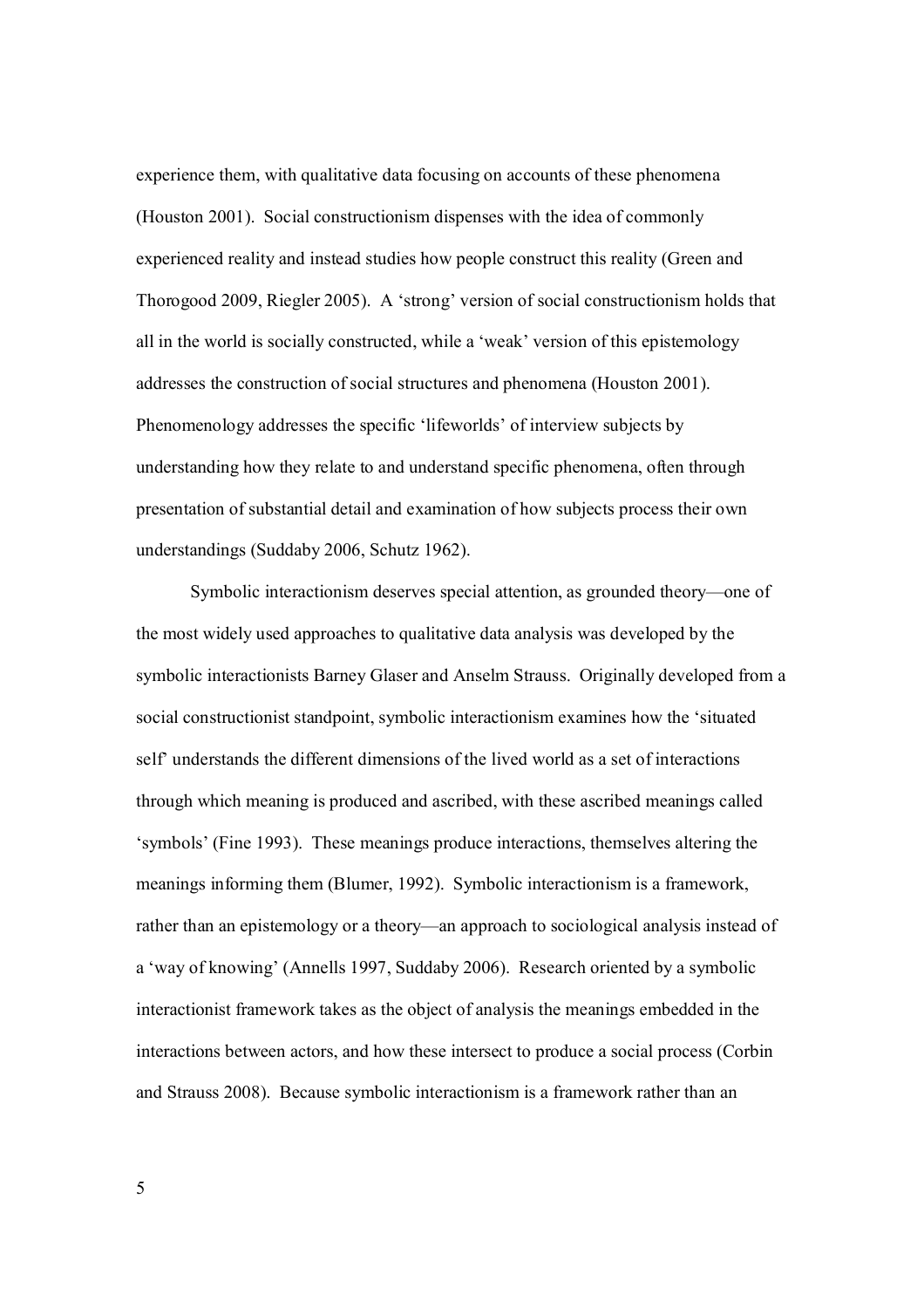epistemology, researchers have used various interpretive epistemologies in grounded theory research. While Glaser (2002) posits that grounded theory can be used across epistemologies, Charmaz (2006) argues that grounded theory must be oriented in a social constructionist epistemology to remain true to its original conception. On the other hand, several major grounded theory exponents, while preserving a symbolic interactionist framework, have moved towards an essentially positivist approach (Annells 1997, Corbin and Strauss 2008).

 Grounded theory analysis begins with open coding, a close reading of small parts of the data to identify common concepts in different sources, and to understand data in depth (Green and Thorogood 2009). From this, a starting set of codes—or labels attached to the data that identify an idea the data expresses—is systematically assigned to all the data fragment-by-fragment. This coding scheme is constantly updated through constant comparison with newly analysed data during 'axial coding', in which the data are examined to see how codes relate to each other and point to underlying, higher-order 'concepts', into which codes are collapsed (Corbin and Strauss 2008). Corbin and Strauss then describe the process of generating 'categories', an even higher-order set of abstractions that are theoretically saturated collections of concepts. These categories have 'properties'—concepts representing different aspects of the category—and 'dimensions', concepts representing how the properties of the category might vary across different respondents. Throughout analysis, the process should be methodologically auditable, both through generation of frequent memos recorded by the analyst and through records of decisions from open coding to the final theory (Corbin and Strauss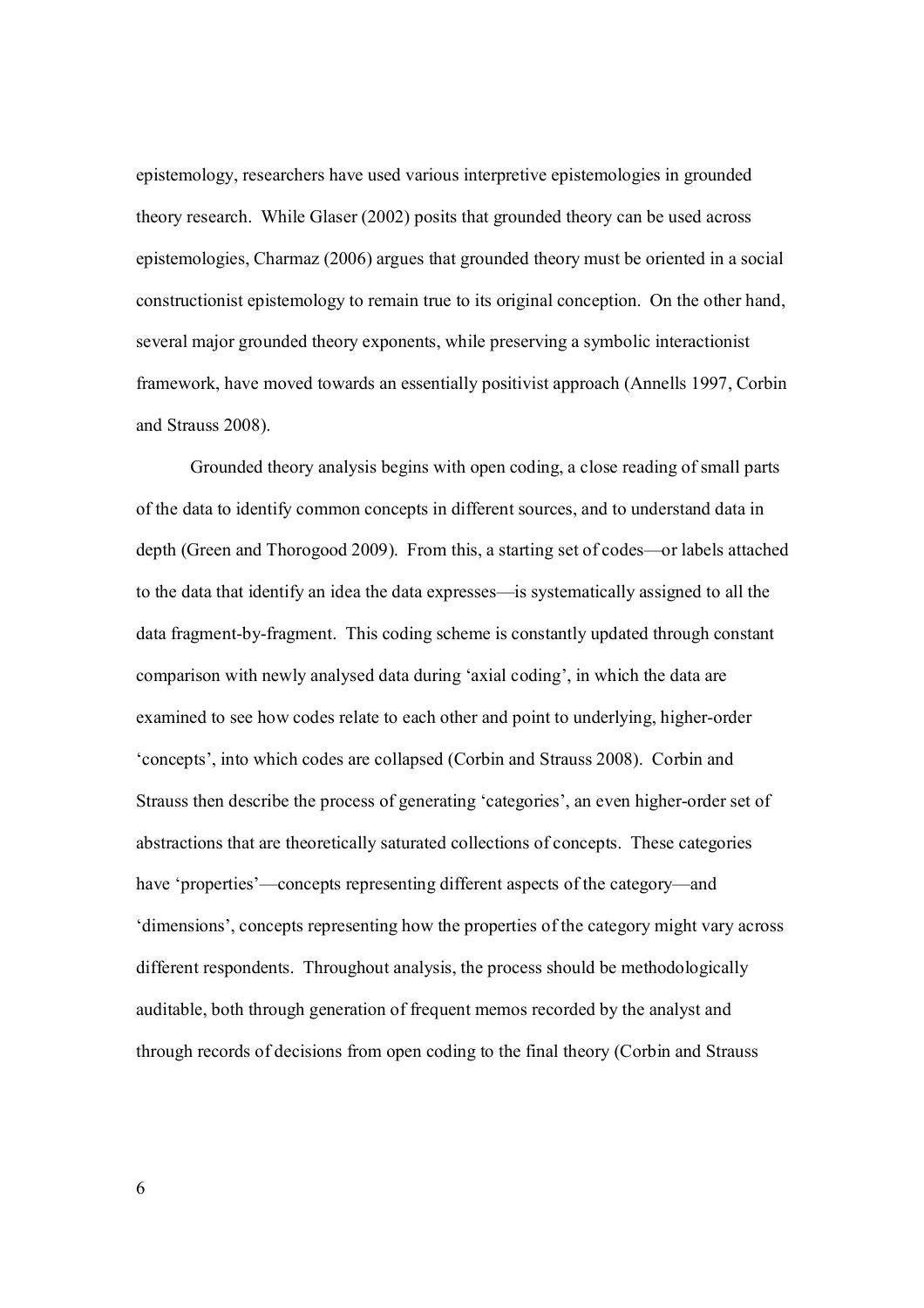2008, Finfgeld‐Connett 2010, Kearney 2001). Introduced in the 1960s, grounded theory became a dominant force in Western qualitative research (Thorne et al. 2004).

Three other approaches to qualitative data analysis deserve brief mention here. The first is thematic analysis, which is a method for the identification of themes within the data. This method proceeds systematically through interviewing; examination of data; clustering into themes that are relevant, auditable, and reliable themes; and presentation of these themes (Saldana 2009). The second method, which is closely related to thematic analysis, is framework analysis, originally developed for rapid analysis and policy relevance (Green and Thorogood 2009). Framework analysis proceeds similarly, but accommodates large amounts of data through mapping of identified themes. Themes may be defined inductively or deductively, depending on the research team's needs (Pope, Ziebland, and Mays 2000). Finally, Miles and Huberman present a method of cross-case analysis that proceeds through the steps of 'data reduction', 'data display', and formulation of conclusions (Miles and Huberman 1984, Miles and Huberman 1994). This method is helpful for comparing and contrasting data both within and across cases. While all three methods are relevant for elaboration of recurring patterns in the data, they do not invite consideration of underlying themes, perceptions, and processes in the way grounded theory does. The inductive and deductive processes of searching for latent concepts and categories through open coding and axial coding, the imperative to theoretical saturation, and the symbolic interactionist framework orienting grounded theory towards an explicit examination of social structures invite a depth and focus of analysis other methods might lack.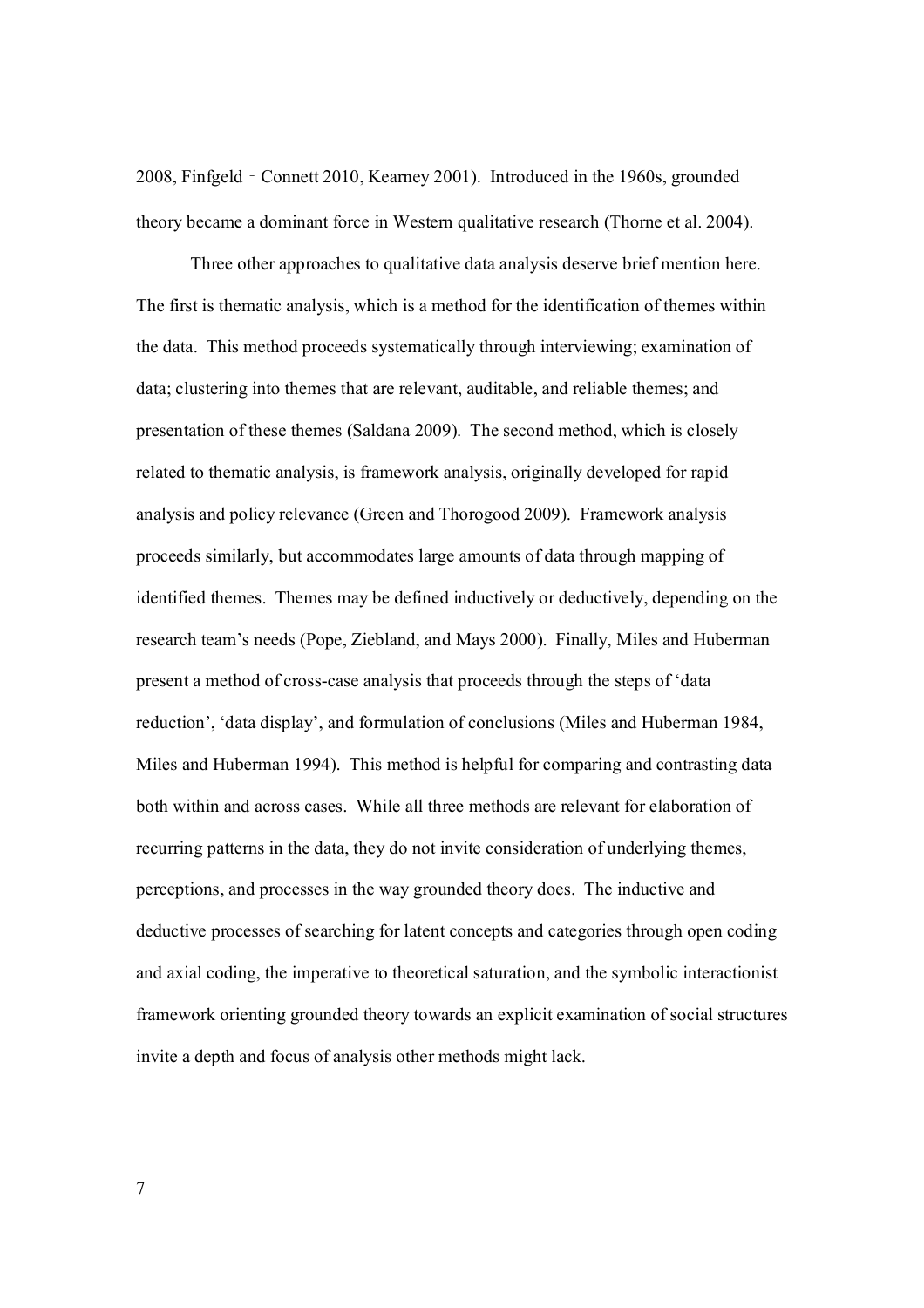Across approaches, qualitative research focuses on descriptive, rather than statistical, power. Qualitative studies often eschew large sample sizes for samples capturing a diversity of thought and approaches. Studies frequently stop data collection when data no longer generates substantively new insights (Bowling 2009). Instead of seeking to describe a population phenomenon from a statistical sample, qualitative researchers often seek to capture a broad range of experiences in an effort to find the unifying themes and concepts that tie a variety of experiences together, or that separate some participants from others. Glaser and Strauss (1967) labelled this point 'theoretical saturation'. The goal is not to develop statistical correlations in which one variable predicts another, but to develop explanations of social phenomena useful in a variety of situations. This is 'analytic generalizability', wherein the study results are analysed in light their conceptual and descriptive power, and whether they describe hypotheses consistent with other studies (Mills, Durepos, and Wiebe 2010). This prioritisation of conceptual richness over statistical generalizability poses a problem for those seeking to comprehend and simultaneously understand the findings of several qualitative studies that point to the same object of study.

# **Foundations and logic of qualitative metasynthesis**

The field of qualitative research currently lacks a collective outlook spanning various qualitative findings, despite an increasing amount of published studies (Britten et al. 2002). Critiques directed towards the field of qualitative research argue that while individual studies provide rich descriptions and insights of their selective group of focus, the absence of connections drawn between studies limits their usefulness in understanding phenomena (Jensen and Allen 1996), informing practice (Zimmer 2006),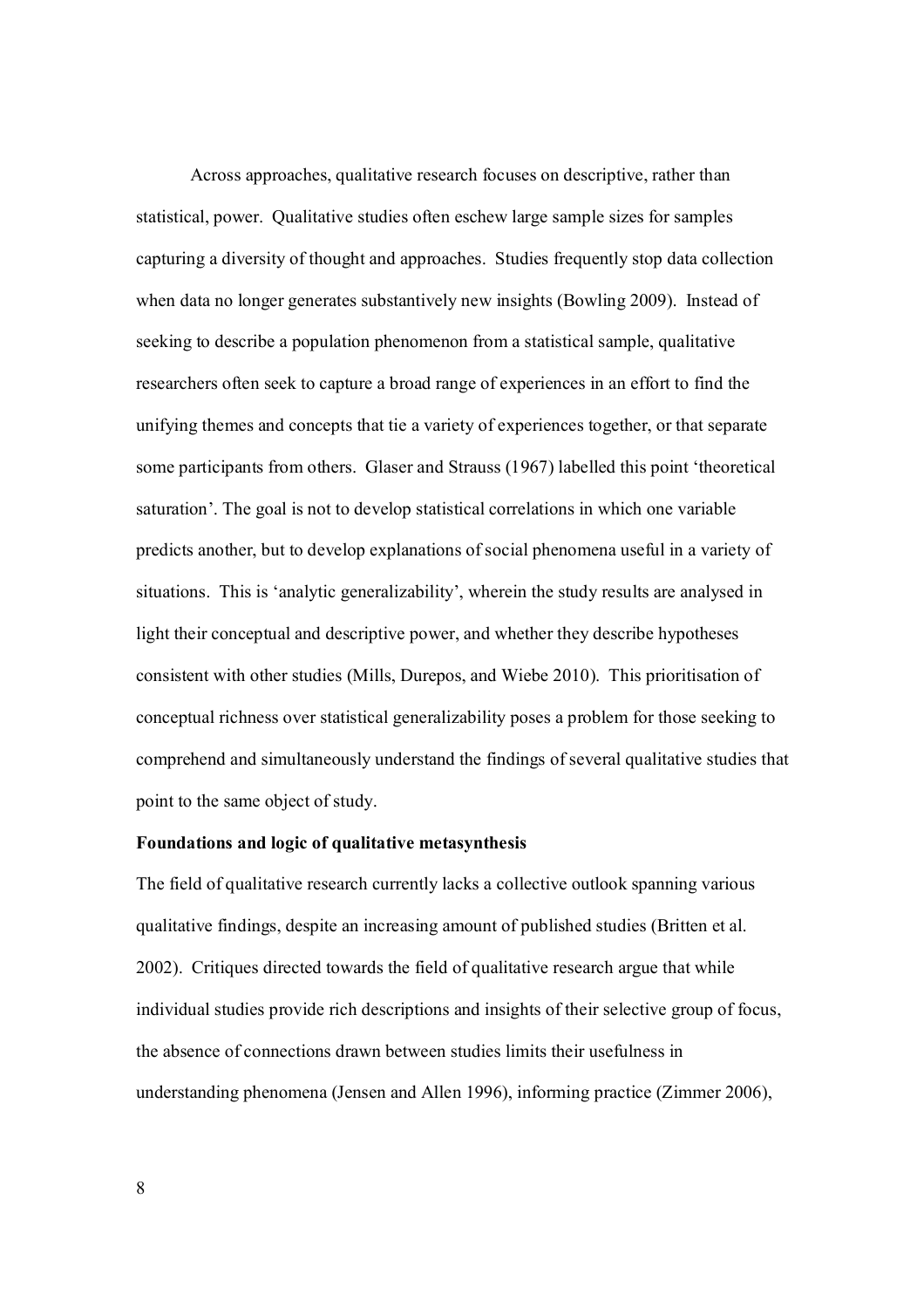advising policy (Harden et al. 2004), and developing theory (Estabrooks, Field, and Morse 1994). Indeed the current situation of qualitative studies operating as stand-alone pieces of evidence has led to the terms "cottage industry" (Sandelowski, Docherty, and Emden 1997, p. 366), "one-shot research (Estabrooks, Field, and Morse 1994), and "little islands of knowledge" (Glaser and Strauss 1971, p. 181).

In response to these criticisms, qualitative metasynthesis serves as a method of interpreting and synthesising qualitative findings across individual studies. More than simply a broad summary of previous findings, metasyntheses of qualitative research are not meant to 'sum' all available data; rather, metasyntheses present new perspectives on topics through interpreting findings from different qualitative studies to create 'thirdlevel' findings for the advancement of both knowledge (Jensen and Allen 1996, Sandelowski 1993) and theory (Glaser and Strauss 1967, Atkins et al. 2008).

A commonly cited rationale (Kearney 2001, Sandelowski, Docherty, and Emden 1997, Walsh and Downe 2005) for qualitative metasynthesis arises from 'analytic interruptus'. These metasynthesists find 'interruptus' in the lack of horizontal relationships between qualitative studies to aid in transferring concepts between different studies' accounts. However, Lofland (1970) initially coined 'analytic interruptus' to describe not relations between study-level understandings, but how qualitative research does not carry through to broader 'middle-range' theories. Lofland described qualitative research as 'conceptually impoverished', highlighting the vast gap in theoretical range between large-scale grand theories and the small, context-specific descriptions popular in accounts of qualitative research. The 'interruptus', as discussed by Lofland, occurs in the failure to 'follow through to the implied, logical, or entailed conclusion', the higher-order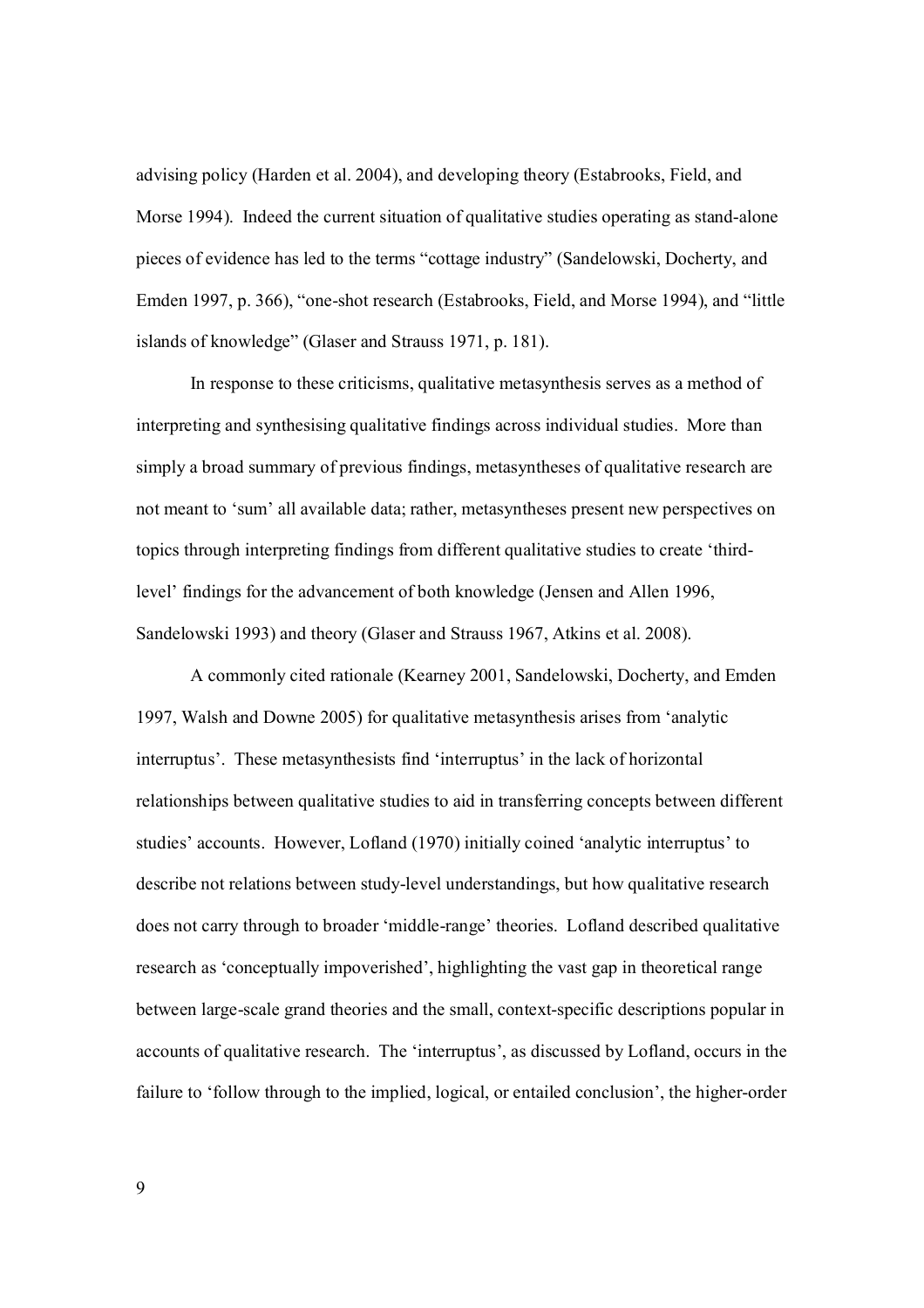understandings that characterise 'middle-range' theory. Elsewhere, Strauss (1970) describes the process of 'discovering new theory from previous theory', or the building of theory from initial accounts by adding data and developing increasingly nuanced understandings. Strauss was more concerned with horizontal links between studies, and between accounts within studies. Yet his comment applies to qualitative metasynthesis, in that the existing theory developed by individual studies can be used to develop new theories.

Qualitative metasynthesis first came to prominence with Noblit and Hare's (1988) *Meta-Ethnography: Synthesizing Qualitative Studies*. Though Noblit and Hare were not the first to write on this issue, their approach to synthesis of qualitative evidence began a new and major methodological line of inquiry (Thorne et al. 2004). While qualitative metasynthesis methods have grown and developed in various directions, several elements are common across approaches. The most basic is that qualitative metasynthesis is both 'hermeneutic' and 'dialectical'—or engaged in extracting and reporting constructs within studies, but also in comparing and contrasting between studies to understand variation and commonality (Jensen and Allen 1996, Zimmer 2006). Relatedly, qualitative metasynthesis, like the qualitative research underlying it, is 'interpretive' rather than 'aggregative'—that is, offering new interpretations and insights instead of combining studies, as in quantitative meta-analysis (Jensen and Allen 1996, Thorne et al. 2004, Walsh and Downe 2005). Sandelowski refers to the type of study that would vote-count or otherwise quantify qualitative research as 'metastudy' rather than true qualitative metasynthesis (Thorne et al. 2004).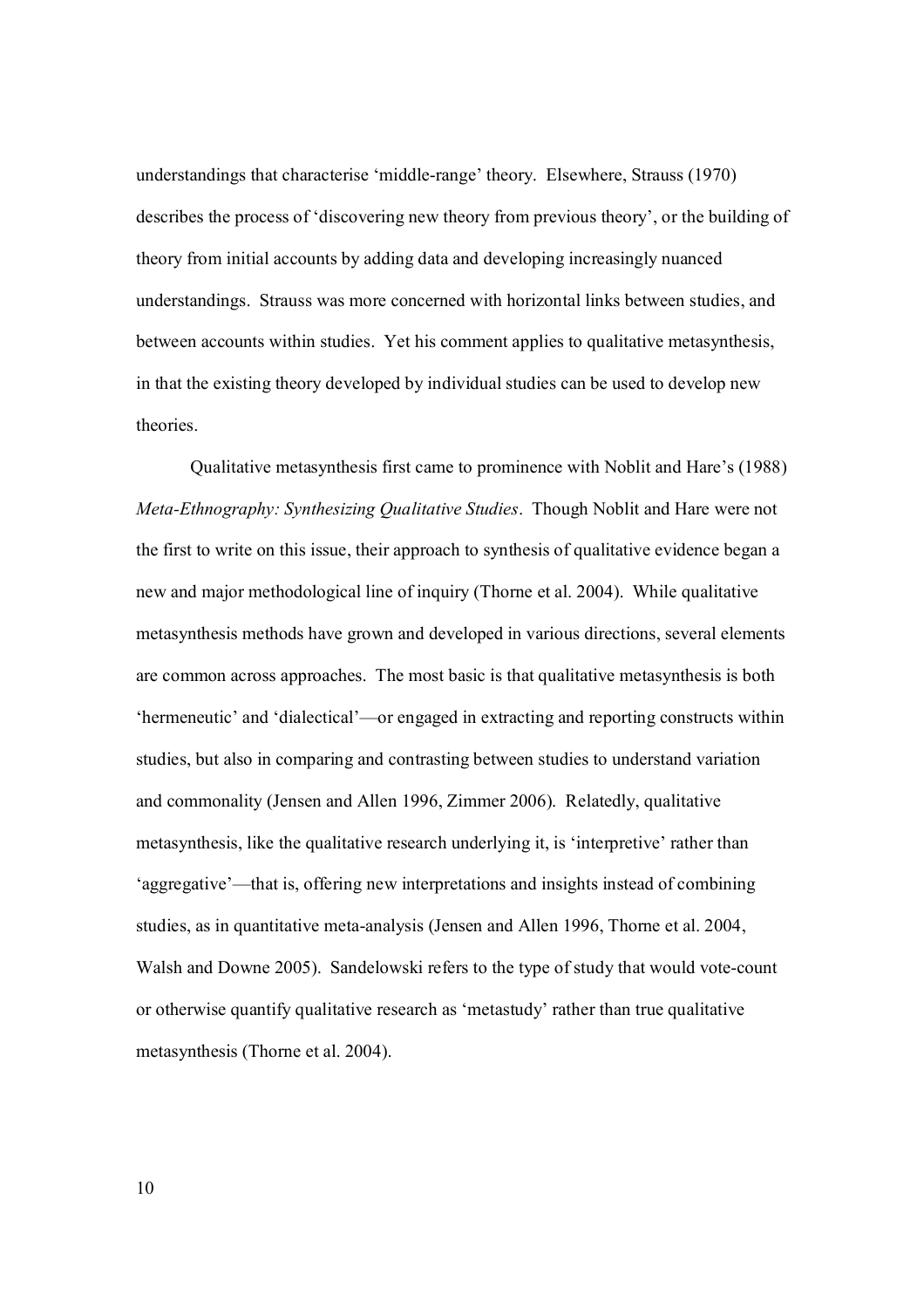Another common element is the 'reciprocal translation', which, conceptually, is the understanding of one study's findings in terms of other studies' findings in an effort to develop syntheses that are consistent across included studies (Jensen and Allen 1996, Walsh and Downe 2005). A related idea, described in Noblit and Hare's (1988) approach, is the 'third-order construction'. This is the meta-ethnographic equivalent to the second-order construction that is a finding in primary qualitative research. These third-order constructions are the outcome of the qualitative metasynthesis, in the way that second-order constructions are the outcome of the original qualitative report, and firstorder constructions are interpretations that the original study informants provide of their experiences (Malpass et al. 2009).

In developing syntheses of qualitative studies, Noblit and Hare (1988) described three main outcomes growing from an initial reciprocal translation. The first is 'reciprocal synthesis', which aims to understand larger constructs expressed by the studies in the inclusion set. A reciprocal synthesis arises when the second-order constructions expressed in studies broadly agree, and can be understood in terms of each other to form third-order constructions. In contrast, a 'refutational synthesis', which exposes and develops heterogeneity in the included studies, arises when contradictions between metaphors expressed in different studies contradict insurmountably and cannot be reciprocally translated. Finally, 'lines-of-argument synthesis' constructs a new, midrange theory from the findings expressed in the included studies, and is used when studies report 'parts of the whole' phenomenon under investigation. For example, Malpass and colleagues (2012) used qualitative studies of patients at different 'parts' of the process of a mindfulness meditation intervention to develop a lines-of-argument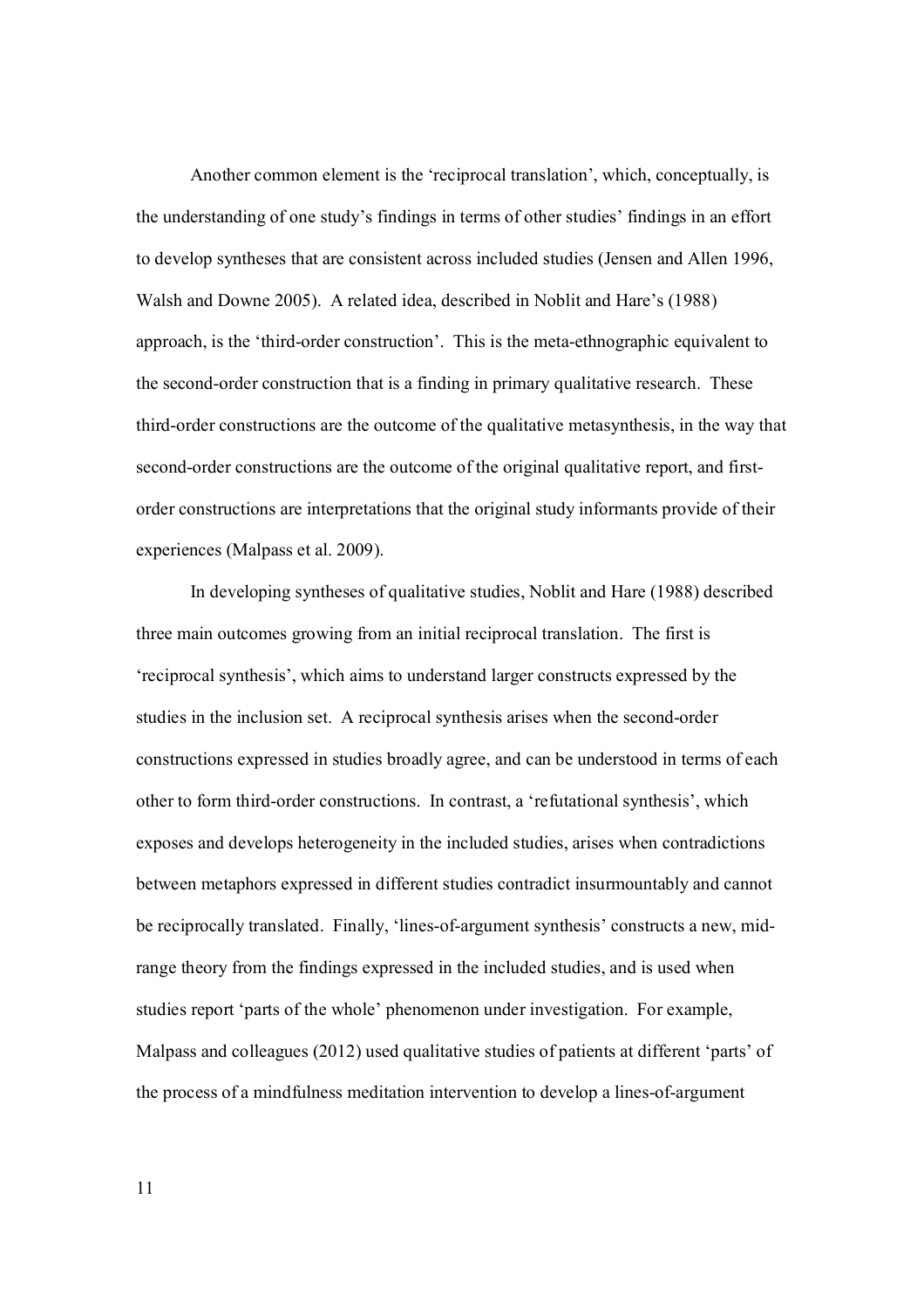synthesis of the 'whole' therapeutic process of mindfulness meditation, which they identified as 'exposure' to the intervention, 'learning new skills' in mindfulness and coping, and 'transformation' as participants integrated skills into their lives at the intervention's end. Of these three approaches to meta-ethnography, Noblit reports that the first is most common, while refutational synthesis remains underutilised (Thorne et al. 2004).

# **Key philosophical debates**

Much of the resistance against collating qualitative research stems from paradigmatic differences, although there are both epistemological and pragmatic reasons complicating the accumulation of qualitative findings (Britten et al. 2002). It is recognised that there are multiple and varying philosophies within the interpretivist paradigm, which impact qualitative studies to a larger degree than quantitative studies rooted nearer the positivist end of the paradigm spectrum (Dixon-Woods, Agarwal, et al. 2004). Thus, the critical question arises of *if* it is appropriate to synthesise across qualitative findings and if so, *how* (Atkins et al. 2008).

Those who would argue against the appropriateness of metasynthesising qualitative research have pointed to the highly contextualised nature of qualitative findings and concern of watering down individual insights in favour of a generic summary (Sandelowski, Docherty, and Emden 1997). Reducing qualitative studies into a summary would indeed be rejected by those who are firmly situated in the interpretivist paradigm on the basis that there is no one underlying truth (Thorne et al. 2004) and that searching for such a universal reality breaches core interpretivist tenets of qualitative research (Zimmer 2006). Another question arising from this field asks whether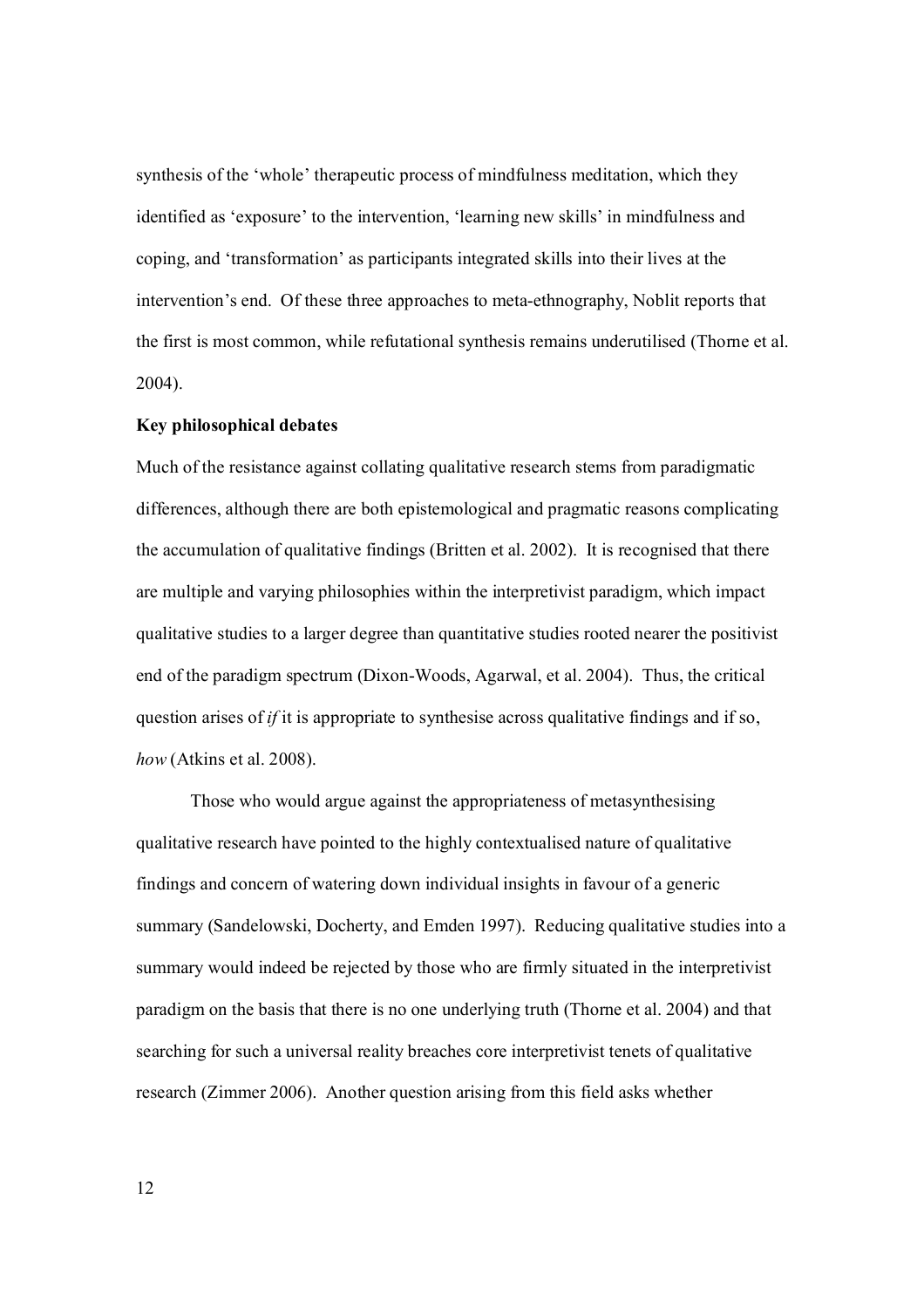qualitative metasynthesis should synthesise across approaches, such as phenomenology or grounded theory (Jensen and Allen 1996)? One possible approach is to carry out simultaneous syntheses across studies grouped by framework and then 'triangulate' to validate findings (Finfgeld - Connett 2010). Other methods, such as meta-study and meta-narrative, take these differences in methods as foci for analysis in their own right (Paterson et al. 2001, Greenhalgh et al. 2005). Finally, Zimmer (2006) advances that with due attention to the epistemological differences underlying qualitative methodologies, synthesis across qualitative traditions is acceptable and appropriate.

A major issue on which Sandelowski and Barroso (2007) stake a clear position is whether qualitative metasyntheses should be based on purposive or comprehensive samples of studies. Though Thomas and Harden (2008) clearly assert the value of systematic search and retrieval in generating a qualitative metasynthesis, Sandelowski and colleagues (Sandelowski and Barroso 2007, Sandelowski, Docherty, and Emden 1997, Sandelowski 2012) state that a purposive sample is appropriate, as this is the same logic that guides primary qualitative research. However, because qualitative reports are themselves partly interpretations and partly summaries, it is an open question whether a purposive sample could truly lead to theoretical saturation, especially when nuances between themes and the relationships between themes expressed in different studies could continue to inform analysis in ways not otherwise detected through purposive sampling.

Moreover, application of primary qualitative data sampling principles such as 'saturation' does not quite translate to a metasynthesis context, because the nature of published studies is to add something new to the literature base, suggesting that the data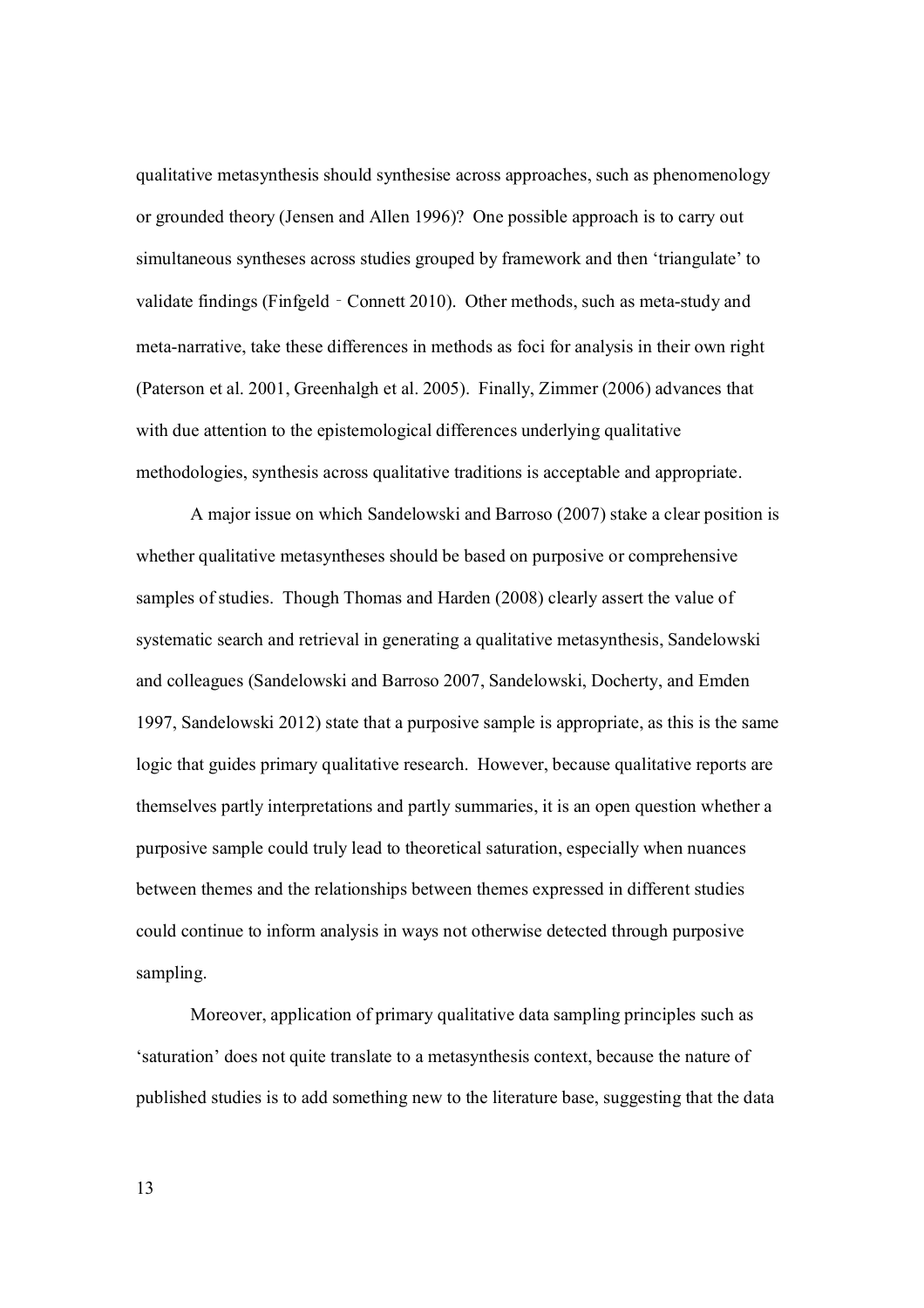(i.e., each study) should diverge rather than converge (Dixon-Woods et al. 2006).The question remains, then, of how much data is sufficient when conducting a qualitative meta-synthesis (Jensen and Allen 1996).

Furthermore, consideration of the quality of individual qualitative studies creates additional tension, as the practice of critically appraising qualitative research has reached no consensus on whether or how it should be accomplished (Britten et al. 2002, Chapple and Rogers 1998). Should qualitative studies be excluded based on quality, and how is quality appraised (Walsh and Downe 2005)? One argument posits that the inability to define a 'unified' qualitative research paradigm means that each study should be judged on its own merits, rather than on one set of guidelines (Rolfe 2006). Conversely, Dixon-Woods, Shaw, et al. (2004) posit that certain characteristics of qualitative research reporting and conduct are constant, regardless of methodology. Sandelowski and Barroso (2007) recommend appraisal, while advising against excluding studies based on perceived quality. Thus, including or excluding studies on the basis of quality is understandably contentious. In a quantitative meta-analysis, researchers utilise sensitivity analyses to test for any influence of studies deemed to be of lesser quality on those meeting the criteria for high quality research. However, the process by which researchers might conduct sensitivity analyses on qualitative data is less certain (Dixon-Woods et al. 2006).

Along a more practical vein, empirical studies testing the use of thesaurus terms versus free-text terms versus broad-based terms when applying the same computerised search strategies commonly used in quantitative reviews to a qualitative context demonstrate such searches are not similarly productive for qualitative research (Shaw et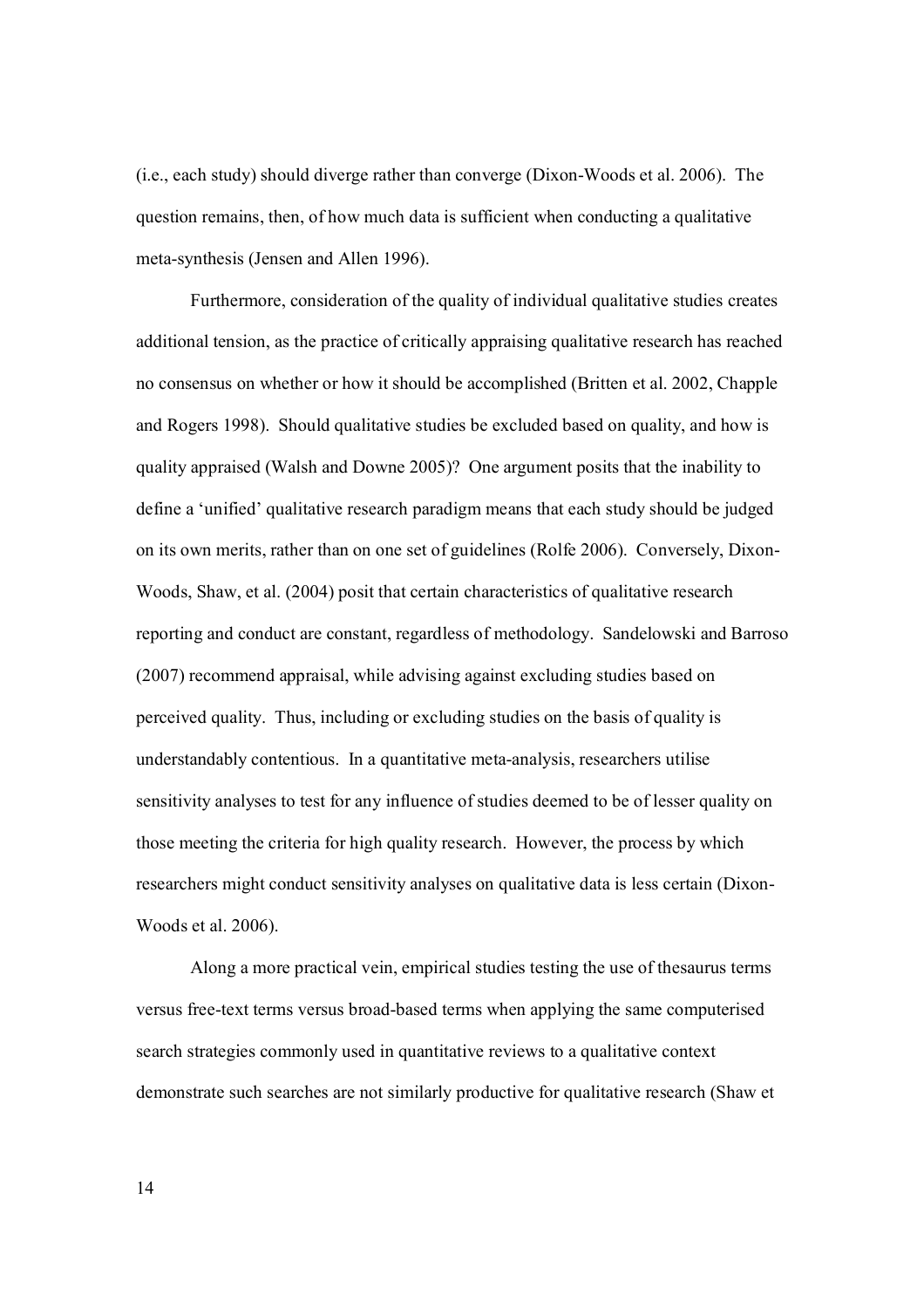al. 2004). It is the case that often qualitative studies are published outside of peerreviewed journals registered with electronic databases, and that when they are in such journals they are not easily retrieved due to how they are abstracted (Green and Thorogood 2014). All of this indicates that conducting a systematic search for qualitative studies is not as straightforward compared to similar searches for quantitative trial studies.

Finally, is qualitative metasynthesis intended to be a practice-relevant endeavour, particularly given Noblit's later reservations regarding its use in the clinical paradigms of evidence-based practice (Thorne et al. 2004)? Given the subjectivity and reflexivity inherent in all qualitative research enterprises, it is an open, inadequately addressed question in the application of metasynthetic knowledge to clinical practice how the positivist and interpretive paradigms meet, if not reconcile, to allow knowledge transfer from one to the other (Paterson et al. 2001, Zimmer 2006).

# **Methodological issues in practice**

The diversity of opinion on qualitative metasynthesis is mirrored in its practice. Even in those papers embracing Noblit and Hare (1988), many approaches exist. Researchers have found the idea of reciprocal translation difficult to put into practice (Atkins et al. 2008). For example, Tondeur et al. (2012) conducted a reciprocal translation of qualitative studies describing strategies for integrating technology into the classroom (see Box A). They arranged studies chronologically, with the first paper identified as their 'index paper', or starting point. They then synthesised the first two papers by "comparing the themes from paper one with paper two" (Tondeur et al. 2012, p. 136). This synthesis was used to study the third paper, with each subsequent paper being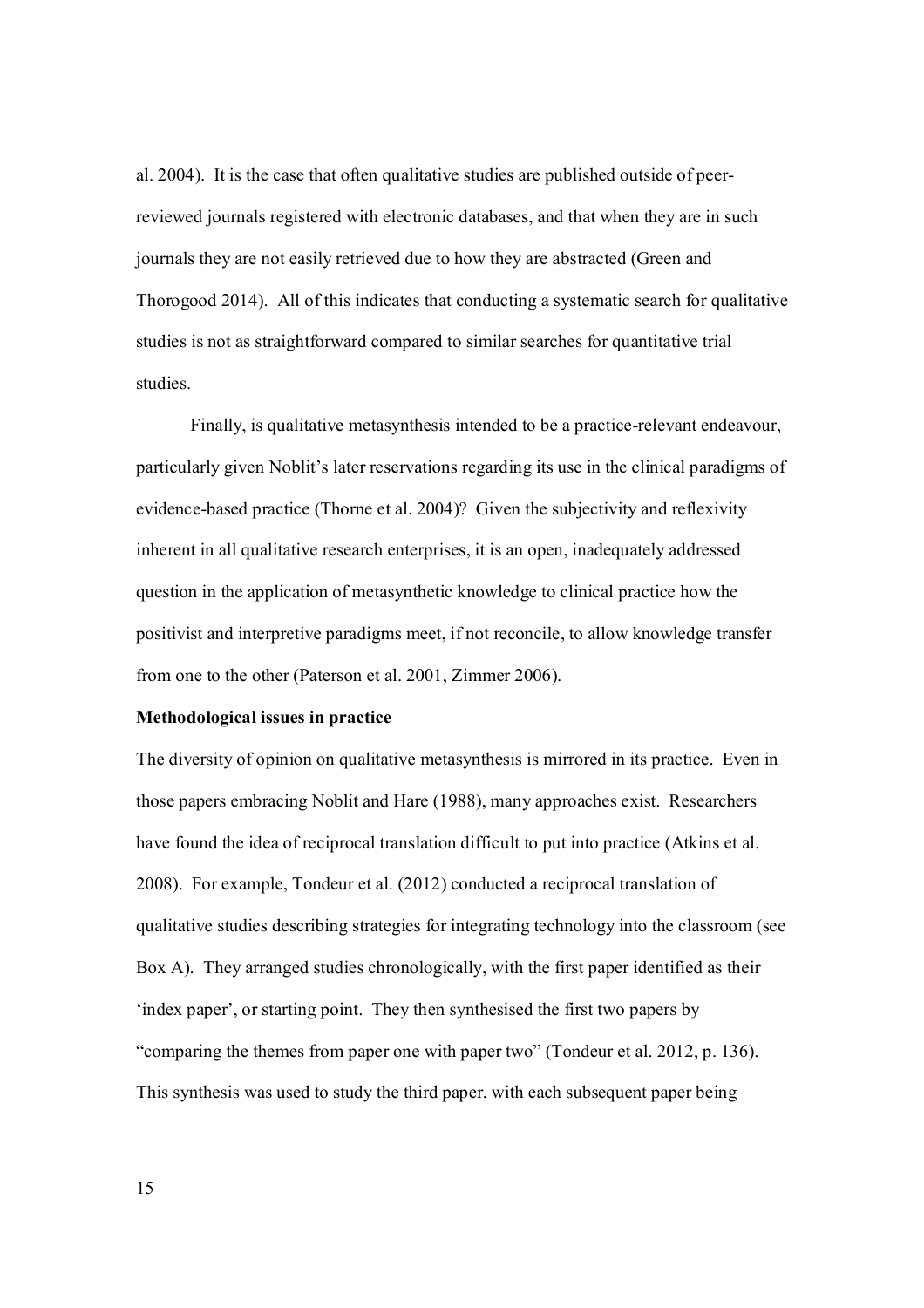included in the synthesis one-by-one. The outcome was a set of third-order constructions that described a larger interpretive framework (Noblit and Hare 1988). However, the authors describe the difficulties of simplifying and reducing the complexity found in the primary qualitative studies during translation (Tondeur et al. 2012).

### [Box A near here.]

Jamal et al. (2013) describe a clearer translation process. After rating each study for its conceptual richness and grouping the studies according to specific health topics, they identified high quality papers as 'index papers' under each topic grouping, and spiralled the reciprocal translation out from these points. For each of the two syntheses, the reciprocal translation was then developed by checking how papers' second-order constructions mapped onto the other papers in the set, and then taking those second-order constructions with the most explanatory power—that is, those second-order constructions that best mapped across included studies—to develop the reciprocal translation. Jamal et al. (2013) then extend their analysis to create a lines-of-argument synthesis arising from these reciprocal translations.

In sum, even those studies taking a meta-ethnographic approach Noblit and Hare (1988) demonstrate various approaches to reciprocal translation and metasynthesis. These critiques of both the concept and processes of systematically reviewing and metasynthesising qualitative research must be weighed against those directed towards the current field of qualitative research existing in isolation without a cumulative knowledge base. Green and Thorogood (2014) explain two strengths of systematically reviewing qualitative research to include: (1) identifying common themes across contexts providing the opportunity to discuss the generalisability of some findings (typically not a goal of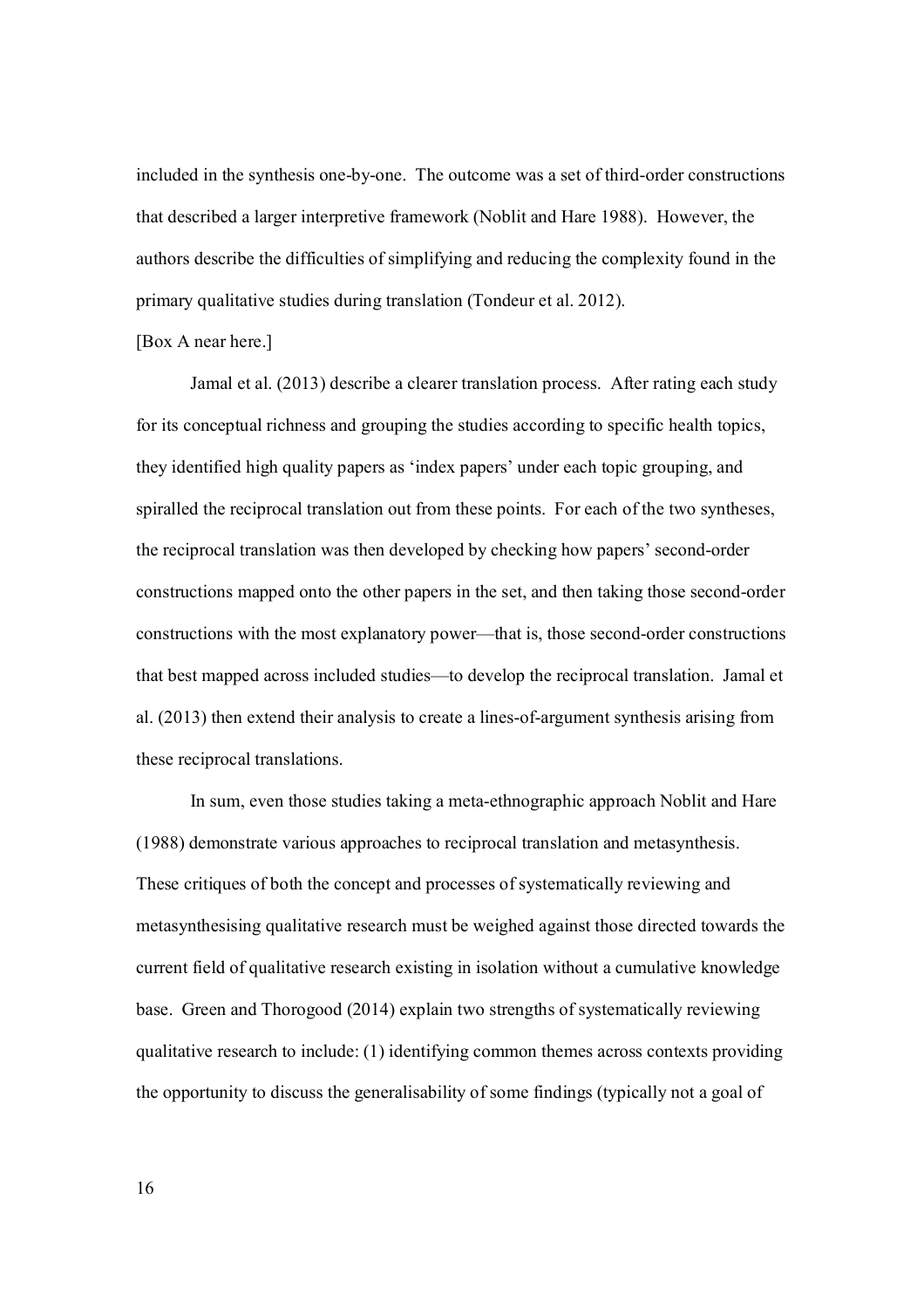primary qualitative research) and (2) assessing how individual qualitative methods impact the amount and type of data generated in primary qualitative studies.

Other researchers in favour of advancing metasynthesis methods have argued that to "claim that generalisation is not possible is to deny the transferability of any shared meanings or generative mechanisms" (Britten et al. 2002, p. 214), and that the findings from qualitative metasyntheses offer new insights, which are greater than the sum of their parts (Campbell et al. 2003). Indeed, proponents of metasynthesis maintain that systematically reviewing and metasynthesising qualitative findings advance both the qualitative and quantitative research fields in a number of relevant ways, including: generating mid-range theory (Estabrooks, Field, and Morse 1994), developing concepts (Campbell et al. 2003), and adding range and complexity to effectiveness studies (Atkins et al. 2008). Furthermore, Brown and Lan (2015) utilise qualitative metasynthesis to examine how national educational policies may have influenced educators perspectives of 'school readiness', and their conclusions have policy-relevant implications (see Box B). [Box B near here.]

# **Methods for qualitative metasynthesis**

This discussion now turns its attention to demonstrating the large diversity in metasynthetic approaches manifest in the literature. Rather than exhaustively cataloguing different approaches (Barnett-Page and Thomas 2009, Dixon-Woods, Agarwal, et al. 2004), this discussion demonstrates the need for an assessment of current metasynthetic practice.

Several different approaches to qualitative metasynthesis have emerged, with most connected to the original procedures Noblit and Hare (1988) outlined originally.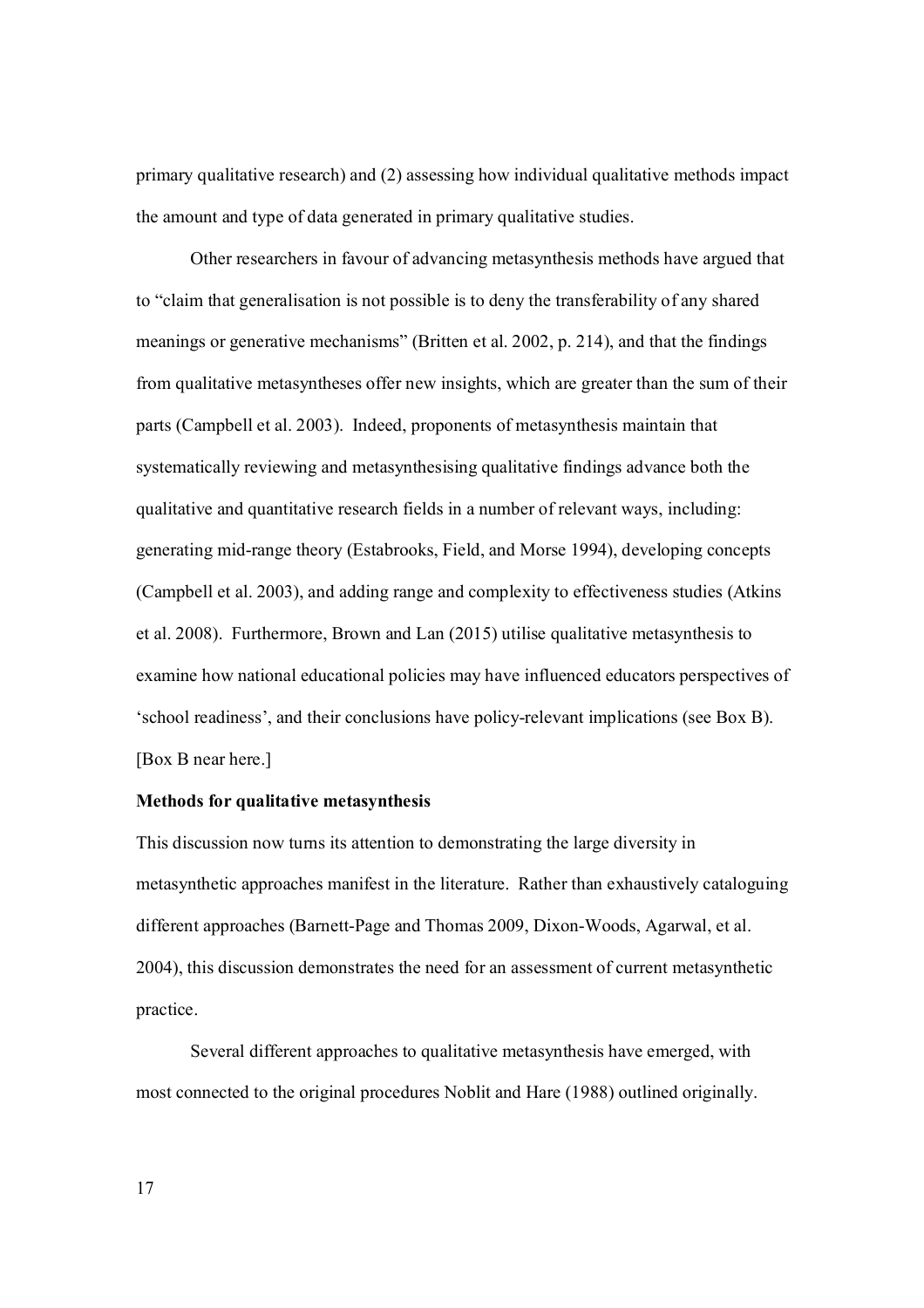Atkins and colleagues (2008) interpreted the steps Noblit and Hare laid down as beginning with a research question; locating, filtering, and appraising reports of qualitative studies; 'reading the studies'; understanding interrelations between studies; developing 'reciprocal translations' between studies; and then 'synthesizing' the studies and 'expressing' this synthesis.

 Of note is that Noblit and Hare (1988) demonstrate the development of reciprocal translations and the synthesis of these translations, but they offer little guidance as to how to accomplish these steps. At an early point in the methodological development of metaethnographic methods, it appeared that the different approaches, like Noblit and Hare's method, tended to remain vague in the details of their execution (Sandelowski, Docherty, and Emden 1997). However, Sandelowski and colleagues (1997) laid down what they believed to be several principles, including purposive sampling of studies, metasynthesis only of studies rooted in the same qualitative epistemology, and a target sample of about 10 studies (see Box C).

# [Box C near here.]

 An important variant of the Noblit and Hare (1988) approach is 'critical interpretive synthesis' (Dixon-Woods et al. 2006). Dixon-Woods and colleagues begin by rejecting the reciprocal translation as adequate for capturing the complexity inherent in collections of qualitative research. Instead, they adopt the lines-of-argument synthesis, arguing that qualitative metasynthesis should be critical—engaged in how researchers construct the interpretations of the phenomenon—and interpretive, or engaged in how the interpretations offered by researchers compare and contribute to higher order understandings. They describe the output of their metasynthesis as the 'synthetic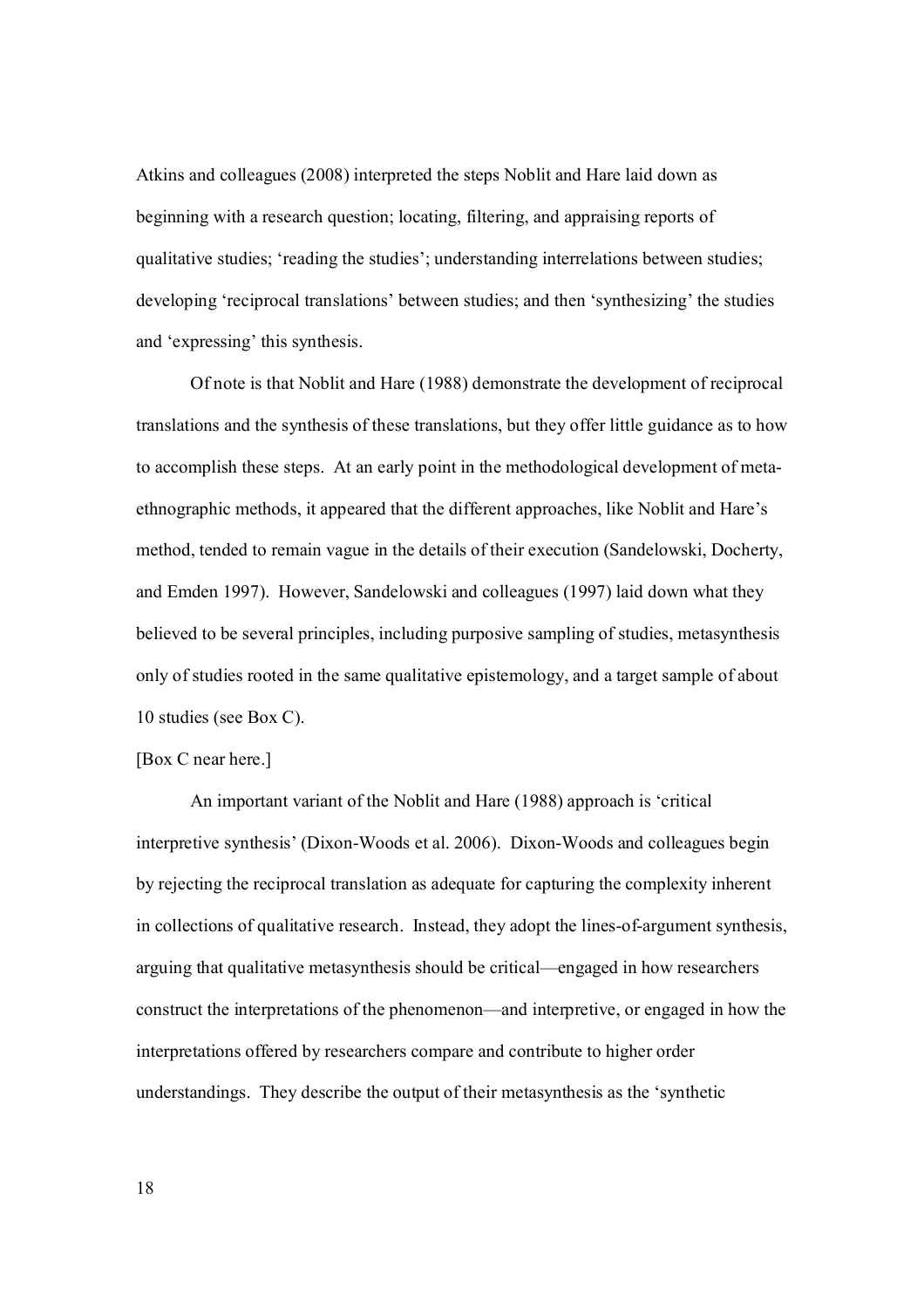argument', a term clearly connected with the conceptual heritage of the 'lines-ofargument synthesis' (Barnett-Page and Thomas 2009, Dixon-Woods et al. 2006, Noblit and Hare 1988).

Another major approach to qualitative metasynthesis, called the 'meta-study', describes a process simultaneously metasynthesising and reciprocally translating methods, results, and discussion to understand how these three sections interact and form mid-range theory relating to the object of study (Paterson et al. 2001). (It is noted that this version of 'meta-study' is different from the 'meta-study' which Sandelowski describes elsewhere as primarily a vote-counting summary (Thorne et al. 2004). The 'meta-methods' analysis elaborates the different methods, data, and epistemologies used to examine the phenomenon of interest (Barnett-Page and Thomas 2009). Unlike Dixon-Woods and colleagues' (2006) critical interpretive synthesis, the meta-study's 'metamethods' and 'meta-discussion' form distinct parts of the final analysis, where the parts are then integrated to view how each informs the other. Paterson and colleagues' metasynthetic method shares much in common with 'meta-narrative', an emergent approach to research synthesis that concerns itself as well with how these different epistemologies shape results and understandings of the phenomenon. In particular, meta-narrative is used in mixed-methods reviews, in which quantitative and qualitative evidence are examined together (Greenhalgh et al. 2005).

Finally, one of the most recent approaches to qualitative metasynthesis is Thomas and Harden's (2008) 'thematic analysis' approach, which marshals qualitative evidence for practice-based relevance and for intervention development and evaluation (see Box D). This method involves line-by-line coding of the findings of a study to develop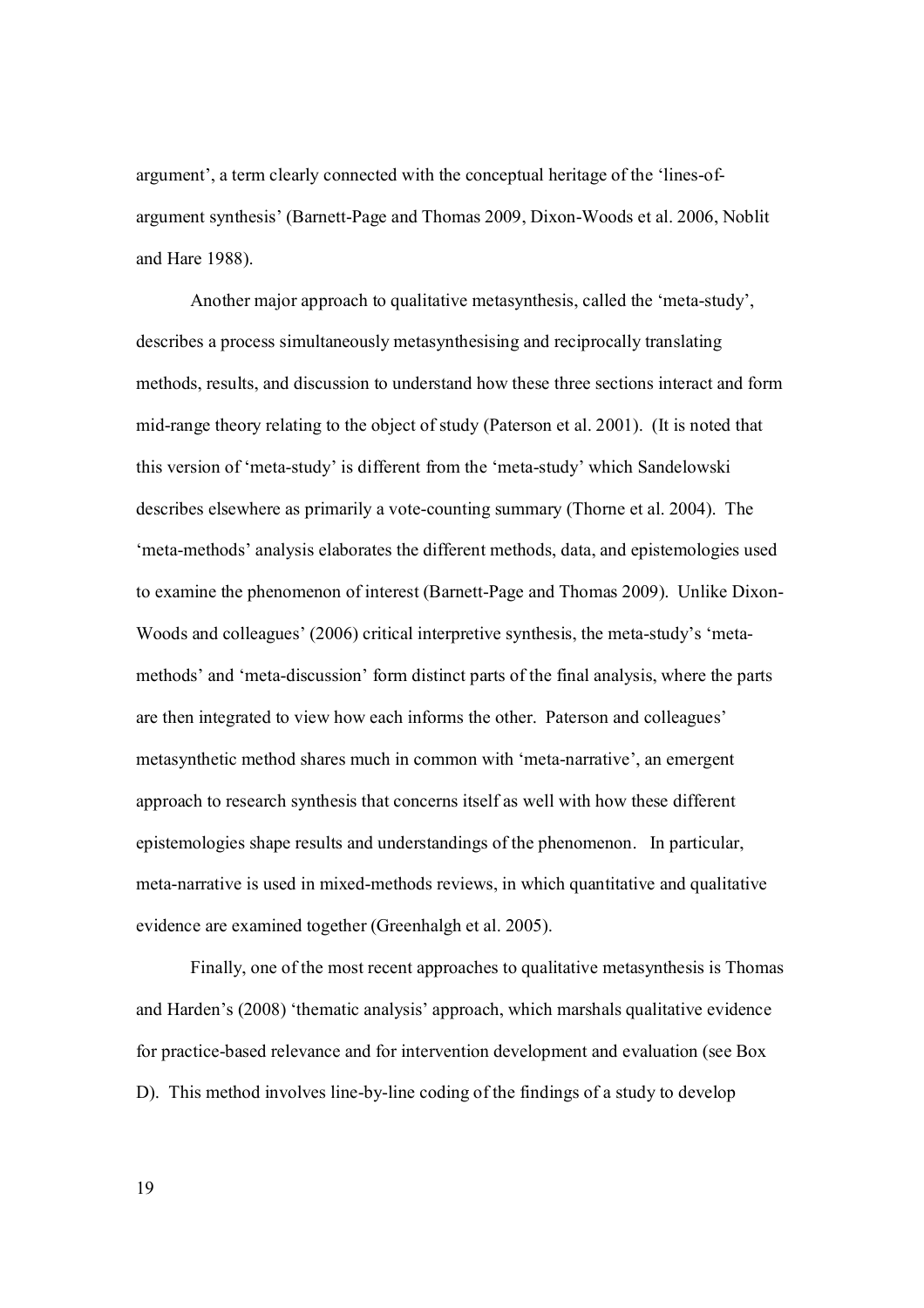specific hypotheses to inform systematic reviews and intervention development and without the articulated underpinnings of grounded theory.

#### [Box D near here.]

A grounded theory-inspired approach (see Box E) develops the metasynthesis by constant comparison through line-by-line coding of study findings and recording analytic memos (Finfgeld - Connett 2010). Finfgeld - Connett (2010) asserts that a welldeveloped metasynthesis using these approaches to triangulate across studies with different qualitative methodologies, which she terms *meta-interpretation*, improves generalizability and transferability of the findings of the metasynthesis, though the author does not further explain these benefits. Another grounded theory-inspired method of qualitative meta-synthesis emphasises the role of metaphors—the building block of qualitative analysis—in developing 'grounded formal theory' from the findings of qualitative studies (Kearney 2001).

[Box E near here.]

### **Next steps for qualitative metasynthesis**

As meta-ethnography and qualitative metasynthesis are relatively new, the development of these analytic approaches and extension of these methods to new challenges are relatively diffuse. Much of the methodological work to advance this method has taken place in the health sciences. However, this does present an opportunity for educationalists to 'reclaim' and develop metasynthetic methods to meet their specific needs. We identify three key ways in which qualitative metasynthesis is advancing as a method: in terms of the aspects of systematic review methodology needed to support successful metasyntheses, in terms of the methods used to analyse qualitative studies and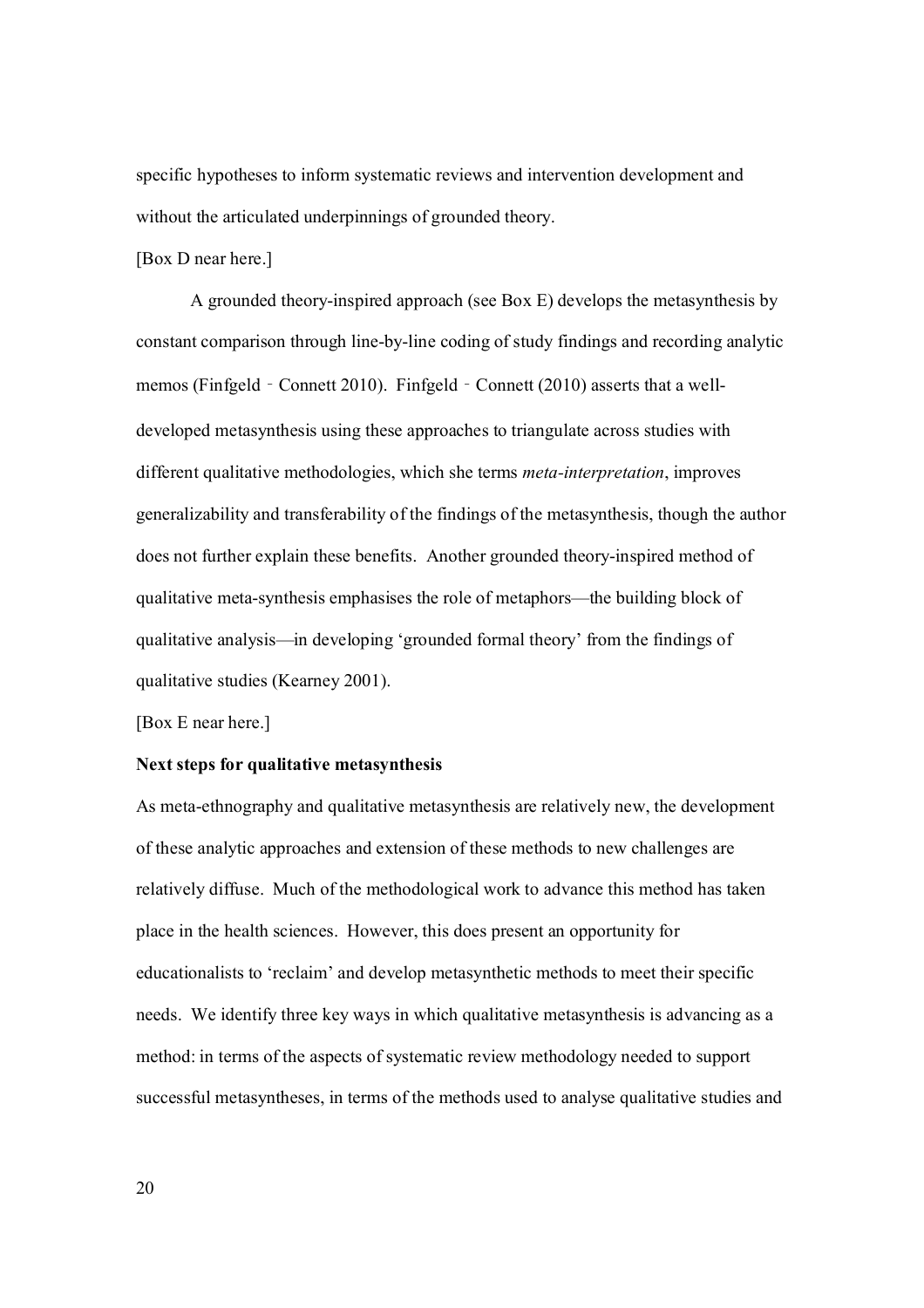to use the results of that analysis, and in terms of the discursive, methodological and paradigmatic dimensions of qualitative metasynthesis.

#### **Laying the groundwork for successful metasyntheses**

One key way in which methods for qualitative metasynthesis are developing is in respect of the systematic review methodology needed to set up metasyntheses, search for relevant studies and report the outcomes of the metasynthesis. One important recent contribution in this regard is the SPIDER tool to define key parameters for a qualitative metasynthesis (Cooke, Smith, and Booth 2012). Analogous to the population, intervention, comparison and outcome heuristic used to guide systematic reviews of intervention effectiveness, SPIDER stands for sample, phenomenon of interest, design, evaluation, and research type. Cooke and colleagues (2012) suggest that using the SPIDER tool is a more effective way to define the key 'parameters' for a systematic review of qualitative research.

 Once the question has been set, the issue of how to search for studies presents itself. Systematic reviewers in the field of education have long acknowledged the challenges inherent in searching for qualitative research, due to the panoply of methods, approaches, and key terms, as well as the highly variable indexing of (Thomas and Harden 2008). The development of specific guidelines for searching for different types of studies to inform systematic reviews is most advanced for randomised trials—for example, the Cochrane highly sensitive search strategies for randomised trials (Higgins and Green 2008)—but work on best practices in locating qualitative studies continues apace. Reflecting and analysing their experience in searching for qualitative studies to inform four different systematic reviews, Stansfield, Brunton, and Rees (2014) suggest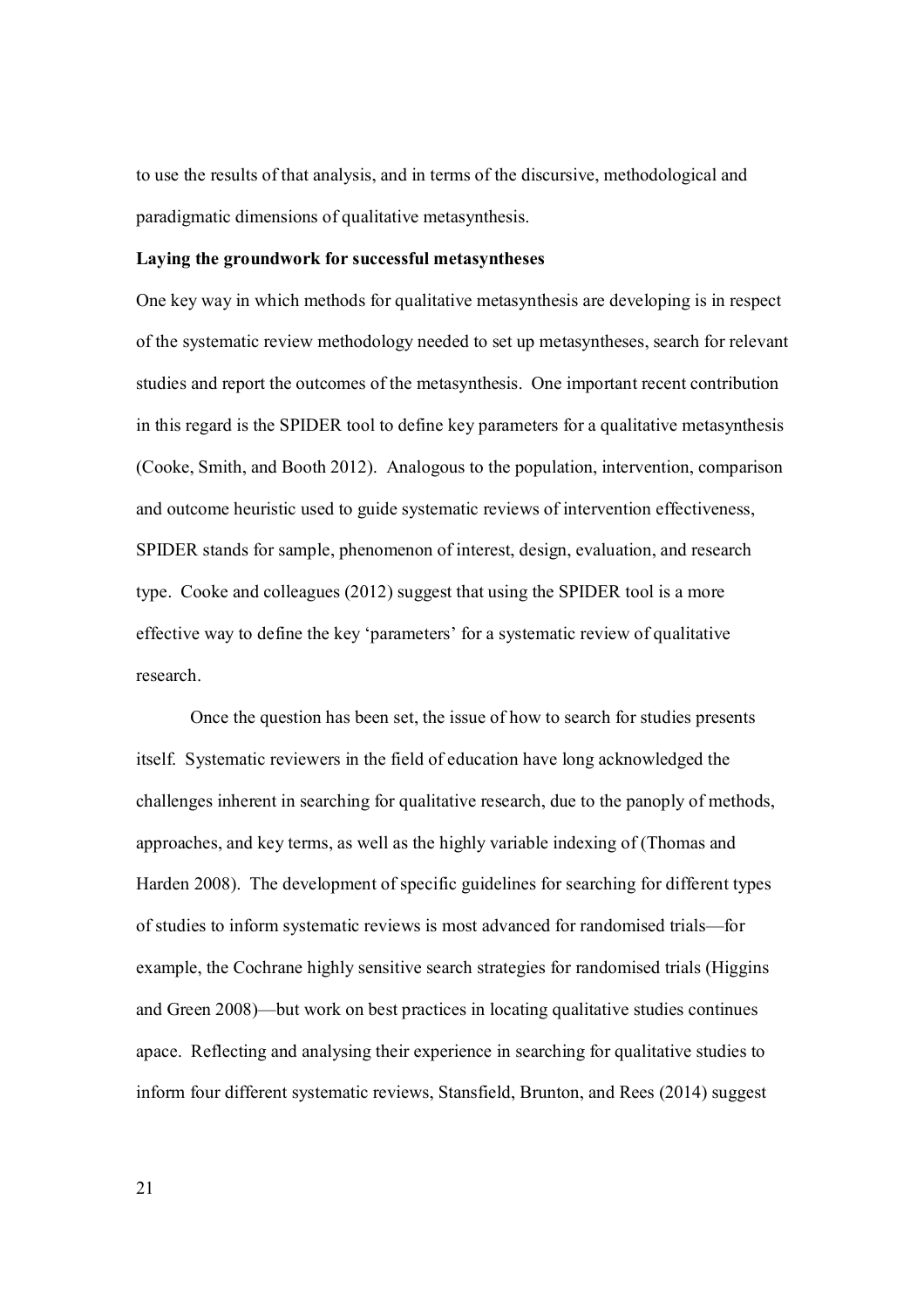that it is important to 'search wide and dig deep' by using a wide variety of databases and sources, including grey and fugitive literature, and by using sensitive search strategies. In this regard, it may be of utility for educationalists undertaking systematic reviews of qualitative research to consider searching health-oriented databases such as MEDLINE or PubMed and Embase, which are especially broad in their reach and well-indexed. However, qualitative research itself may not be well detected by subject headings corresponding to method (Bradley 2012). Some metasynthesists have rejected the idea that a one-stage search is even appropriate for systematic reviews of qualitative research and that search strategies, while auditable, should be considered emergent and documented as such in reports. That is, systematic reviews of qualitative research should be iterative and driven by a 'berry-picking' approach (Finfgeld - Connett and Johnson 2013).

 Finally, complete and transparent reporting of qualitative metasyntheses is important in the interest of both systematic review methodology and strong qualitative research practice (see Box F). The myriad guidelines for reporting other types of studies—such as PRISMA for systematic reviews of interventions (Liberati et al. 2009) and COREQ for qualitative research (Tong, Sainsbury, and Craig 2007)—taken together with the unsuitability of other frameworks for reporting qualitative metasyntheses, suggest that systematic reviews of qualitative research require a bespoke reporting guideline. That guideline has come in the form of Enhancing transparency in reporting the synthesis of qualitative research, or ENTREQ (Tong et al. 2012). As qualitative metasynthesis evolves, it is likely that reporting guidelines will continue to evolve as well.

22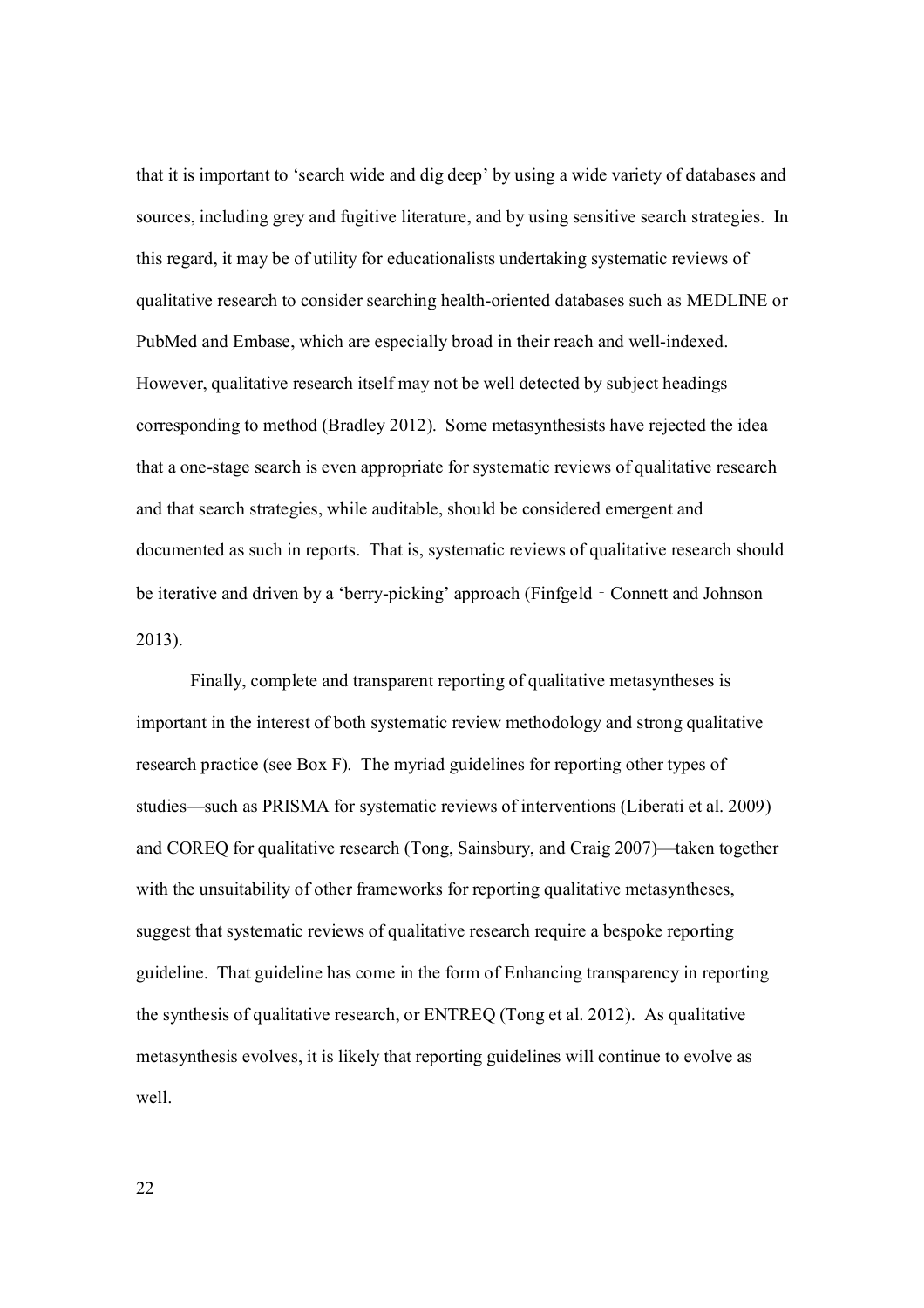#### [Box F near here.]

#### **Horses for courses and qualitative metasynthesis**

Previous reviews have identified the proliferation of methods for qualitative metasynthesis (Barnett-Page and Thomas 2009, Dixon-Woods, Agarwal, et al. 2004, Hannes and Macaitis 2012, Melendez-Torres, Grant, and Bonell 2015). However, methods continue to grow and develop as qualitative metasynthesists innovate to meet their specific needs, and as metasynthesists seek to overcome the qualitative-quantitative divide across different systematic reviews.

*New analytic methods.* Much of the work on development of new analytic methods has been in response to specific disciplinary or contextual issues that arise in doing a systematic review of qualitative research. To our knowledge, there has not been a specific method recently developed to meet the needs of educationalists, though of course the germinal work in meta-ethnography was conducted by a team of educational anthropologists (Noblit and Hare 1988). However, recent work by social workers on 'qualitative interpretive metasynthesis' (Aguirre and Bolton 2014) has been led by a need to translate the principles of qualitative metasynthesis into the values of social work, for example by focusing on 'synergistic understandings' that reflect social workers' engagement with clients' ecological systems as opposed to isolated themes arising from a meta synthesis of qualitative studies.

 As an example of the development of methods to meet specific contextual issues, 'best fit' framework synthesis (Carroll et al. 2013) builds on previous work in framework synthesis (Brunton et al. 2006) to quickly work through qualitative studies and extend a priori conceptual frameworks in contexts where findings of a qualitative metasynthesis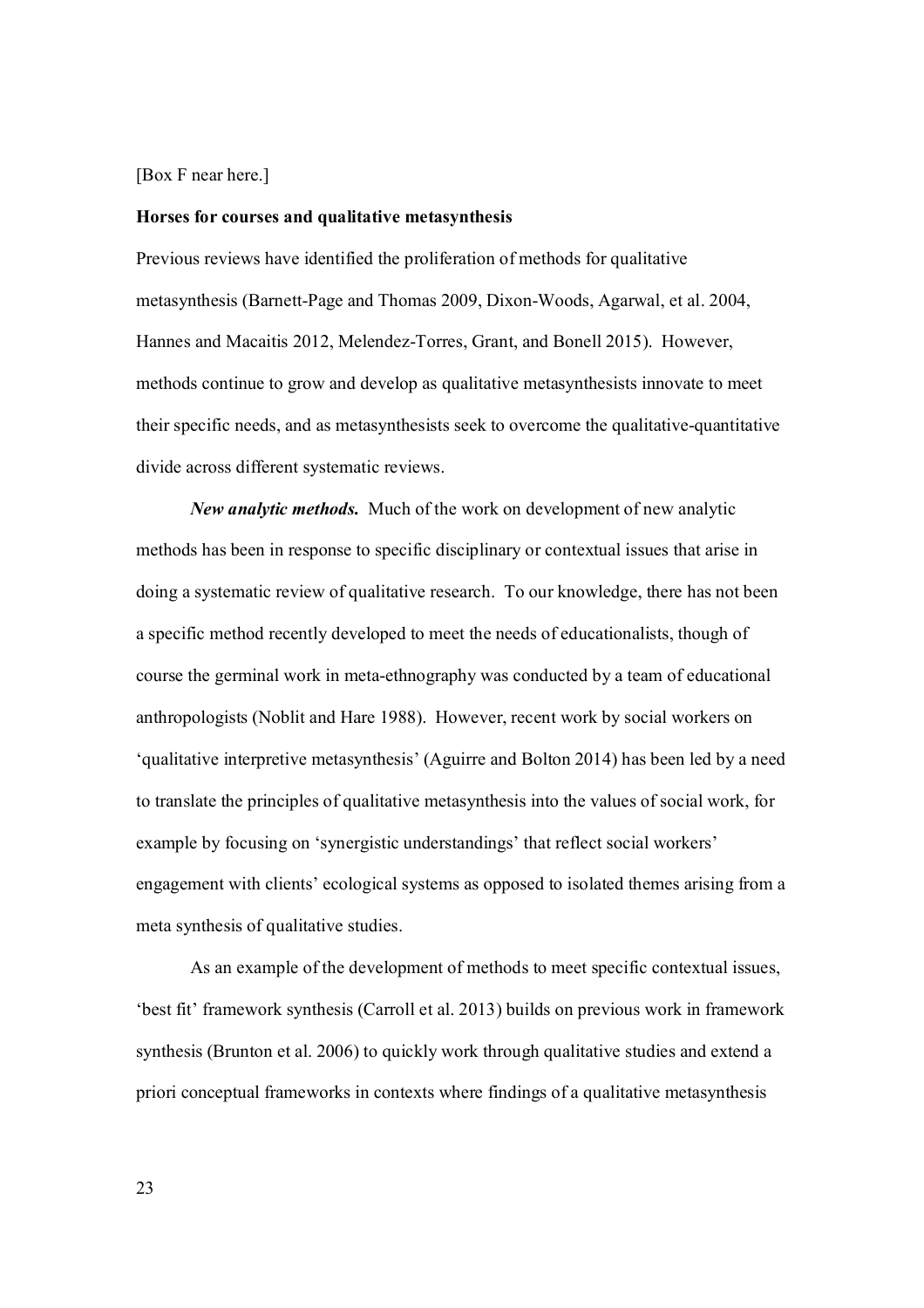are required to be responsive and quickly delivered. Carroll and colleagues (2013) simultaneously assemble relevant qualitative studies and theoretical frameworks, and the use a synthesis framework to code information from the primary studies. Data that cannot fit into the framework are then examined to nuance or extend the framework.

*Putting systematic reviews together.*An emerging method in this field includes the 'mixed methods systematic review', which incorporates elements from both quantitative systematic reviews and meta-analyses as well as from qualitative metasyntheses. Again, although instructive examples are found among health research notably Harden et al. (2004) and Oliver et al. (2005)—rather than education, this suggests that a unique opportunity exists to bridge the gap between qualitative and quantitative educational research.

Such a cross-synthesis between quantitative and qualitative review findings may be conducted a number of ways, including according to a mixed methods convergent parallel design. The convergent parallel design involves a phase in which qualitative and quantitative data are concurrently yet independently collected and analysed, followed by a phase which sees these two strands joined together and the data merged for subsequent interpretation and discussion (Creswell and Plano Clark 2011). Based in pragmatism, this design places the mixed methods nature of the research question at the centre, casting aside any controversies arising from paradigm differences between constructivism and positivism in favour of applying a practical approach to research (Creswell and Plano Clark 2011). This design may be most appropriate to answer mixed methods research questions because it allows for the synthesis of corresponding data across qualitative and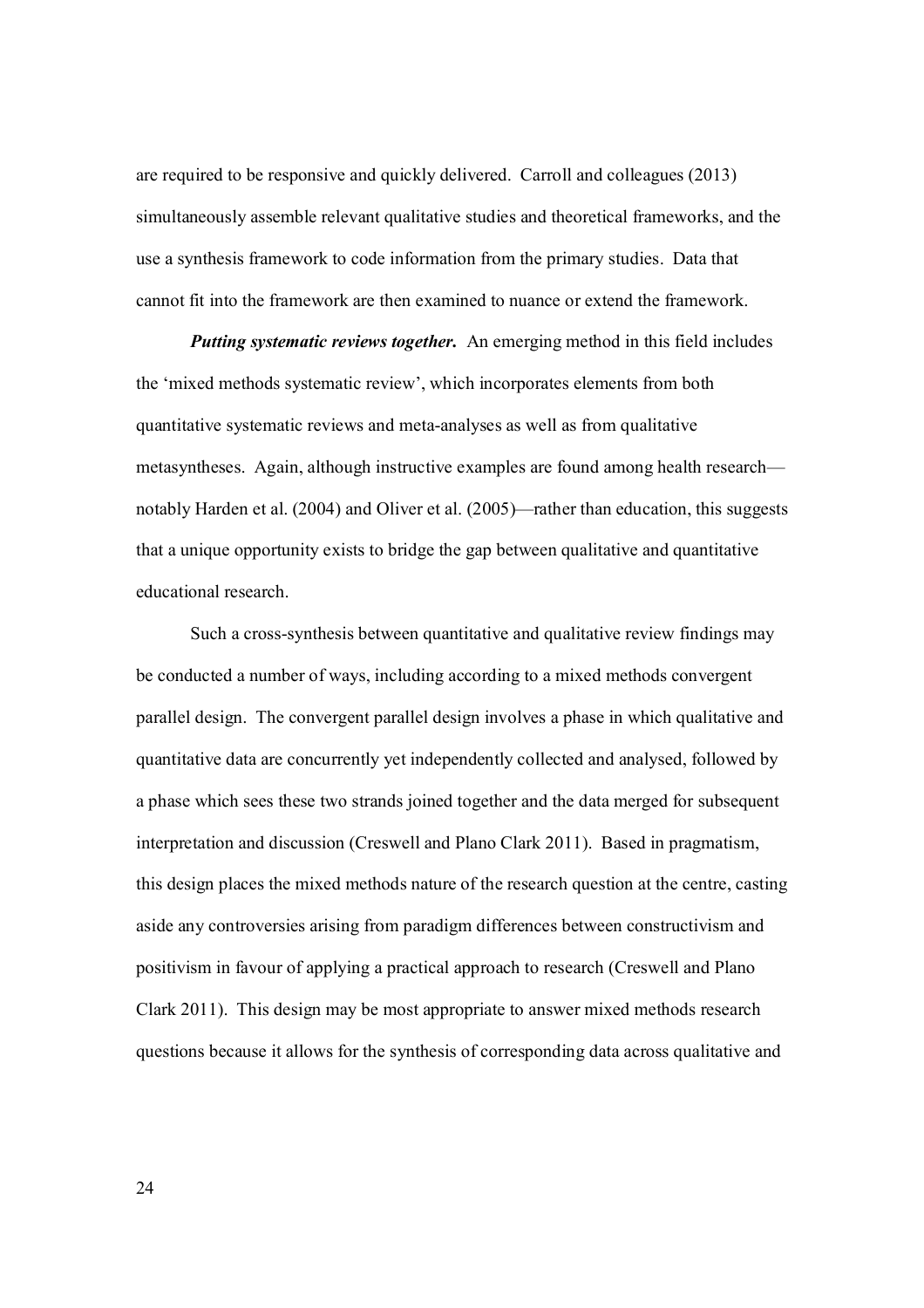quantitative results so as to more fully illuminate the phenomenon of interest, valuing each strand equally without placing one above the other (Creswell and Plano Clark 2011).

It is important to point out that while the linear nature of written reports may suggest that the strand reported first is conducted first and the strand reported second is conducted after the first, this is not the case. In a convergent parallel design, both strands are conducted in tandem.

#### **Discursive and methodological issues**

As has been argued by many interpretivists, the qualitative paradigm, however diffuse it may be, is fundamentally at odds with systematic reviews of qualitative research. Indeed, a key area in which qualitative metasynthesis is developing is in outlining the discursive issues it presents for social scientists, including educationalists. For example, Riese, Carlsen, and Glenton (2014) have recently argued that even in anthropologically oriented understandings of education, qualitative metasynthesis can be helpful both to build up theoretical understandings across contexts and to problematise traditional understandings of a research field. Their argument, which essentially is oriented towards the development of an applied anthropology that is analytically generalisable, does not demand a specific analytic approach, aside from a general orientation towards interpretivism. Riese and colleagues (2014) also point out that as a method, systematic reviews of qualitative research can be used to set the agenda for future social research.

 Within the operation of qualitative metasynthesis, methodologists continue to seek clarity on 'how' studies are synthesised. This bears obvious parallels to continue innovation in analysis of primary qualitative data. Melendez-Torres, Grant and Bonell (2015) examined a set of 61 qualitative metasyntheses to establish a taxonomy of how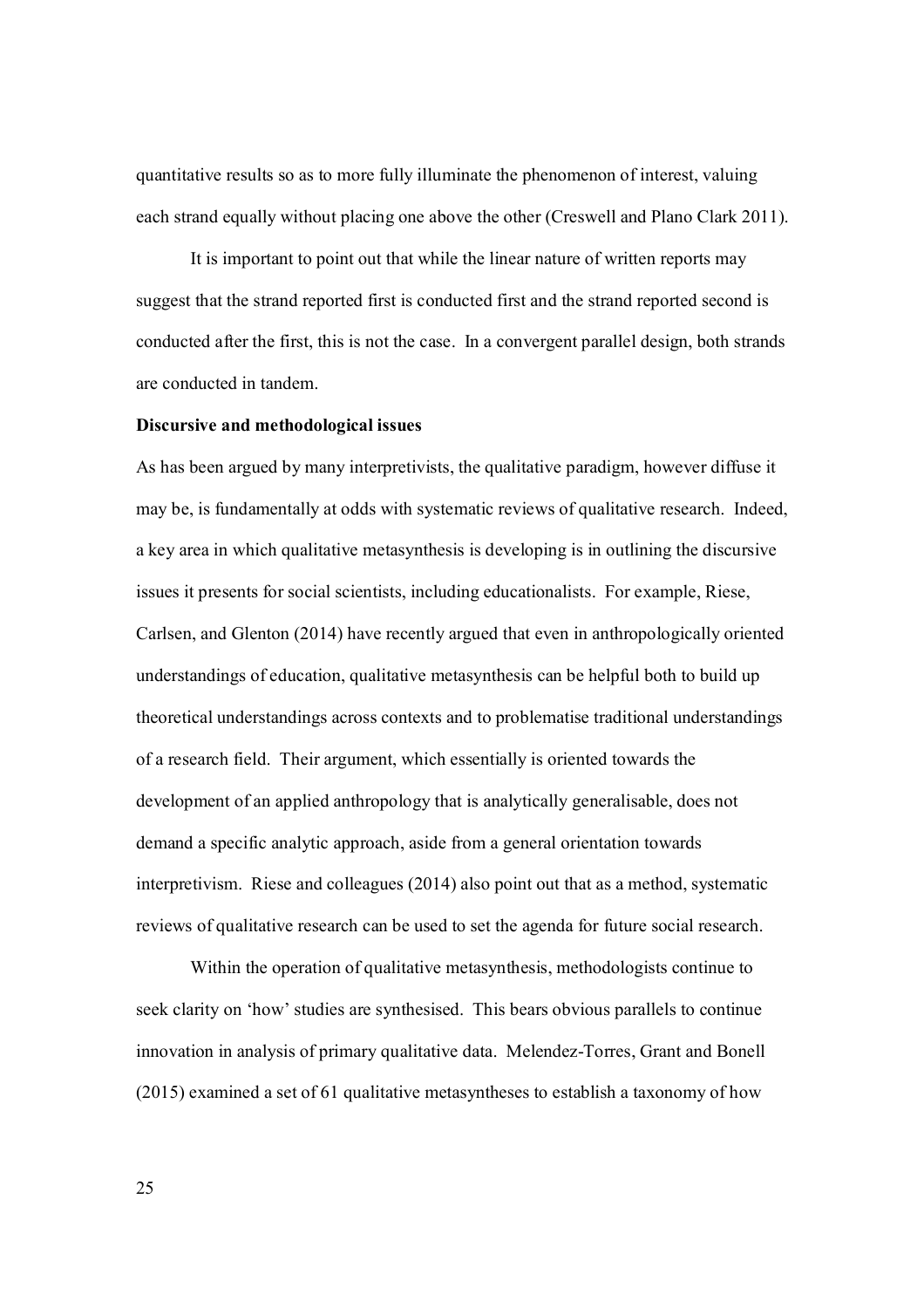these metasyntheses undertook to achieve reciprocal translation. They divided the approaches used into four categories: one in which reciprocal translation was based on a visual representation, such as a map of concepts or a grid of second-order constructs, one in which reciprocal translation been with a 'key paper' and then examined subsequent papers to develop the synthesis (see Boxes A and F), one in which study themes were used as the basis of the reciprocal translation either by combining them into similar categories or by comparing them across studies, and one in which metasynthesists used an approach similar to primary qualitative research in coding study results line by line. This taxonomy, though developed in public health, offers a parsimonious classification to understand the diversity of approaches in qualitative metasynthesis. In addition to Melendez-Torres, Grant, and Bonell (2015) taxonomy of operations of reciprocal translation, one research group has described that meta-ethnography involves two processes, the first of which is 'reading', or engagement with the text of the studies 'to appraise; familiarise; identify; extract; record; organise; compare; relate; map; stimulate; and verify'(Lee et al. 2014, p. 8), and the second of which is 'conceptual innovation', or the development of key metaphors that go beyond the primary studies, rather than merely restating them. Lee and colleagues (2014) point out that conceptual innovation is not inevitable in meta-ethnographies, due in part to the path-dependency of research narratives.

#### **Conclusion**

This paper has reviewed paradigmatic and methodological aspects of qualitative research before exploring the historical movement, core theoretical and practical issues of qualitative metasynthesis. The spectrum of methods reflects the different approaches to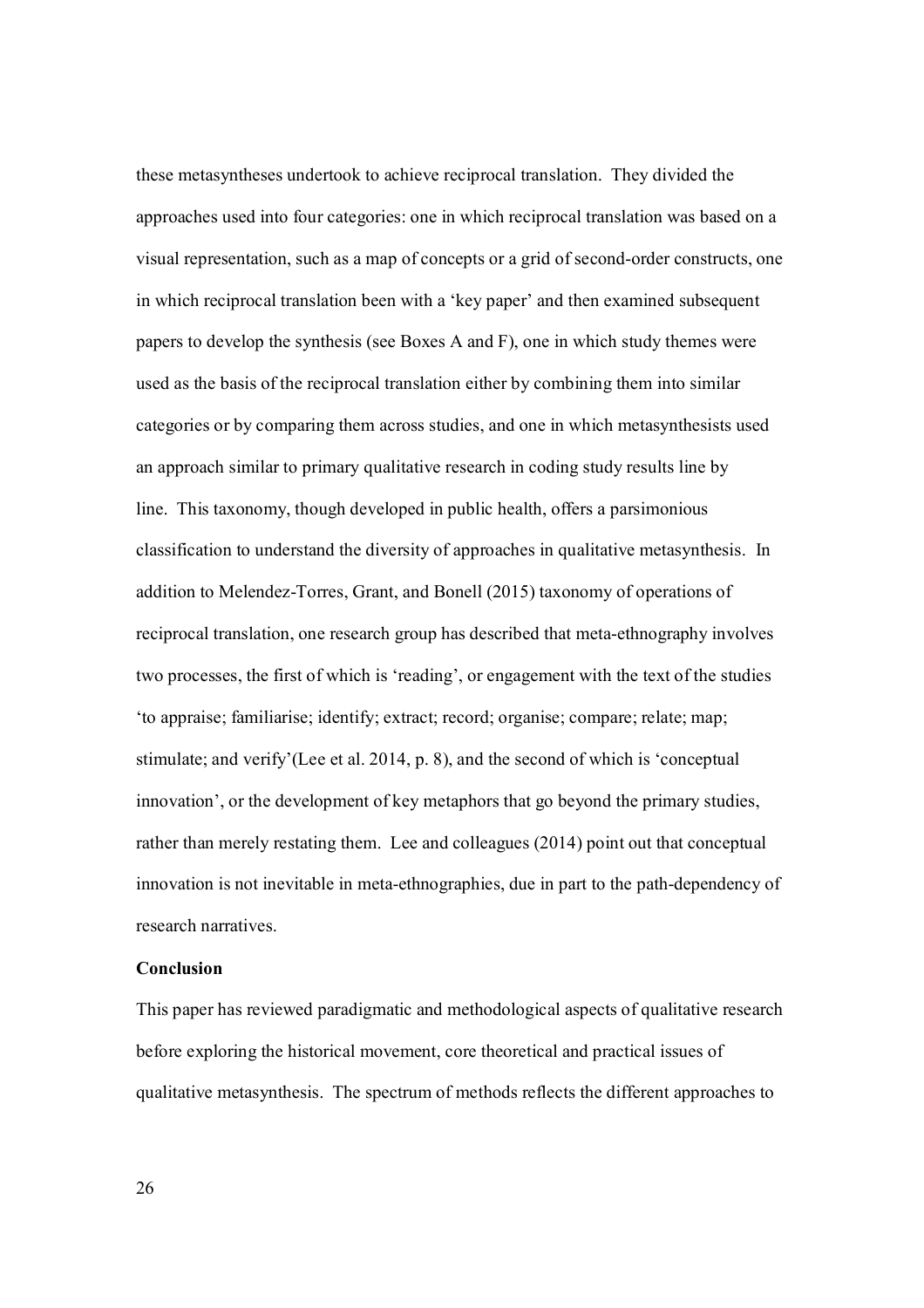qualitative research visible at the primary study level. As such, in order for meaningful progress in this area to contribute to educational practices, researchers must be both transparent and comprehensive in their reporting of chosen metasynthesis aims and methods. The opportunity to apply qualitative metasynthesis alongside quantitative systematic reviews and meta-analyses that are already more widely accepted in the education field opens up future discovery of novel insights for theory development as well as everyday practice and research agendas. Given the multiple ecological levels at which educational policies and practices are initiated in addition to the recognition of children's individual learning needs, much can be gained by a broader uptake of qualitative metasynthesis and in turn mixed methods cross-syntheses within the field of educational research.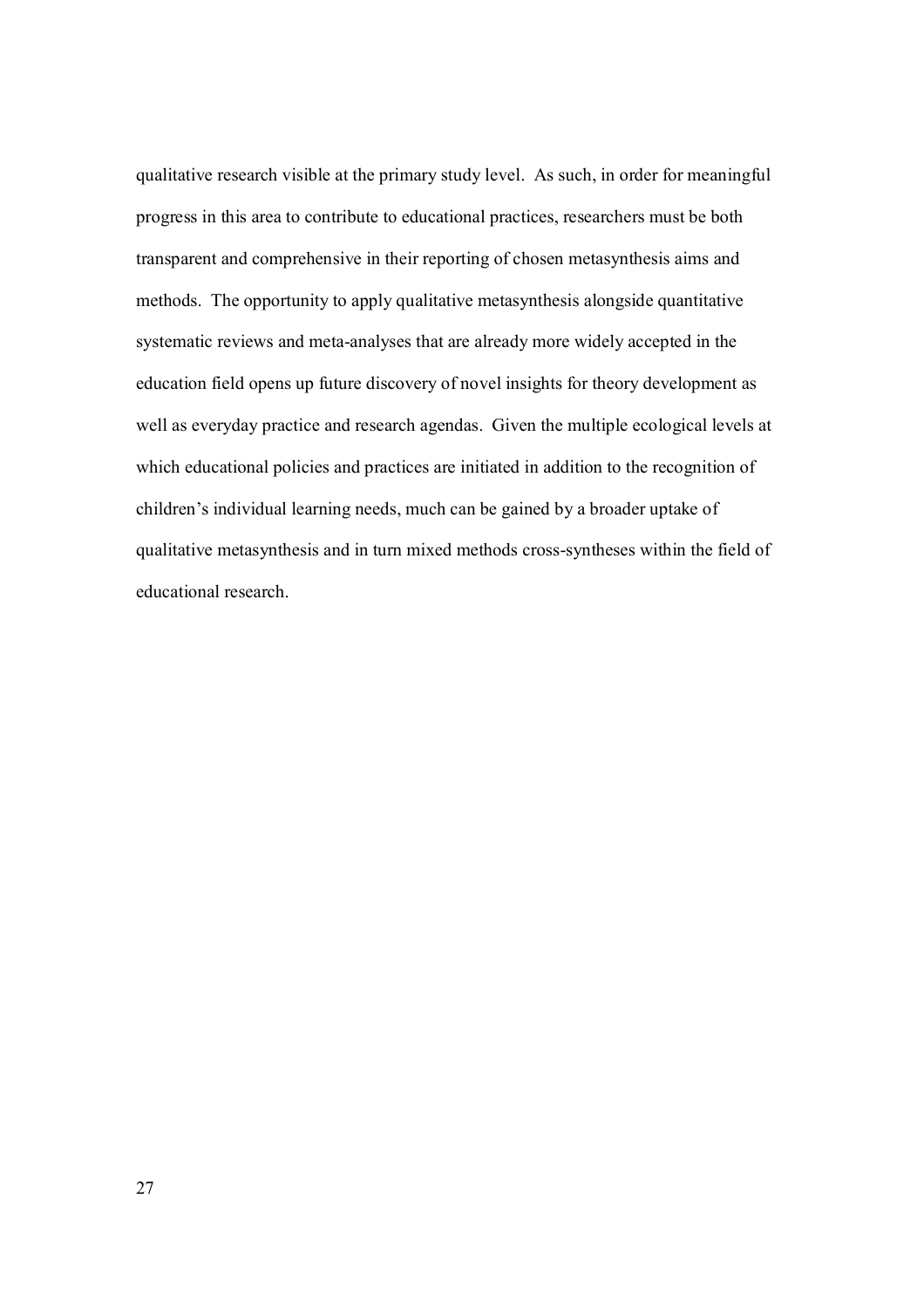# **Sponsorship**

None to declare.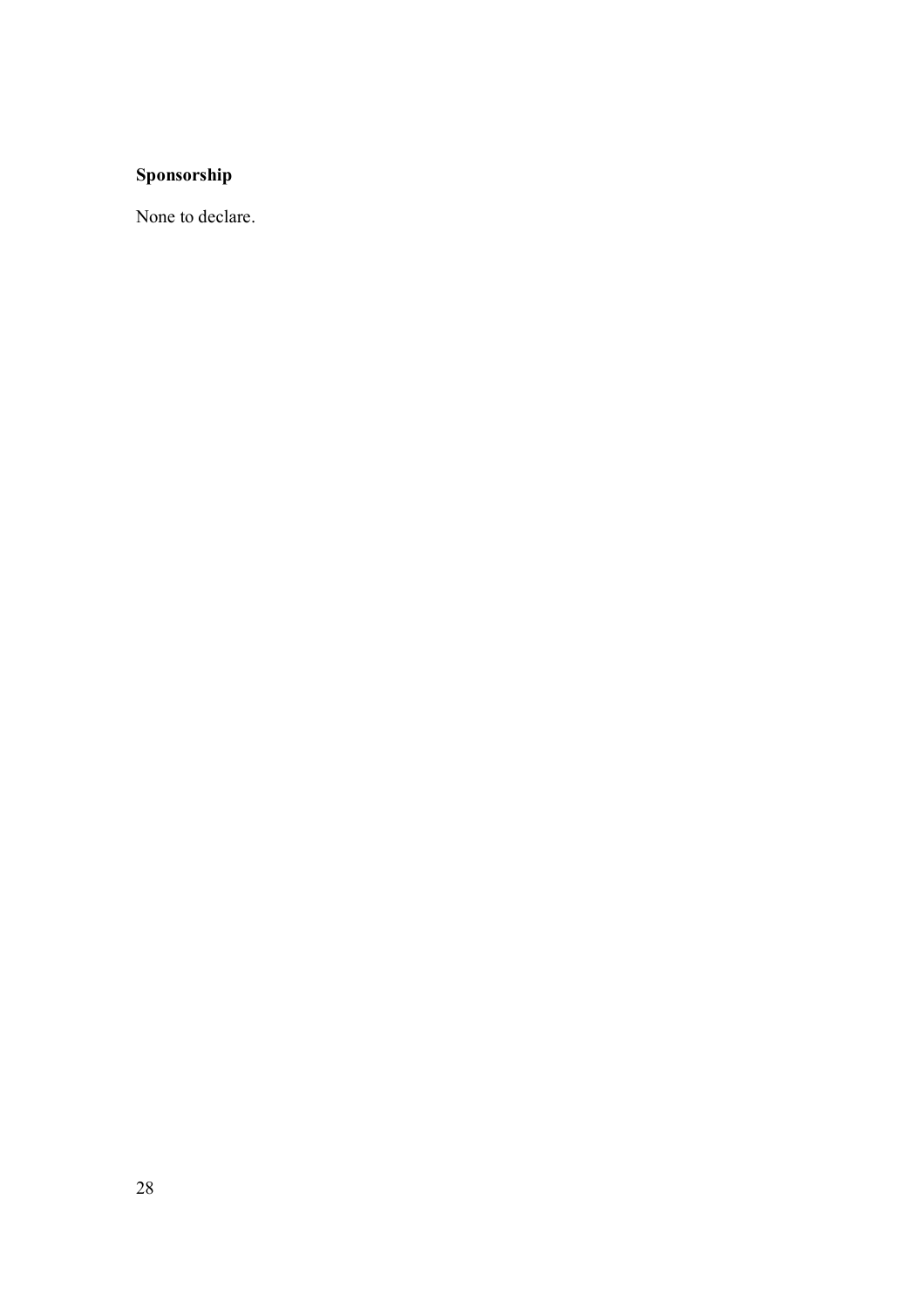# **Box A. Preparing pre-service teachers to integrate technology in education: a synthesis of qualitative evidence (Tondeur et al. 2012)**

In their 2012 paper on integrating technology in education, Tondeur and colleagues aimed to identify strategies for instructing pre-service teachers on how to incorporate technology in their lessons. To do this, the authors conducted a key word search in the electronic database Web of Science, which while not fully elaborated in the paper, somehow resulted in 144 studies to be assessed initially by reading their abstracts for relevance to this metasynthesis.

The 23 studies that passed this examination were then critically appraised using the Critical Appraisal Skills Programme (CASP) checklist for qualitative research (1988). Although potential included studies were systematically and rigorously appraised, the authors did not exclude studies based on poor ratings or lack of comprehensively reported methodologies. This is in contrast to the previous example of Riese and colleagues (2012; Box A), which did exclude studies based on underdeveloped descriptions. This quality appraisal was explicitly included as the third phase of Tondeur and colleagues' meta-ethnography, which otherwise closely aligned with Noblit and Hare's original (1988) description. The authors chose to chronologically translate each study into the next, such that the first paper to be published served as the 'index paper' whose themes were compared with those of the second paper to be published as so forth. Throughout this process, the concepts were reduced and abstracted by "merging and collapsing" (p. 136) themes of similar groupings. The authors flag such reduction as a potential limitation of their study in that they acknowledge the "reduced…importance of the contextuality of the results…the results of the review cannot simply be generalized to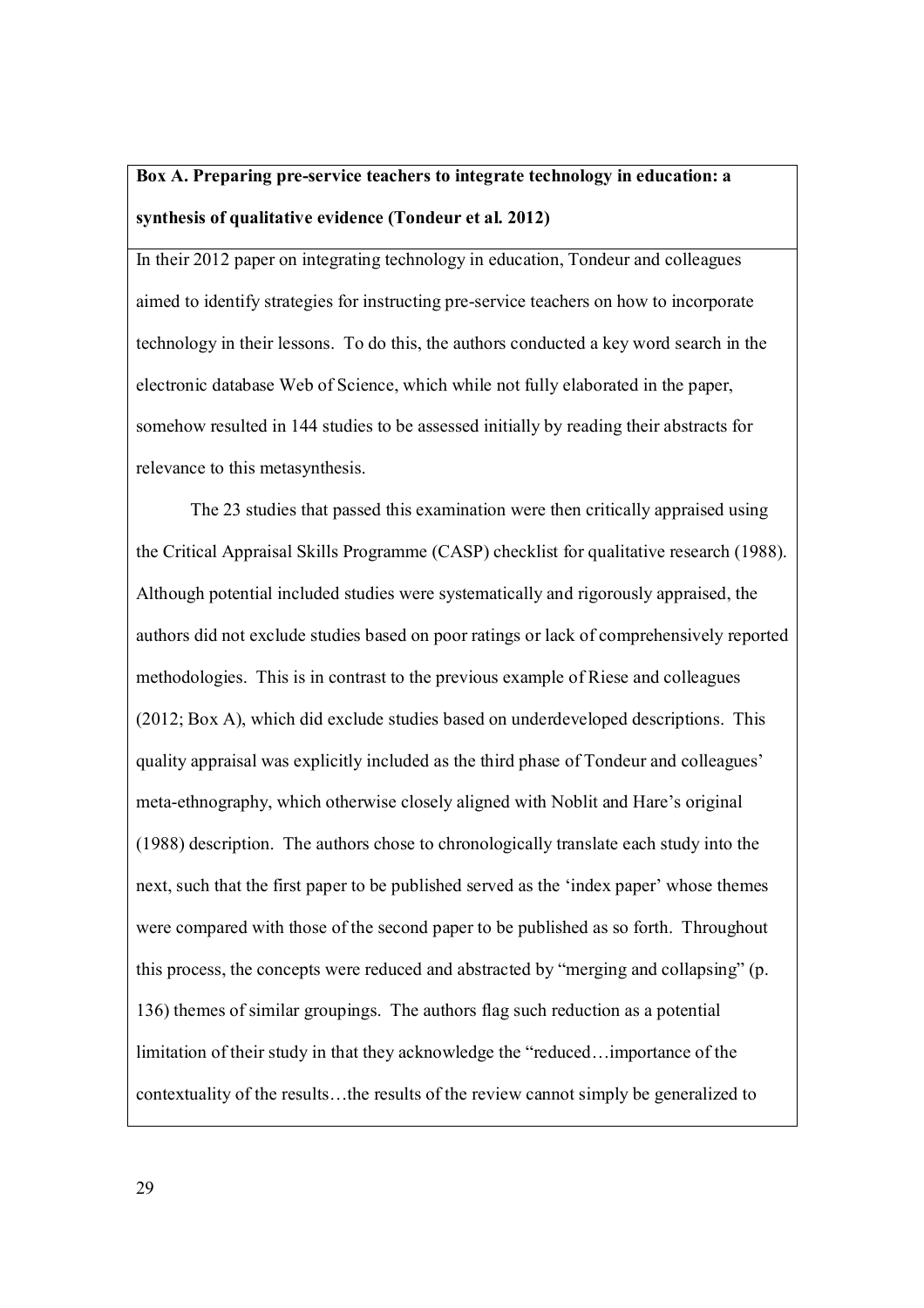other teacher training institutions in different parts of the world" (p. 142).

 The findings of this metasynthesis are reported at both a micro and institutional level. While the authors do not go so far as to explicitly provide guidance to practitioners based on their findings, they do assert, "…it seems to be important that pre-service teachers have the possibility to see and experience the pedagogical integration of technology in the classroom during their training experiences" (Tondeur et al. 2012, p. 142). Additionally, they argue that unless theory is delivered alongside practical instruction, "the knowledge and the skills pre-service teachers gained from a separate stand-alone course process are likely to remain isolated and unused" (p. 142). Thus, although couched in their report as not generalizable to other contexts, the authors do express a desire that the themes from this metasynthesis inform policy makers and practitioners in this area.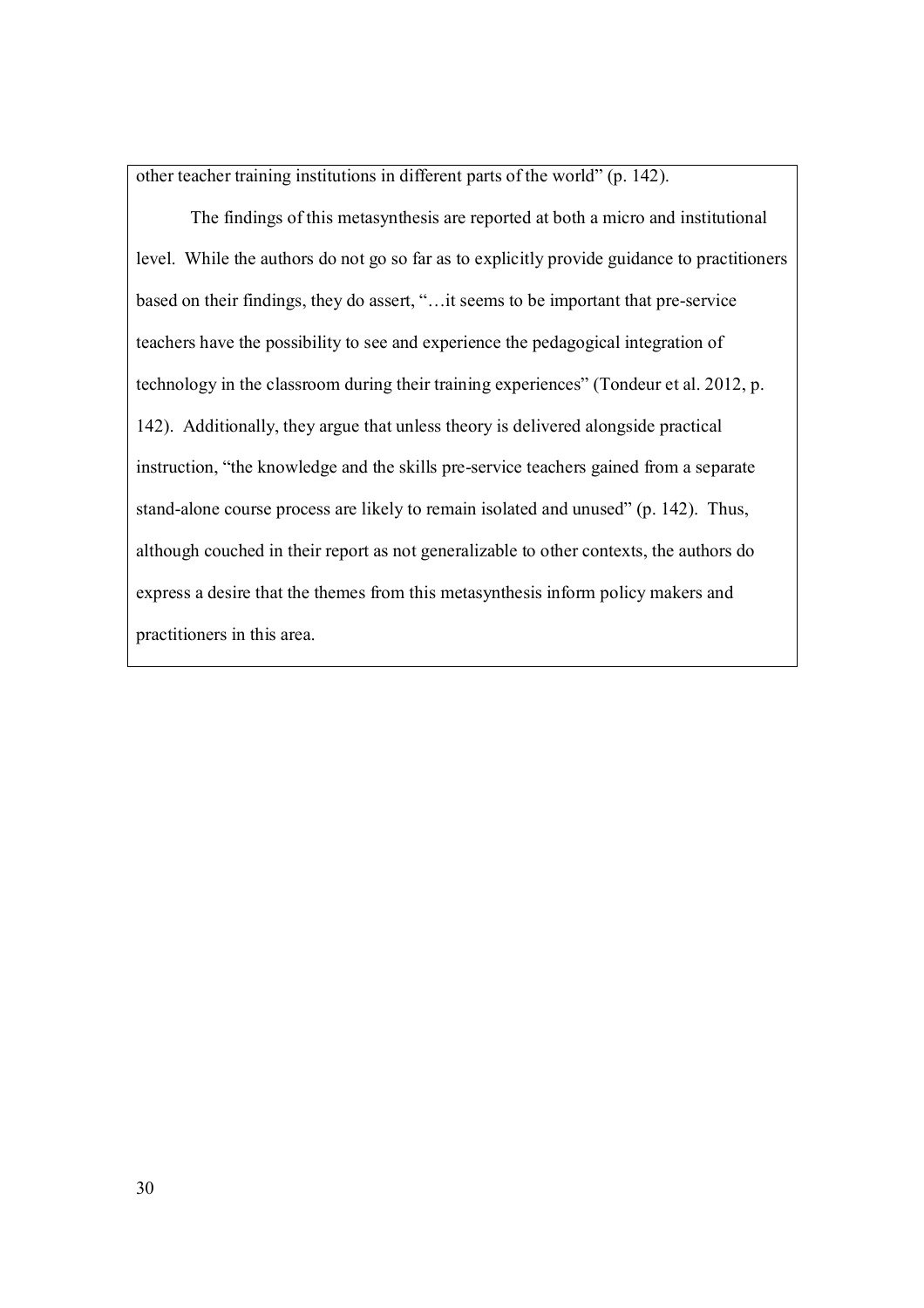# **Box B. A qualitative metasynthesis comparing U.S. teachers' conceptions of school readiness prior to and after the implementation of NCLB (Brown and Lan 2015)**

This 2015 paper by Brown and Lan focuses on teachers' notions of school readiness and whether/how their understandings changed with the implementation of the No Child Left Behind (NCLB) Act in the United States. They search electronic databases and conduct key-word searchers in relevant journals, although a comprehensive list of databases and journals is not provided as in some of the other examples. It is similarly unclear how many references were generated by the initial searches and what was the procedure for narrowing down this initial list to result in their first 38 potential studies. In applying a quality control to these potential included studies, Brown and Lan chose the criteria of publication in a peer-reviewed journal as indication that the reported study was of sufficient quality for inclusion in the metasynthesis. Their reasoning was that in the process of submission, peer review, revision, and ultimate publication, any study should had been rigorously assessed by academic peers and thus its trustworthiness would be higher than reports in non-peer-reviewed publications. By excluding studies not published in peer-reviewed journals, the authors further purged their potential included studies to 17. The authors do acknowledge the potential limitation of this form of quality control, writing that "it might have such unintended consequences as filtering out research findings that contradict the findings of this metasynthesis" (Brown and Lan 2015, p. 4). Given that one of the three types of meta-ethnography described by Noblit and Hare (1988) is that of refutational hypothesis, and that such refutational metasyntheses are more rare in the literature than reciprocal translations or lines of argument syntheses, this limitation is well noted. Their final set of included studies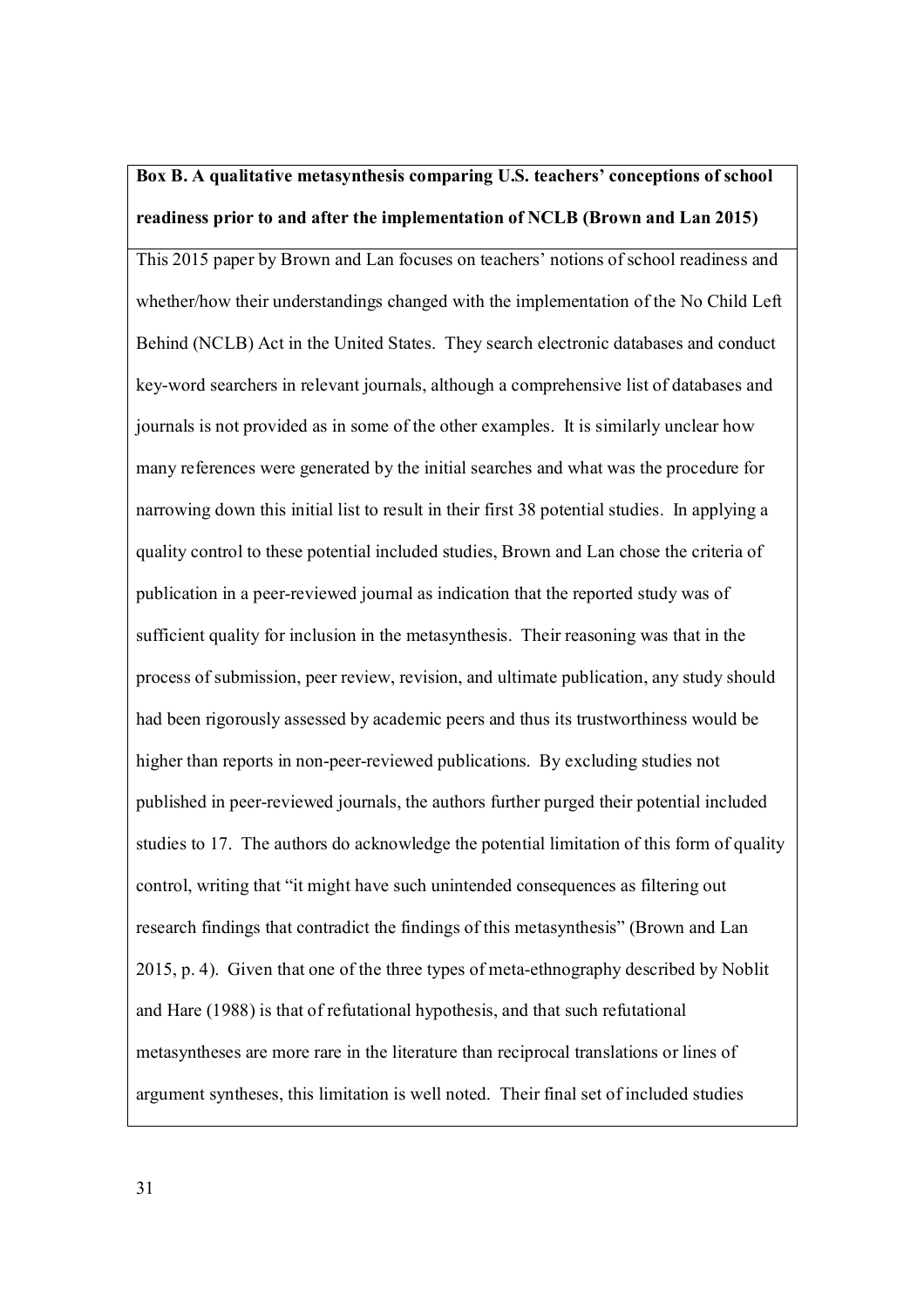numbered 12 (six pre-NCLB and six post-NCLB), as they sought to purposively restrict their included studies to between six and 10 papers, as per guidelines by (Major and Savin-Baden 2010).

 Based in meta-ethnographic roots, Brown and Lan name their process as qualitative metasynthesis and follow the procedures outlined in Major and Savin-Baden's (2010) book on qualitative research synthesis. Whereas Noblit and Hare's (1988) metaethnography contains seven phases, Brown and Lan modelled their qualitative metasynthesis off of the four-step process described by Major and Savin-Baden (2010). In this process, which can be roughly mapped on to meta-ethnography, the first step 'beginning the process' entails phases one through four of meta-ethnography, followed by step two 'analysis' (phase five), step three 'synthesis' (phase six), and step four 'interpretation' (phase seven). During the analysis and synthesis stages, Brown and Lan identified initial codes from the studies that led to the development of primary and ultimately secondary themes.

 The findings of this metasynthesis conclude that there was indeed a shift in how teachers' constructed meaning of 'school readiness' with the implementation of the NCLB Act. The authors posit that increasing focus on academic outcomes will intensify this shift between nativism (school readiness as a within-child concept, i.e., maturity) towards empiricism (school readiness as the result of preschool teachers' work to prepare children), even as it perpetuates a fairly limited, White middle-class perception of what it means for children to be ready for school. Thus, it appears that with this shift in attitudes about school readiness, teachers increasingly view it as their responsibility to train preschool-aged children on expectations aligned with White, middle-class values for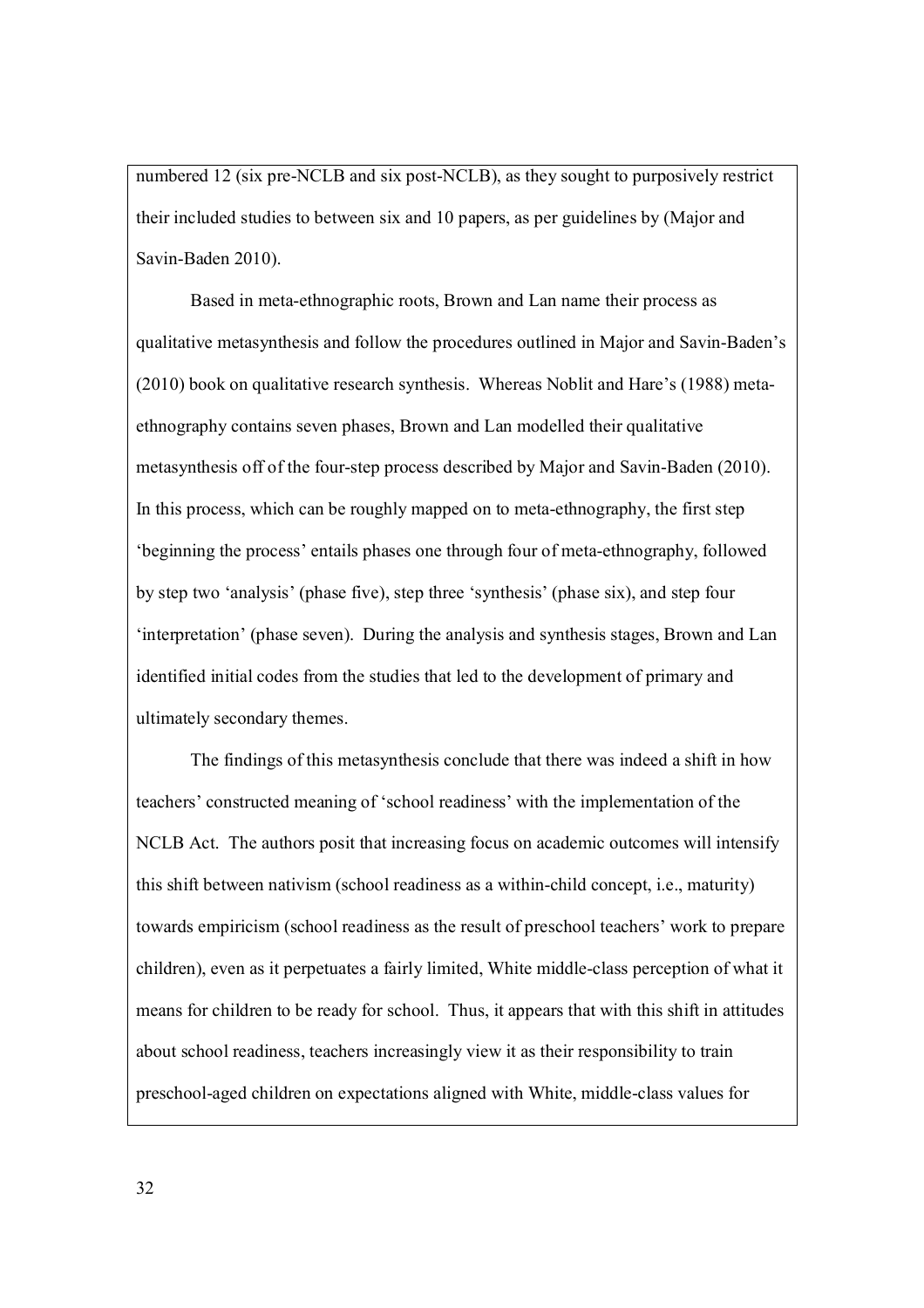academic/social skills. Brown and Lan argue that from these findings, more work needs to occur when training teachers to "understand the messiness of the construct of school readiness" (2015, p. 10). Thus, the findings from their metasynthesis are intended if not to direct *how* practice needs to change to as least serve as a call for change in practice and policy.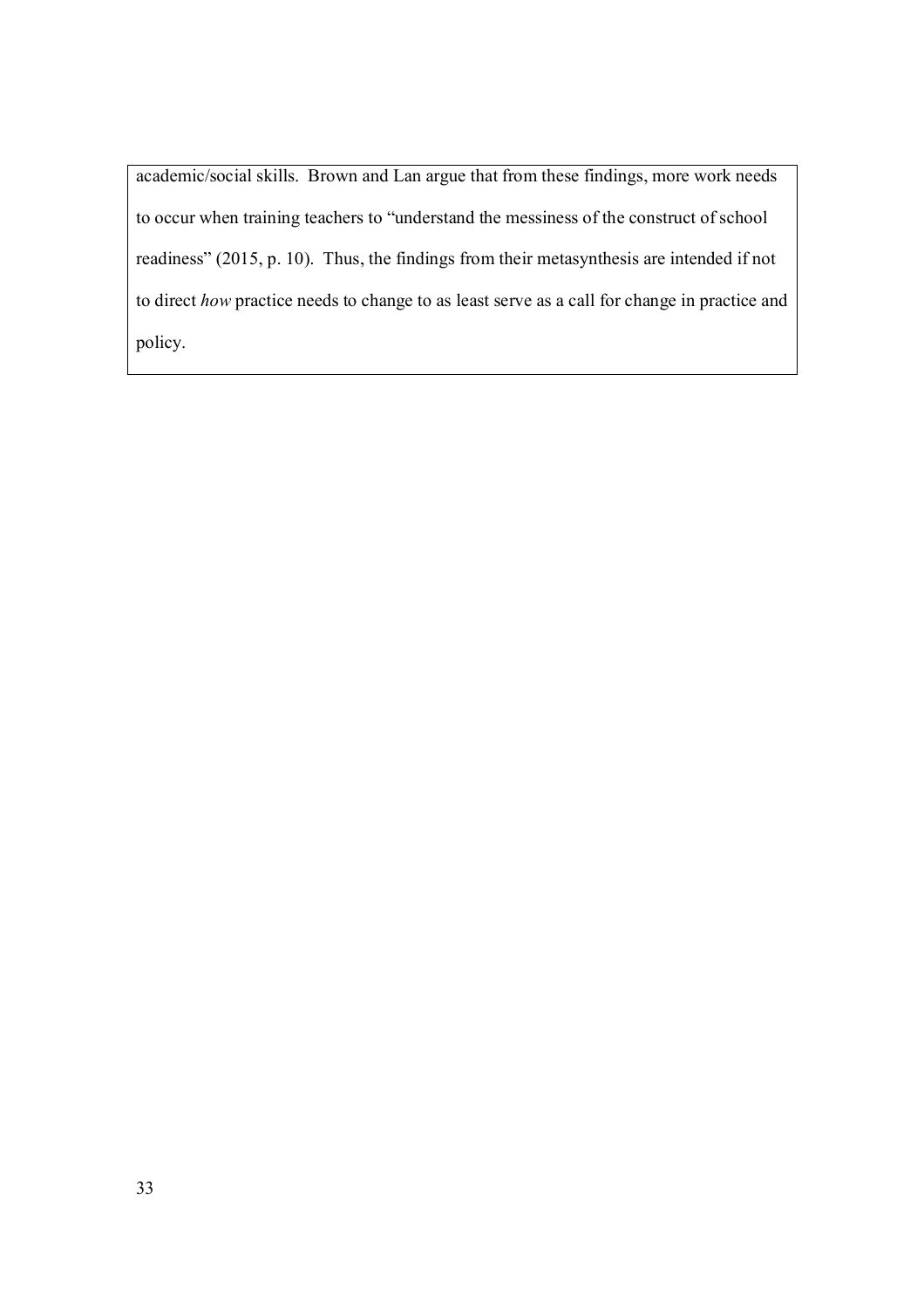# **Box C. Research on mentor education for mentors of newly qualified teachers: a qualitative meta-synthesis (Aspfors and Fransson 2015)**

In their 2015 paper on educating mentors for newly qualified teachers, Aspfors and Fransson sought to identify common themes across studies on mentor education as well as insights into how to advance mentor education as a field. Similarly to the Koerting and colleagues (2013) example, Aspfors and Fransson widened their search for relevant studies beyond just that of electronic databases. They also searched peer-reviewed journals and perused reference lists of included studies. While systematic reviews of quantitative studies aim for comprehensiveness when sampling, it is yet to be universally decided whether reviews of qualitative research should also seek an all-inclusive sample or if primary qualitative research sampling techniques such a purposive sampling are appropriate. In this example, Aspfors and Fransson follow recommendations along the purposive sampling argument and actively seek ten to 12 included studies for their metasynthesis (Bondas & Hall, 2007 as cited in Aspfors & Fransson, 2015). In addition to the inclusion criteria related to their topic, the authors used publication in a peerreview journal as a proxy for assessment of high quality research. Thus, studies not published as peer-review articles were excluded on the grounds of lack of quality.

 Aspfors and Fransson based their analysis on an adapted meta-ethnography, which is also based in Sandelowski and Barroso's (2007) qualitative research synthesis. For this process, when they were initially relating the themes from different included studies, the authors applied qualitative content analysis, in which they proceeded from open coding to categorisation across codes to a yet higher level of abstraction. This resulted in a metasynthesis that produced three broad dimensions within which the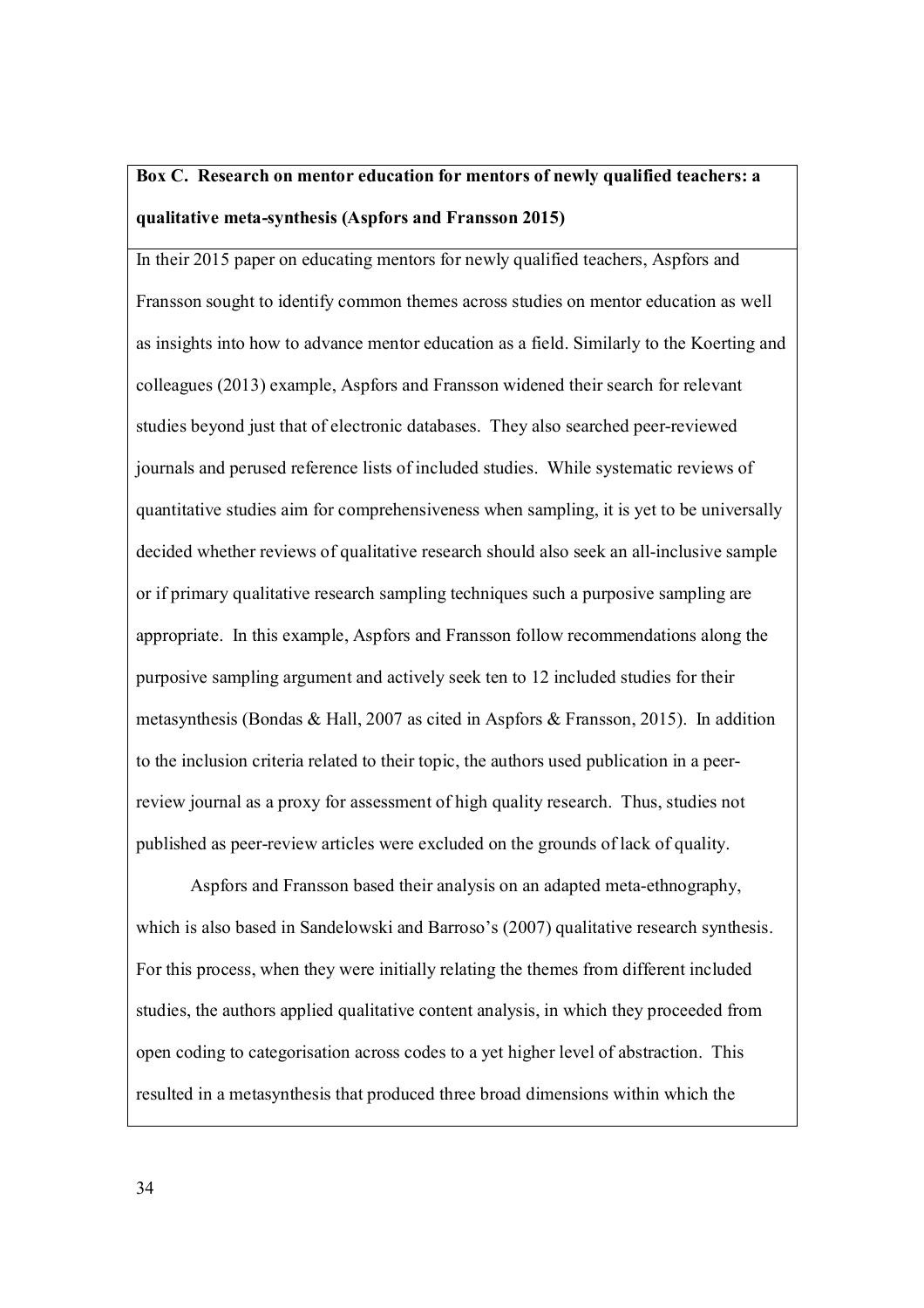authors situation aspects of mentor education: (1) the educational context (e.g., national educational policy); (2) the interplay of theory and practice, which "are inseparable units, where one cannot be understood without the other" (Aspfors and Fransson 2015, p. 83); and (3) the relationship between mentors as a way to build an open culture for trust. More specifically, the researchers were able to identify common themes, including the importance of the school context in facilitating the mentor education, the extent to which mentors were able to concurrently practice the theoretical concepts or relate the concepts to previous practice, the benefits of self-reflection, and the role of positive relationships between mentor and mentee. These findings, more than just describing the concepts of the primary qualitative studies, identify overarching dimensions that the authors posit are necessary for consideration when establishing and implementing mentor education programmes.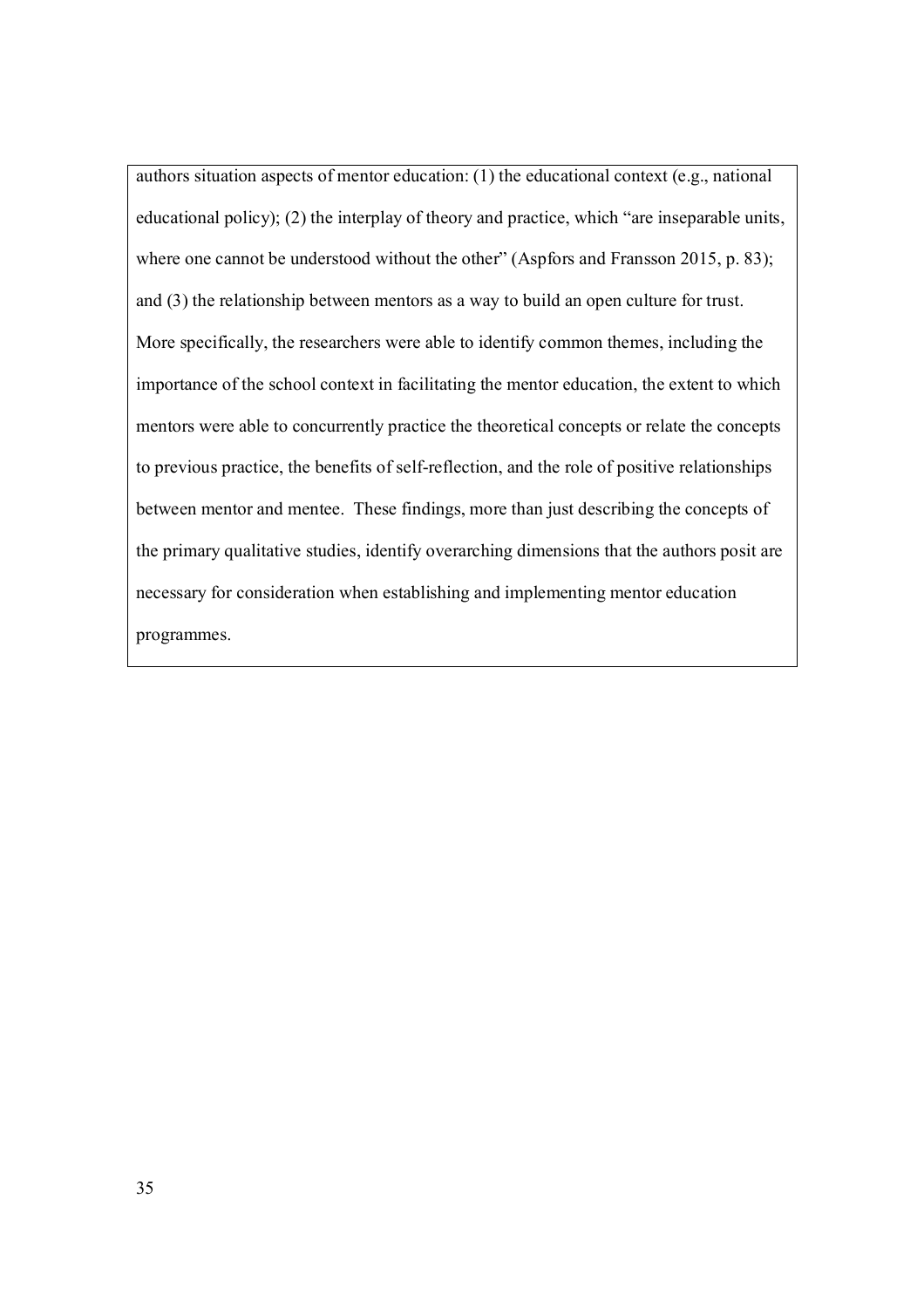# **Box D. Barriers to, and facilitators of, parenting programmes for childhood behaviour problems: a qualitative synthesis of studies of parents' and professionals' perceptions (Koerting et al. 2013)**

Koerting and colleagues focused on improving children's home learning environment through examining barriers and facilitators to parent training programmes in their 2013 metasynthesis. The authors studied aspects related to both initial access to these parent programmes as well as continued participation, and they sought views from either parents attending the programmes or professionals facilitating the trainings. In addition to their search of electronic databases, which was elaborated in an appendix, Koerting and colleagues highlighted the necessity of performing additional web-based searches as well as perusing reference lists of included studies to avoid overlooking relevant reports that might not have surfaced in the original database search. These methods are common among more traditional systematic reviews of quantitative studies, but are perhaps even more relevant for reviews of qualitative research given the previously discussed practical limitations of how qualitative research studies are catalogued online.

As with some of the other examples provided here, Koerting and colleagues applied EPPI-Centre criteria when appraising the quality of potential included studies. Unlike some other studies, the authors did exclude a paper based on a determination of poor quality; however, the specific reasons that paper was deemed to be poor quality are not elaborated. While even the process of appraising the quality of qualitative studies can be controversial, it has been shown thus far that educational metasyntheses often do conduct some type of quality appraisal. However, more variable is the decision of whether to exclude studies, as done in this metasynthesis, for poor quality.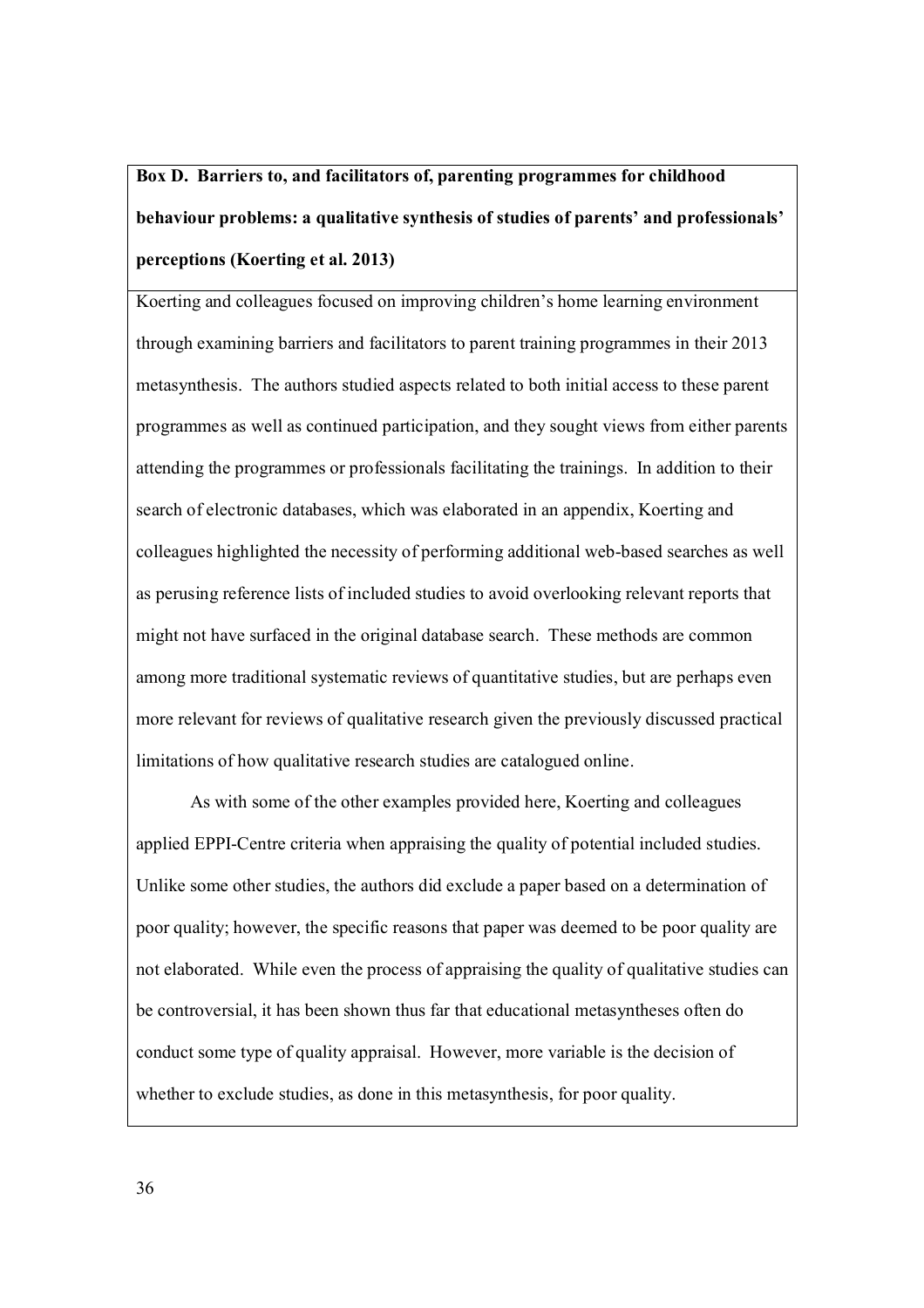Koerting and colleagues applied a thematic synthesis approach in this metasynthesis, resulting in findings that, while still interpretive, are much more integrative than those reported in other examples following a meta-ethnographic approach. After coding each line of findings in the primary studies, the authors grouped these codes first into descriptive categories and subsequently into analytical themes. After working and re-working the multiple layers of codes, the authors went back to the original studies and applied their new framework when re-coding the findings sections. The result is a four-part description of the barriers/facilitators to initial access/continued participation, which are discussed in a preliminary way as moderated by type of respondent (e.g., parents or professionals). The authors were able to identify differences between parents' and professionals' views, with parents indicating concerns about barriers to service access and continued engagement, often with a focus on difficulties balancing their work responsibilities and caring for other children in the home. Professionals, in contrast, provided more views on both barriers and facilitators, but their concerns revolved more around challenges in provision of services. Since this metasynthesis was predominantly descriptive in its thematic approach, the interpretation does not extend to positing a larger framework of how these processes interact or inform practice.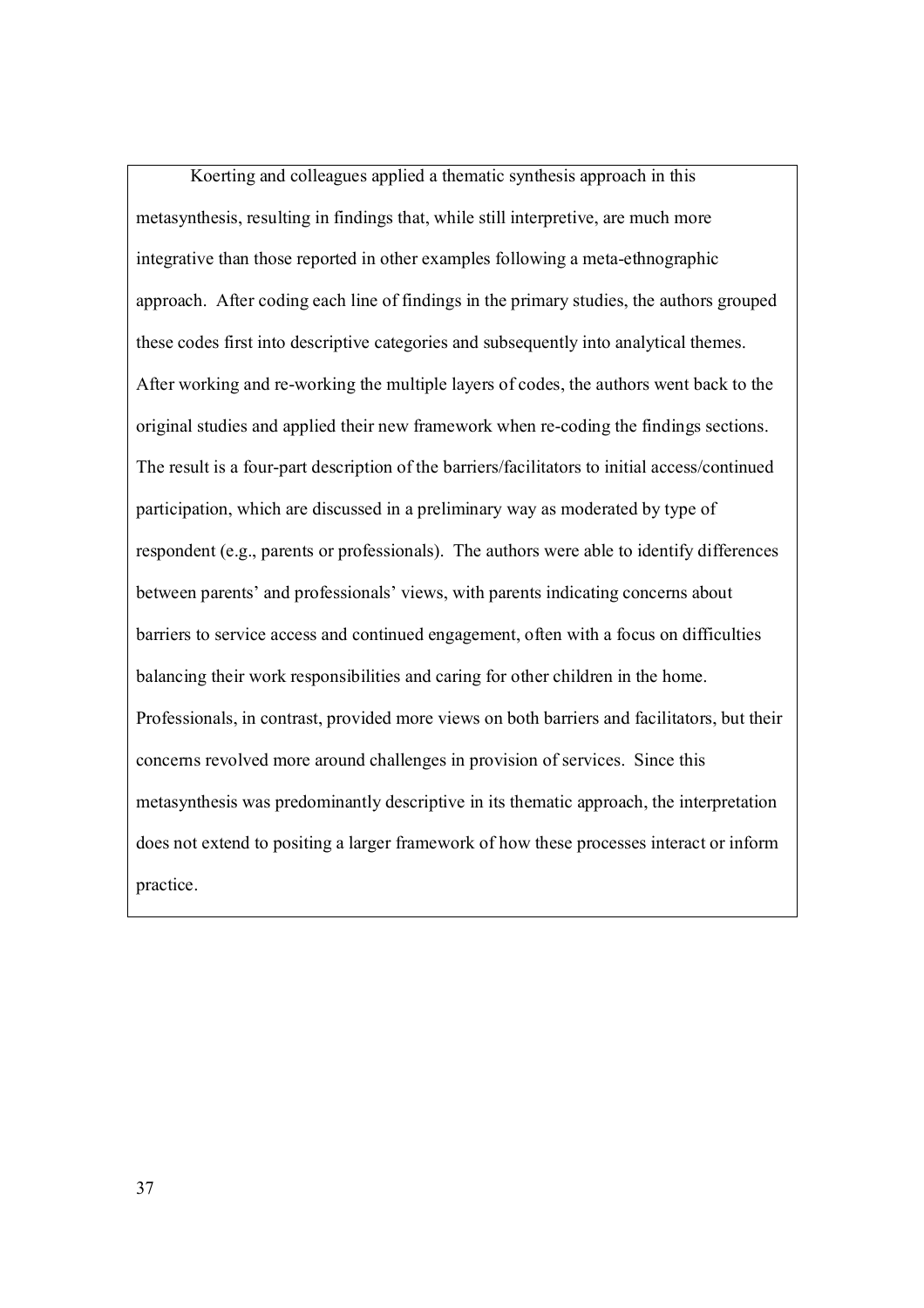#### **Box E. Peer relations in peer learning (Riese, Samara, and Lillejord 2012)**

Riese and colleagues, in their (2012) paper on students' peer learning, sought to explore both the social and relational processes of peer learning in the educational environment through metasynthesising primary qualitative research with thick descriptions. They gathered qualitative research examples through a systematic electronic database search, detailed in their report. They applied three criteria against which they judged potential included studies: (1) studies should have been carried out in a school setting with a teacher facilitating peer learning with such significant student collaboration that created and maintained relationships between peers; (2) studies explore the processes of peer learning and relations that are formed between the students; and (3) studies produced thick descriptions that could be compared with those of other studies (i.e., richly analysed and sufficiently reported). In addition to these inclusion criteria, Riese and colleagues appraised the quality of included studies following guidelines advanced by Elliott, Fischer, and Rennie (1999) and which they include in an appendix (Riese, Samara, and Lillejord 2012). While it is unclear whether studies were excluded based on the result of this quality assessment, it is clear that studies deemed to be insufficiently developed with regard to the thickness or richness of their descriptions were indeed excluded from this metasynthesis on peer learning.

 In analysing their included studies, Riese and colleagues followed a metaethnographic process in which they apply a grounded theory approach to examine the processes involved in peer learning. To this end, their analysis involved three stages of increasing levels of abstraction, as the first sought to identify all themes in the primary studies, then to compare those themes across studies, and finally to find novel insights.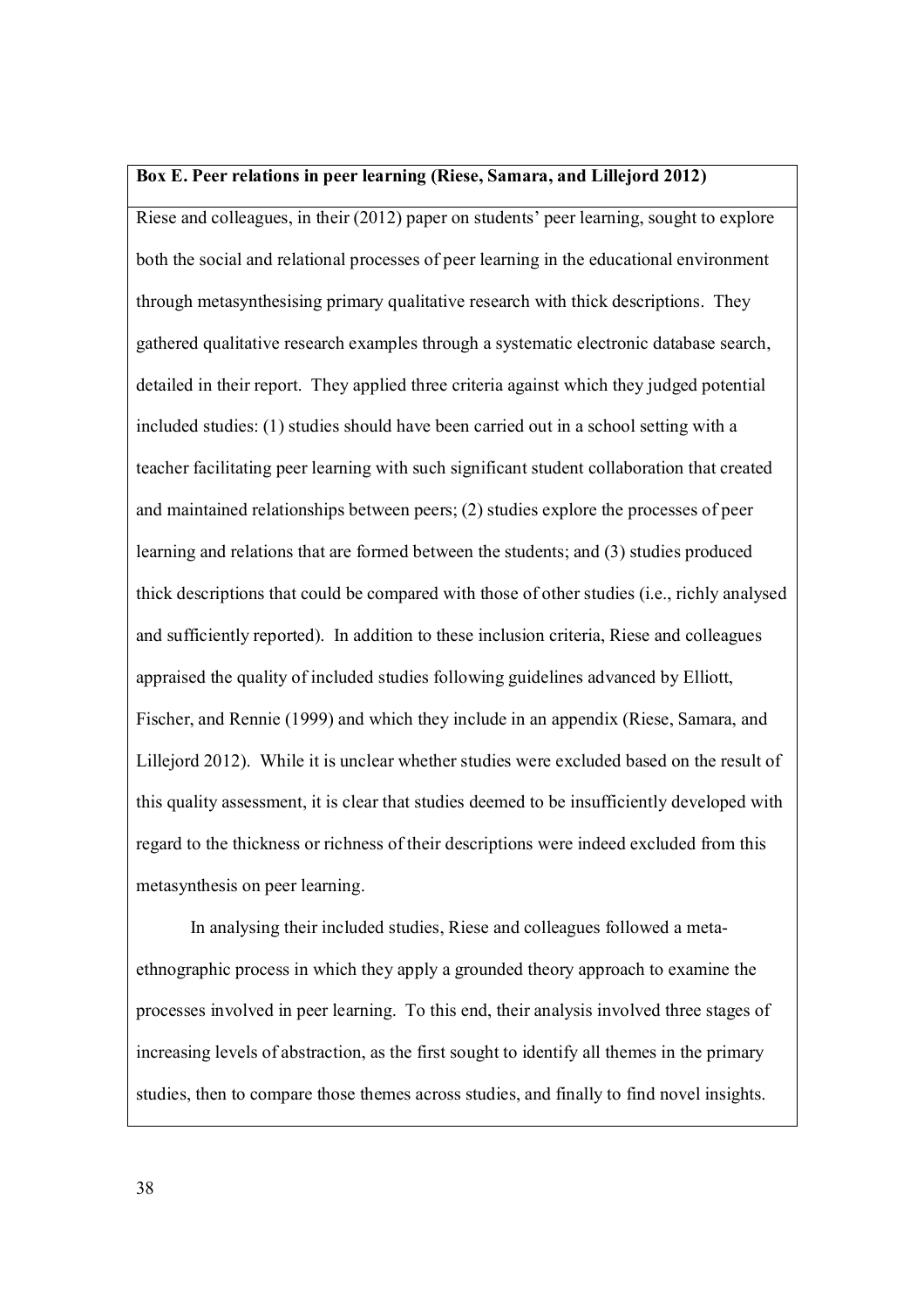In response to critiques of metasynthesis methods, the authors clarify that, "Rather than considering the included studies as cases to be compared, we regard them as *texts* in a scientific discourse on peer learning…This implies an understanding of theory as identification of social rules that underlie and govern social patterns, rather than as lawlike expressions of the nature of social behaviour" (Riese, Samara, and Lillejord 2012, p. 608). Thus, they emphasise that they interpreted the findings of the primary studies rather than the original data from those studies. It is in this way that they come to the new understandings termed 'third order interpretations' in the final step of their analysis.

 Finally, Riese and colleagues directly link their new, metasynthesised interpretation of peer learning to applicability for practitioners (i.e., teachers) when they provide guidance for *how* educators should go about integrating peer learning into the classroom. They write, "…it is of crucial importance to pay attention to the social relations that exist between members of a group prior to the design of the peer learning programme and in the development of the programme. In peer group interaction, peer relations must be perceived as integral to the design and instructional practices of the peer learning programme as they mediate action in both productive and less productive manners" (Riese, Samara, and Lillejord 2012, p. 618). Thus, this metasynthesis extends beyond a thematic description of different types of peer learning processes and not only posits a theory for the mechanisms by which peer learning is or is not effective, but they go one step further to advise practitioners on how to set up peer learning in a way to encourage beneficial results.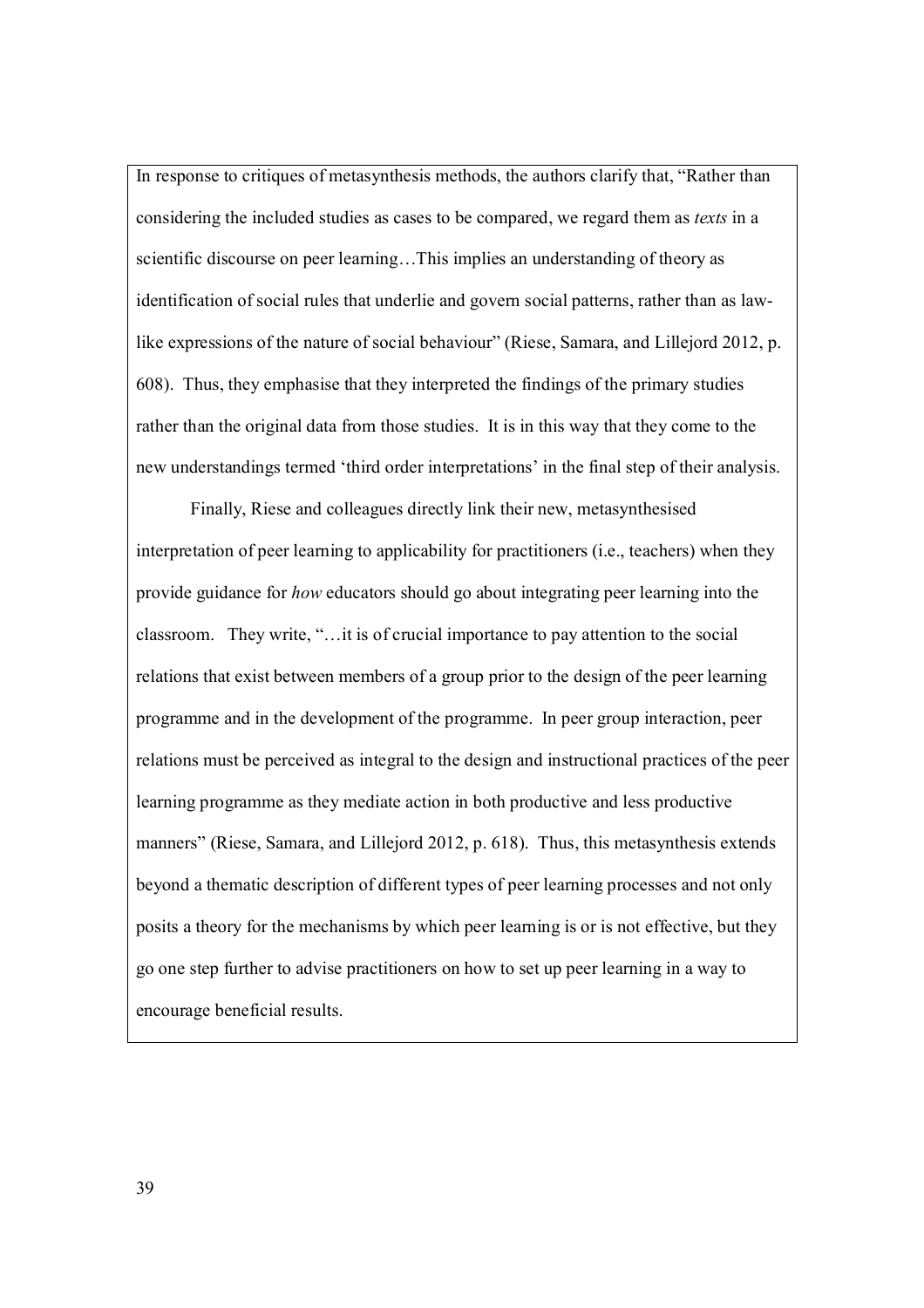# **Box F. The school environment and student health: a systematic review and metaethnography of qualitative research (Jamal et al. 2013)**

In their 2013 meta-ethnography, Jamal and colleagues examined the processes through which young people's health was influenced by their social and physical school environment. In this thoroughly reported study, readers are directed to the previously published study protocol for additional specifics regarding search strategy and terms etc. (Bonell et al. 2011). The practice of publishing a protocol provides greater transparency in the research field regarding intended aims and proposed analyses, which can guard against reporting or publication bias given undesirable or underwhelming findings. While typically more discussed among a quantitative tradition (e.g., randomised controlled trials and systematic reviews of trials), this practice in qualitative metasynthesis allows for much greater coverage and depth in methodological descriptions (in the protocol) and thus more room to report interpretations and findings in the main paper.

 Indeed, this metasynthesis sought out studies with thick descriptions by rating potential included studies as 'high', 'medium', or 'low' in conceptual richness. The authors additionally applied criteria from EPPI-Centre guidelines to appraise the quality of included studies. While they did not exclude studies with lower ratings, Jamal and colleagues used these ratings to inform their interpretation, using studies deemed to be of higher quality as the starting point or 'index papers' in their metasynthesis.

 Unlike the other metasyntheses described in this paper, Jamal and colleagues created an evidence map following their initial search for relevant studies. They took this map to key stakeholders (e.g., young people, policy makers) for consultation and setting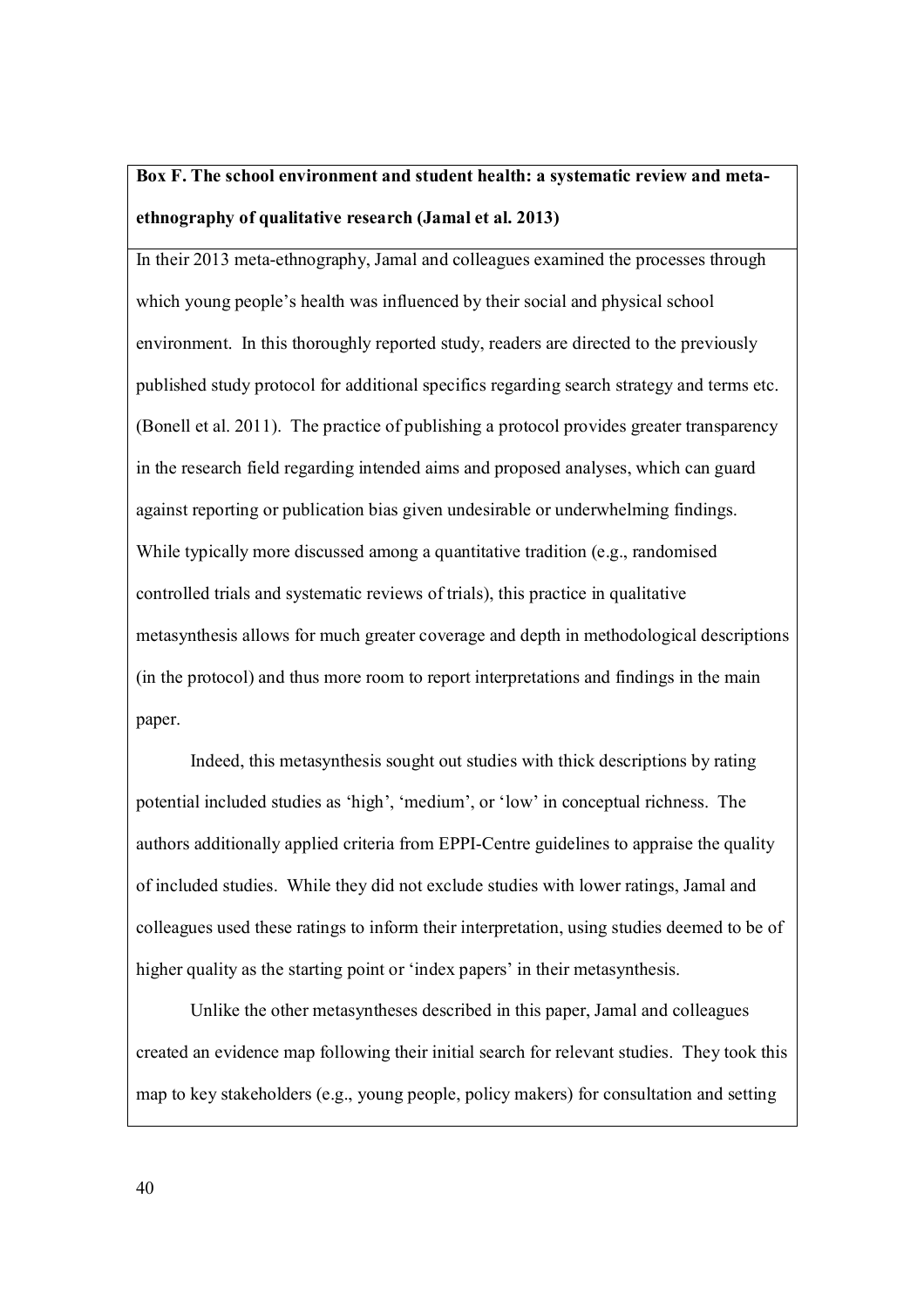priorities of their research agenda. In this way, we see how the exchange of knowledge was bidirectional between the research team and stakeholders. Additionally, this process provides an example of how an *a priori* protocol need not stymie the exploratory and inductive process of qualitative research.

 When translating the themes and concepts from one study into the others, Jamal and colleagues first grouped the studies based on the type of health outcome reported in the primary study. After identifying key themes within each outcome type, relationships between these themes/outcomes were established. Finally, as their focus was on the processes of school environment on students' health, the authors established their line of argument interpretation. The authors note how young people sought to create and maintain a 'tough' reputation, as this would allow them entry into friend groups with other 'tough' young people, thus providing safety. Understandings of masculinity in the school environment were reflected in this 'toughness'. Furthermore, 'unowned' (p. 6) spaces such as staircases and toilets provided opportunities for risky health behaviours compared to classrooms, which were associated with oversight provided by the class teacher. In addition, young people reported that their teachers were 'disconnected' (p. 6) from their day-to-day realities, particularly from those young people whose home lives were particularly unstable or those who identify as Black. Finally, because of their disconnection from school, young people sought to 'escape' (p. 7) the school area when possible, such as during lunch periods, which in turn saw them purchasing unhealthy foods and beverages from local shops or smoking. Thus, Jamal and colleagues reached the conclusion that students "not only react to schools' institutional systems for ordering instructional and regulatory practices, but they also promote their own parallel,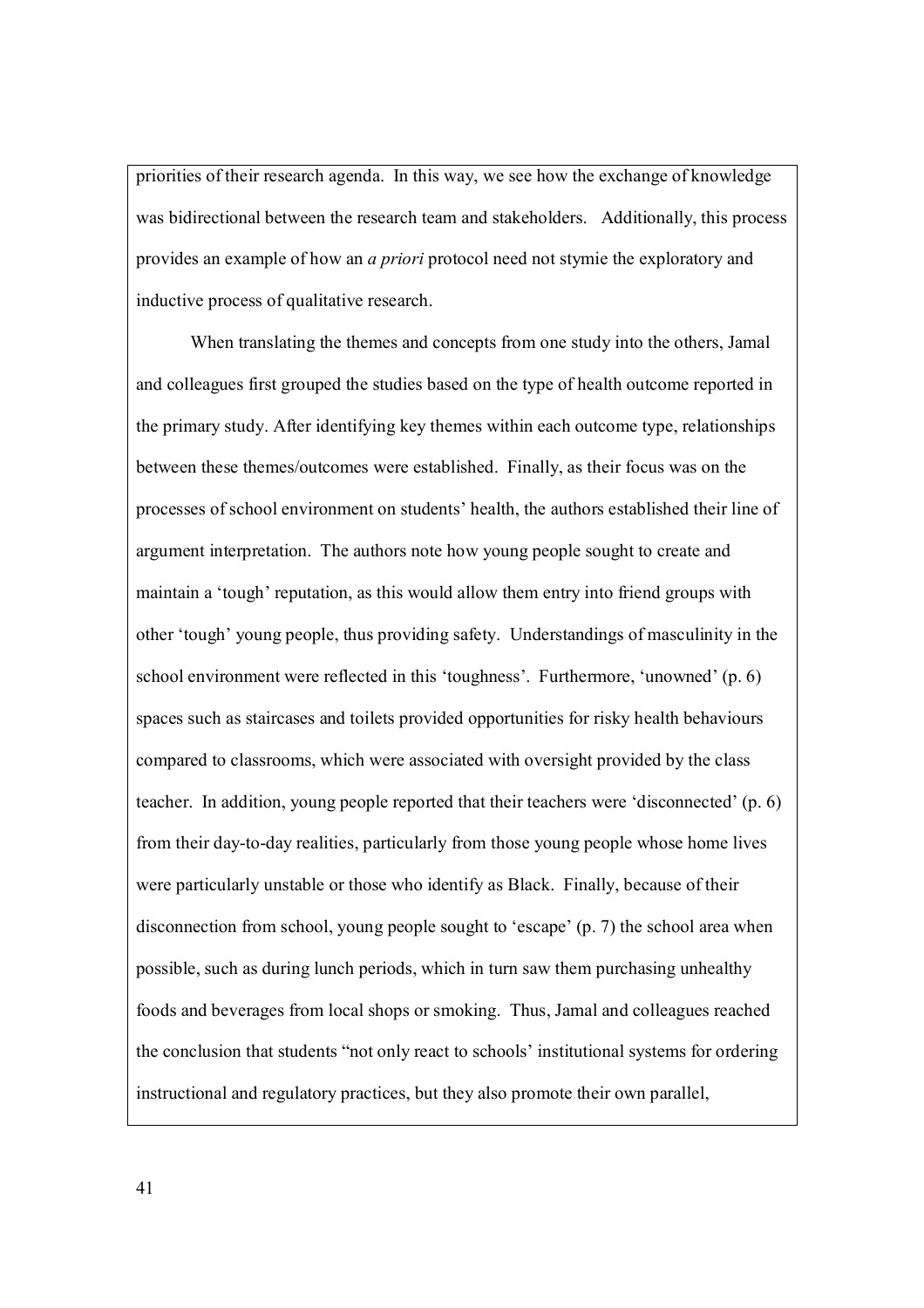competing version of these…'orders'…where students' family and/or community culture is immersed in urban 'street culture', with relatively little hope of conventional social advancement, this will permeate the local student-network and thus shape both students' action and, in turn, the institutions' regulatory response" (2012, p. 8). It is clear, then, that this metasynthesis extended beyond describing the themes found in the primary studies to posit a theory by which students and educational institutions act and react to each other in ways that influence health decisions.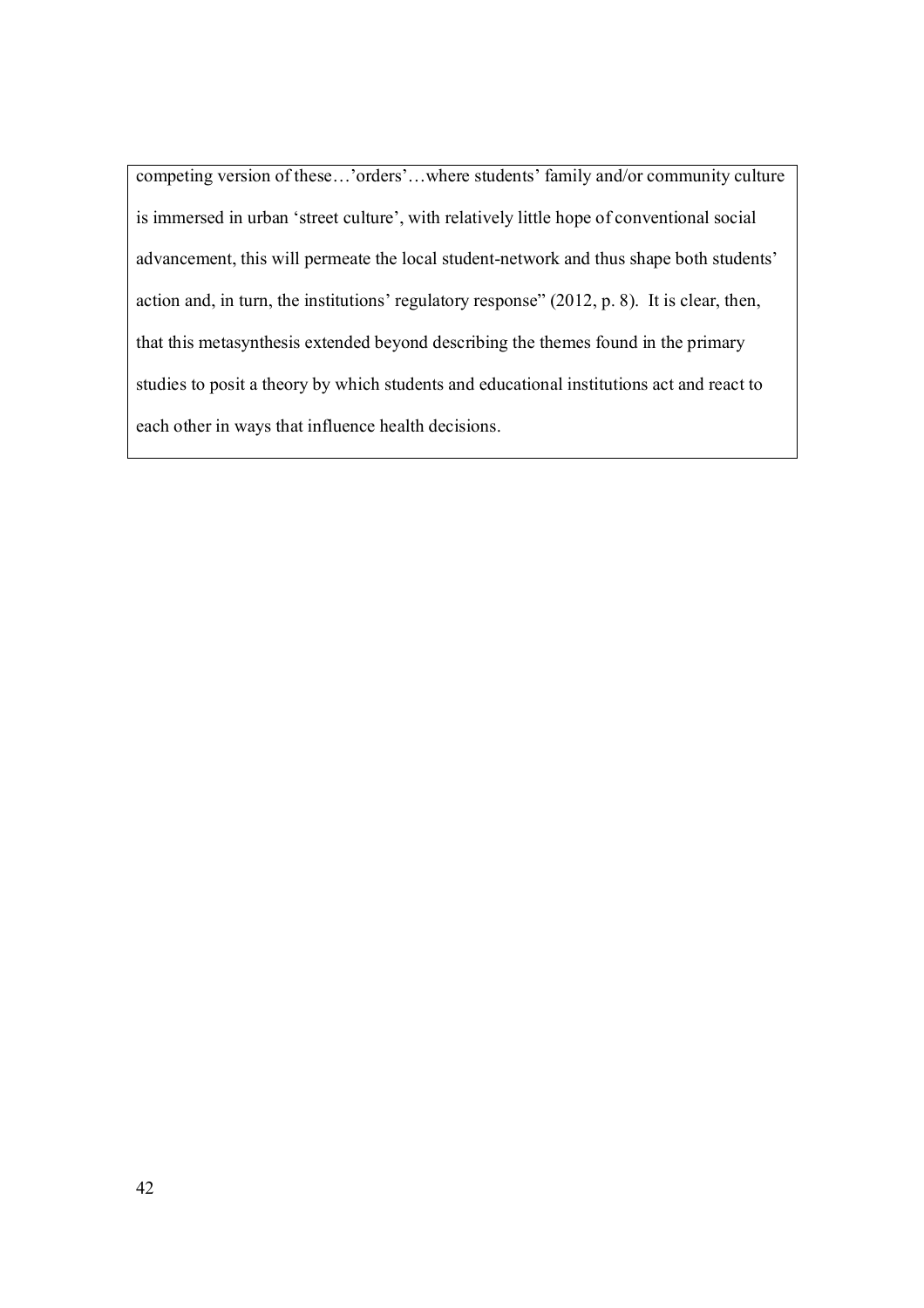# **References**

- Aguirre, Regina TP, and Kristin Whitehill Bolton. 2014. "Qualitative interpretive meta-synthesis in social work research: Uncharted territory." *Journal of Social Work* 14 (3):279-294.
- Annells, Merilyn. 1997. "Grounded theory method, part I: Within the five moments of qualitative research." *Nursing inquiry* 4 (2):120-129.
- Aspfors, Jessica, and Göran Fransson. 2015. "Research on mentor education for mentors of newly qualified teachers: A qualitative meta-synthesis." *Teaching and Teacher Education* 48:75-86.
- Atkins, Salla, Simon Lewin, Helen Smith, Mark Engel, Atle Fretheim, and Jimmy Volmink. 2008. "Conducting a meta-ethnography of qualitative literature: lessons learnt." *BMC medical research methodology* 8 (1):21.
- Barnett-Page, Elaine, and James Thomas. 2009. "Methods for the synthesis of qualitative research: a critical review." *BMC medical research methodology* 9 (1):59.
- Barroso, Julie, Claudia J Gollop, Margarete Sandelowski, Janet Meynell, Patricia F Pearce, and Linda J Collins. 2003. "The challenges of searching for and retrieving qualitative studies." *Western journal of nursing research* 25 (2):153-178.
- Bonell, Chris, Angela Harden, Helene Wells, Farah Jamal, Adam Fletcher, Mark Petticrew, James Thomas, Margaret Whitehead, Rona Campbell, and Simon Murphy. 2011. "Protocol for a systematic review of the effects of schools and school-environment interventions on health: evidence mapping and syntheses." *BMC public health* 11 (1):453.
- Bowling, Ann. 2009. *Research methods in health: Investigating health and health services*. 3rd ed. Maidenhead: Open University Press.
- Bradley, Susan M. 2012. "Examination of the Clinical Queries and Systematic Review "hedges" in EMBASE and MEDLINE." *Journal of the Canadian Health Libraries Association* 33 (1):34.
- Britten, Nicky, Rona Campbell, Catherine Pope, Jenny Donovan, Myfanwy Morgan, and Roisin Pill. 2002. "Using meta ethnography to synthesise qualitative research: a worked example." *Journal of Health Services Research & Policy* 7 (4):209-215.
- Brown, Christopher P, and Yi-Chin Lan. 2015. "A qualitative metasynthesis comparing US teachers' conceptions of school readiness prior to and after the implementation of NCLB." *Teaching and Teacher Education* 45:1-13.
- Brunton, Ginny, Sandy Oliver, Kathryn Oliver, and Theo Lorenc. 2006. "A Synthesis of Research Addressing Children's, Young People's and Parents' Views of Walking and Cycling for Transport."
- Campbell, Rona, Pandora Pound, Catherine Pope, Nicky Britten, Roisin Pill, Myfanwy Morgan, and Jenny Donovan. 2003. "Evaluating meta-ethnography: a synthesis of qualitative research on lay experiences of diabetes and diabetes care." *Social science & medicine* 56 (4):671-684.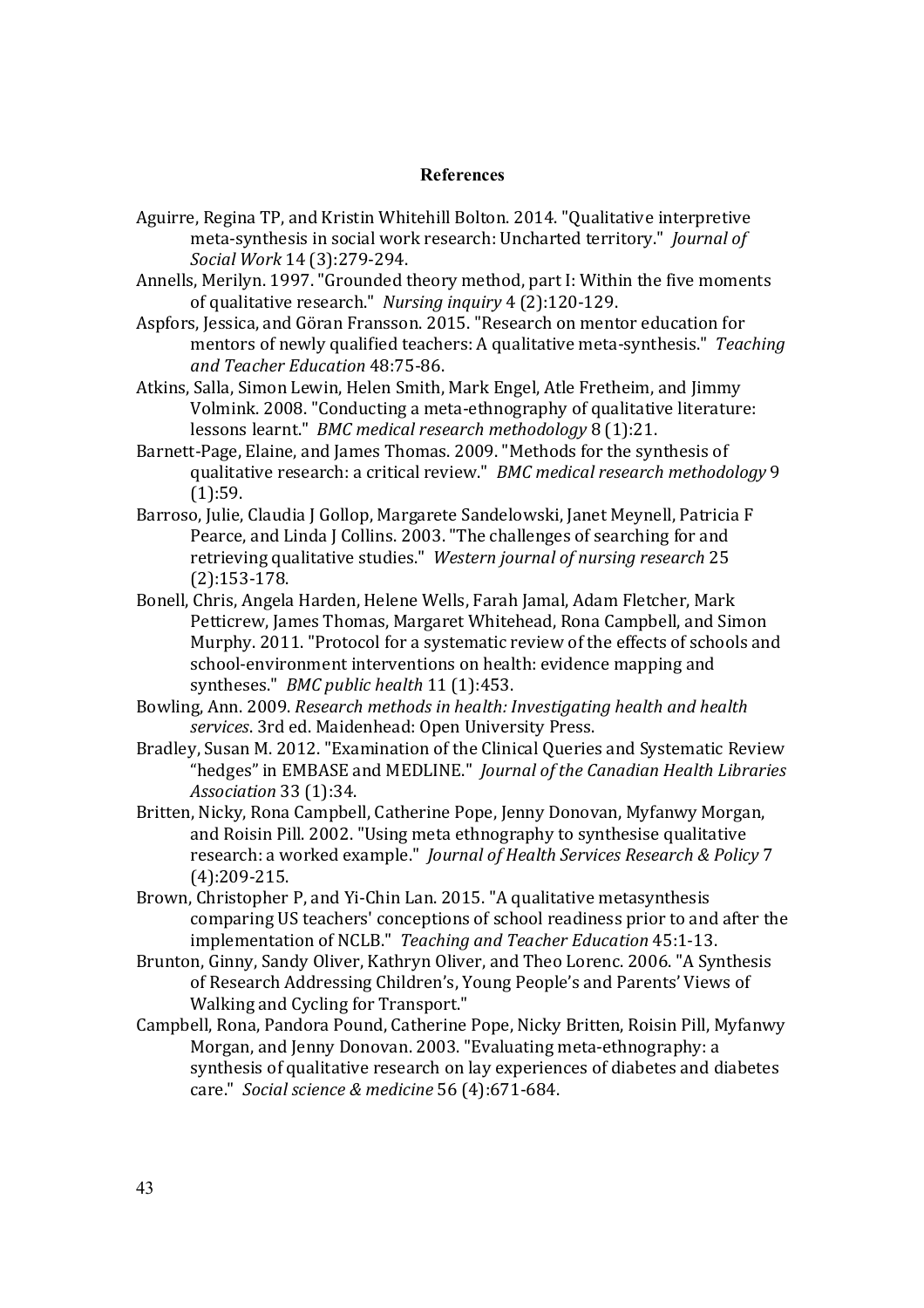- Carroll, Christopher, Andrew Booth, Joanna Leaviss, and Jo Rick. 2013. ""Best fit" framework synthesis: refining the method." *BMC medical research methodology* 13 (1):37.
- Chapple, Alison, and Anne Rogers. 1998. "Explicit guidelines for qualitative research: a step in the right direction, a defence of the'soft'option, or a form of sociological imperialism?" *Family practice* 15 (6):556-561.
- Charmaz, Kathy. 2006. "Constructing grounded theory: A practical guide through qualitative research." *SagePublications Ltd, London*.
- Cooke, Alison, Debbie Smith, and Andrew Booth. 2012. "Beyond PICO The SPIDER Tool for Qualitative Evidence Synthesis." *Qualitative health research* 22 (10):1435-1443.
- Corbin, Juliet, and Anselm Strauss, eds. 2008. *Basics of qualitative research: Techniques and procedures for developing grounded theory*. London: Sage.
- Creswell, J. W., and V. L. Plano Clark. 2011. *Designing and conducting mixed methods research*. 2nd ed. Thousand Oaks, CA: SAGE.
- Critical Appraisal Skills Programme (CASP). 1988. *Ten questions to help you make sense of qualitative research*. Oxford: CASP.
- Dixon-Woods, Mary, Shona Agarwal, Bridget Young, David Jones, and Alex Sutton. 2004. *Integrative approaches to qualitative and quantitative evidence*: Health Development Agency London.
- Dixon-Woods, Mary, Sheila Bonas, Andrew Booth, David R Jones, Tina Miller, Alex J Sutton, Rachel L Shaw, Jonathan A Smith, and Bridget Young. 2006. "How can systematic reviews incorporate qualitative research? A critical perspective." *Qualitative research* 6 (1):27-44.
- Dixon-Woods, Mary, Rachel L Shaw, Shona Agarwal, and Jonathan A Smith. 2004. "The problem of appraising qualitative research." *Quality and Safety in Health Care* 13 (3):223-225.
- Dixon Woods, Mary, Ray Fitzpatrick, and Karen Roberts. 2001. "Including qualitative research in systematic reviews: opportunities and problems." *Journal of evaluation in clinical practice* 7 (2):125-133.
- Elliott, Robert, Constance T Fischer, and David L Rennie. 1999. "Evolving guidelines for publication of qualitative research studies in psychology and related fields." *British Journal of Clinical Psychology* 38 (3):215-229.
- Estabrooks, Carole A, Peggy Anne Field, and Janice M Morse. 1994. "Aggregating qualitative findings: an approach to theory development." *Qualitative Health Research* 4 (4):503-511.
- Evans, David. 2002. "Database searches for qualitative research." *Journal of the Medical Library Association* 90 (3):290.
- Fine, G. 1993. "The sad demise, mysterious disappearance, and glorious triumph of symbolic interactionism." *Annual Review of Sociology* 19:61-87.
- Finfgeld Connett, Deborah. 2010. "Generalizability and transferability of meta synthesis research findings." *Journal of advanced nursing* 66 (2):246-254.
- Finfgeld Connett, Deborah, and E Diane Johnson. 2013. "Literature search strategies for conducting knowledge - building and theory - generating qualitative systematic reviews." *Journal of advanced nursing* 69 (1):194-204.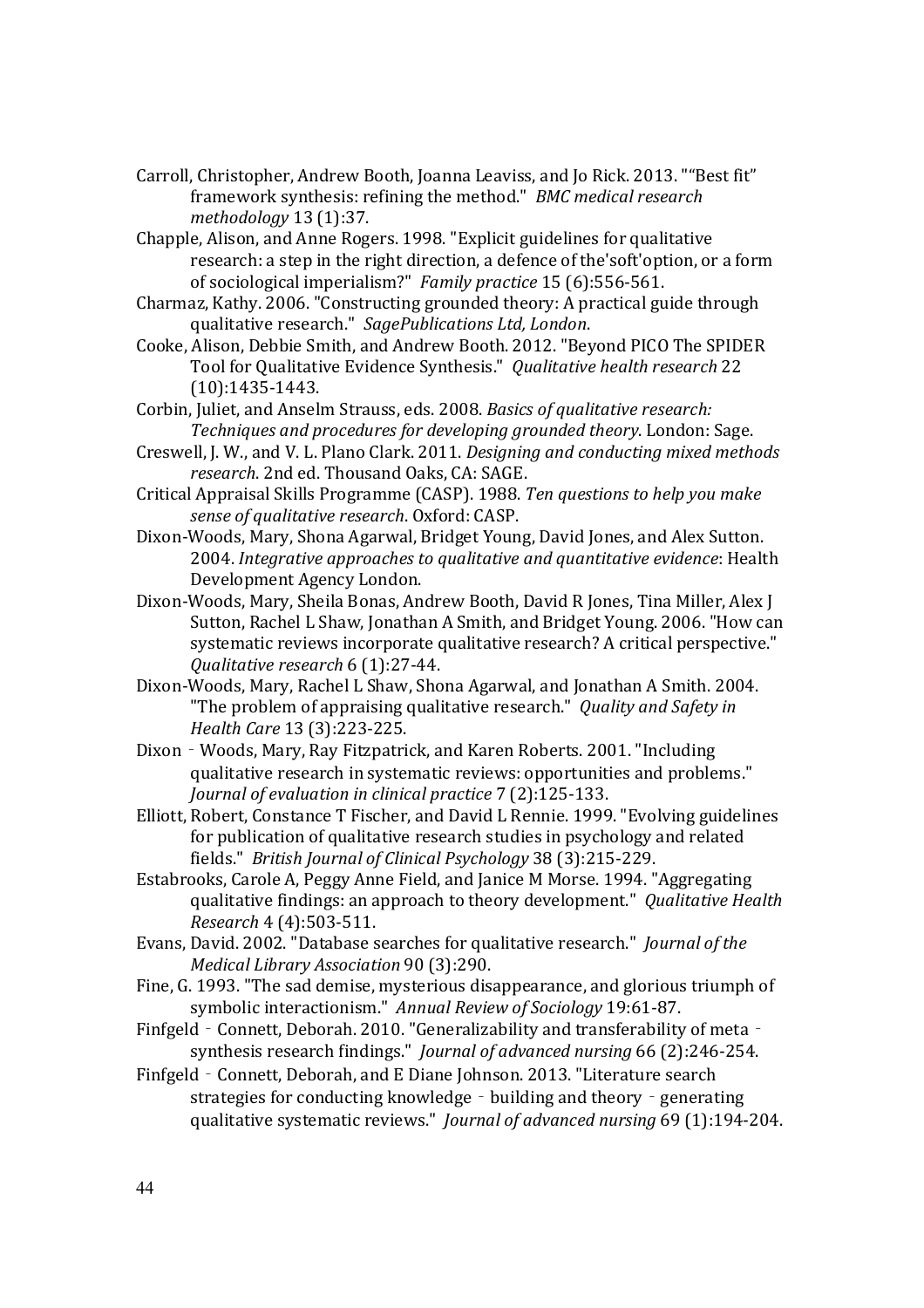- Glaser, Barney G. 2002. "Conceptualization: On Theory and Theorizing Using Grounded Theory." *International Journal of Qualitative Methods* 1 (2).
- Glaser, Barney G., and Anselm L. Strauss. 1971. *Status passage*. London: Routledge & Kegan Paul.
- Glaser, Barney, and Anselm Strauss. 1967. "The discovery grounded theory: strategies for qualitative inquiry." *Aldin, Chicago*.
- Green, Judith, and Nicky Britten. 1998. "Qualitative research and evidence based medicine." *BMJ: British Medical Journal* 316 (7139):1230.
- Green, Judith, and Nicki Thorogood. 2009. *Qualitative methods for health research*. Vol. 2nd ed., *Introducing qualitative methods*. Los Angeles, CA: Sage.
- Green, Judith, and Nicki Thorogood. 2014. *Qualitative methods for health research*. Vol. 3rd ed., *Introducing qualitative methods*. Los Angeles, CA: Sage.
- Greenhalgh, T., G. Robert, F. Macfarlane, P. Bate, O. Kyriakidou, and R. Peacock. 2005. "Storylines of research in diffusion of innovation: A meta-narrative approach to systematic review." *Social Science & Medicine* 61 (2):417-430.

Hannes, Karin, and Kirsten Macaitis. 2012. "A move to more systematic and transparent approaches in qualitative evidence synthesis: update on a review of published papers." *Qualitative Research* 12 (4):402-442.

Harden, Angela, Jo Garcia, Sandy Oliver, Rebecca Rees, Jonathan Shepherd, Ginny Brunton, and Ann Oakley. 2004. "Applying systematic review methods to studies of people's views: an example from public health research." *Journal of Epidemiology and Community Health* 58 (9):794-800.

Higgins, Julian PT, and Sally Green. 2008. *Cochrane handbook for systematic reviews of interventions*. Vol. 5: Wiley Online Library.

Houston, S. 2001. "Beyond social constructionism: Critical realism and social work." *British Journal of Social Work* 31 (6):845-861.

Jamal, Farah, Adam Fletcher, Angela Harden, Helene Wells, James Thomas, and Chris Bonell. 2013. "The school environment and student health: a systematic review and meta-ethnography of qualitative research." *BMC public health* 13 (1):798.

Jensen, Louise A, and Marion N Allen. 1996. "Meta-synthesis of qualitative findings." *Qualitative health research* 6 (4):553-560.

Kearney, Margaret H. 2001. "Levels and applications of qualitative research evidence." *Research in nursing & health* 24 (2):145-153.

Koerting, J, Elizabeth Smith, MM Knowles, S Latter, H Elsey, DC McCann, M Thompson, and EJ Sonuga-Barke. 2013. "Barriers to, and facilitators of, parenting programmes for childhood behaviour problems: a qualitative synthesis of studies of parents' and professionals' perceptions." *European child & adolescent psychiatry* 22 (11):653-670.

Lee, Richard Philip, Ruth Isla Hart, Rose Mary Watson, and Tim Rapley. 2014. "Qualitative synthesis in practice: some pragmatics of meta-ethnography." *Qualitative Research*:1468794114524221.

Liberati, Alessandro, Douglas G Altman, Jennifer Tetzlaff, Cynthia Mulrow, Peter C Gøtzsche, John PA Ioannidis, Mike Clarke, PJ Devereaux, Jos Kleijnen, and David Moher. 2009. "The PRISMA statement for reporting systematic reviews and meta-analyses of studies that evaluate health care interventions: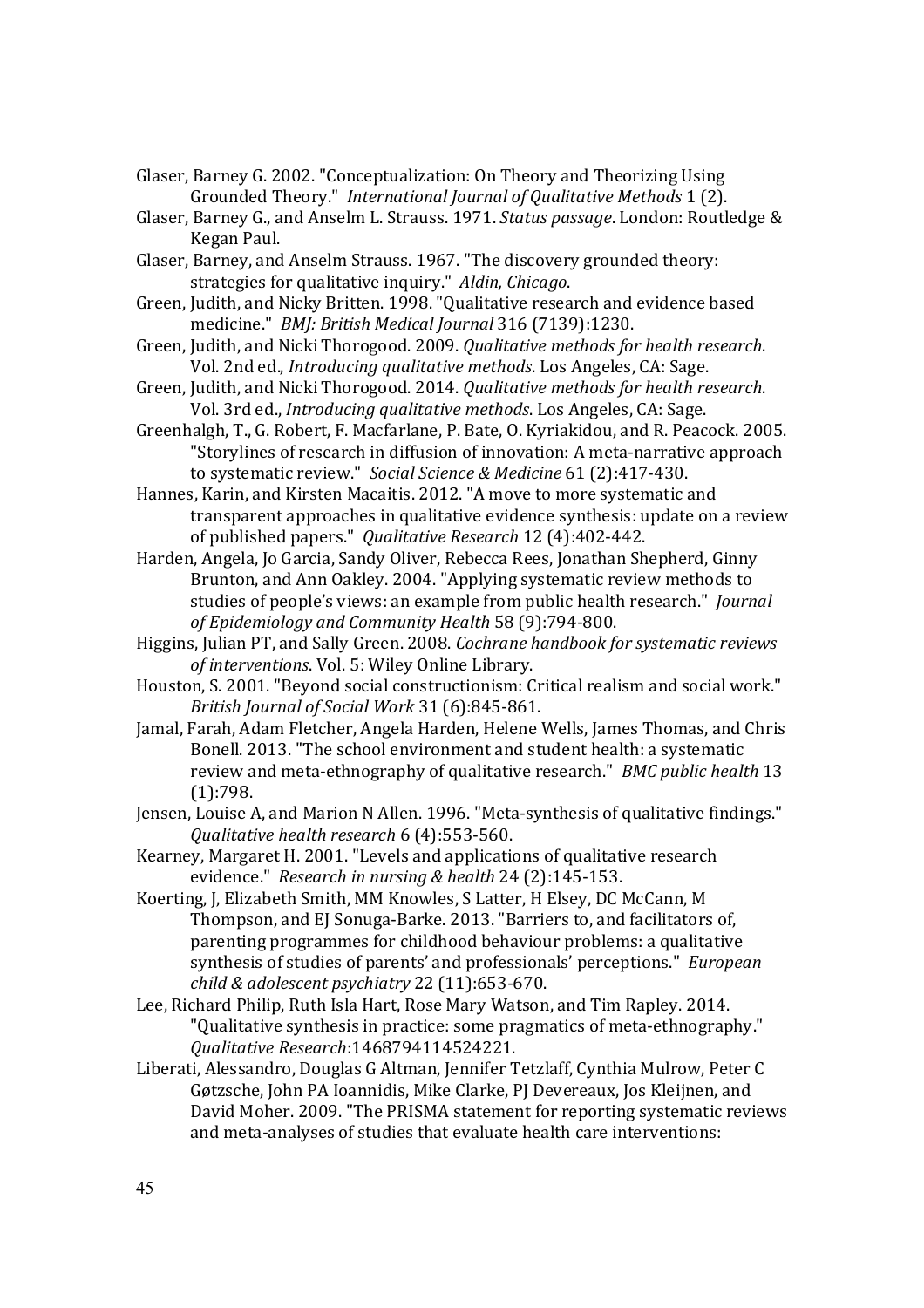explanation and elaboration." *Annals of internal medicine* 151 (4):W-65-W-94.

- Lofland, John. 1970. "Interactionist imagery and analytic interruptus." *Human nature and collective behavior: Papers in honor of Herbert Blumer*:35-45.
- Major, Claire Howell, and Maggi Savin-Baden. 2010. *An introduction to qualitative research synthesis: Managing the information explosion in social science research*: Routledge.
- Malpass, Alice, Havi Carel, Matthew Ridd, Alison Shaw, David Kessler, Debbie Sharp, Mark Bowden, and Julia Wallond. 2012. "Transforming the perceptual situation: a meta-ethnography of qualitative work reporting patients' experiences of mindfulness-based approaches." *Mindfulness* 3 (1):60-75.
- Malpass, Alice, Alison Shaw, Debbie Sharp, Fiona Walter, Gene Feder, Matthew Ridd, and David Kessler. 2009. ""Medication career" or "Moral career"? The two sides of managing antidepressants: A meta-ethnography of patients' experience of antidepressants." *Social science & medicine* 68 (1):154-168.
- Malterud, Kirsti. 2001. "Qualitative research: standards, challenges, and guidelines." *The lancet* 358 (9280):483-488.
- Melendez-Torres, G. J., Sean Grant, and Chris Bonell. 2015. "A systematic review and critical appraisal of qualitative metasynthetic practice in public health to develop a taxonomy of operations of reciprocal translation." *Research Synthesis Methods*.
- Miles, Mattheu B, and A Michael Huberman. 1984. "Qualitative data analysis: A sourcebook of new methods." In *Qualitative data analysis: a sourcebook of new methods*. Sage publications.
- Miles, Matthew B, and A Michael Huberman. 1994. *Qualitative data analysis: An expanded sourcebook*: Sage.
- Mills, Albert J, Gabrielle Durepos, and Elden Wiebe. 2010. *Encyclopedia of case study research*. Vol. 2: Sage Publications.
- Noblit, George W, and R Dwight Hare. 1988. *Meta-ethnography: Synthesizing qualitative studies*. Vol. 11: Sage.
- Oliver, Sandy, Angela Harden, Rebecca Rees, Jonathan Shepherd, Ginny Brunton, Jo Garcia, and Ann Oakley. 2005. "An emerging framework for including different types of evidence in systematic reviews for public policy." *Evaluation* 11 (4):428-446.
- Paterson, B. L., S Thorne, C Canam, and C Jillings. 2001. *Meta-study of qualitative health research: a practical guide to meta-analysis and meta-synthesis.* Thousand Oaks, CA: Sage.
- Pope, Catherine, Sue Ziebland, and Nicholas Mays. 2000. "Qualitative research in health care: Analysing qualitative data." *BMJ: British Medical Journal* 320 (7227):114.
- Riegler, A. 2005. "Editorial: The constructivist challenge." *Constructivist Foundations*  $1(1):1-8.$
- Riese, Hanne, Benedicte Carlsen, and Claire Glenton. 2014. "Qualitative Research Synthesis: How the Whole Can Be Greater than the Sum of Its Parts." *Anthropology in Action* 21 (2):23-30.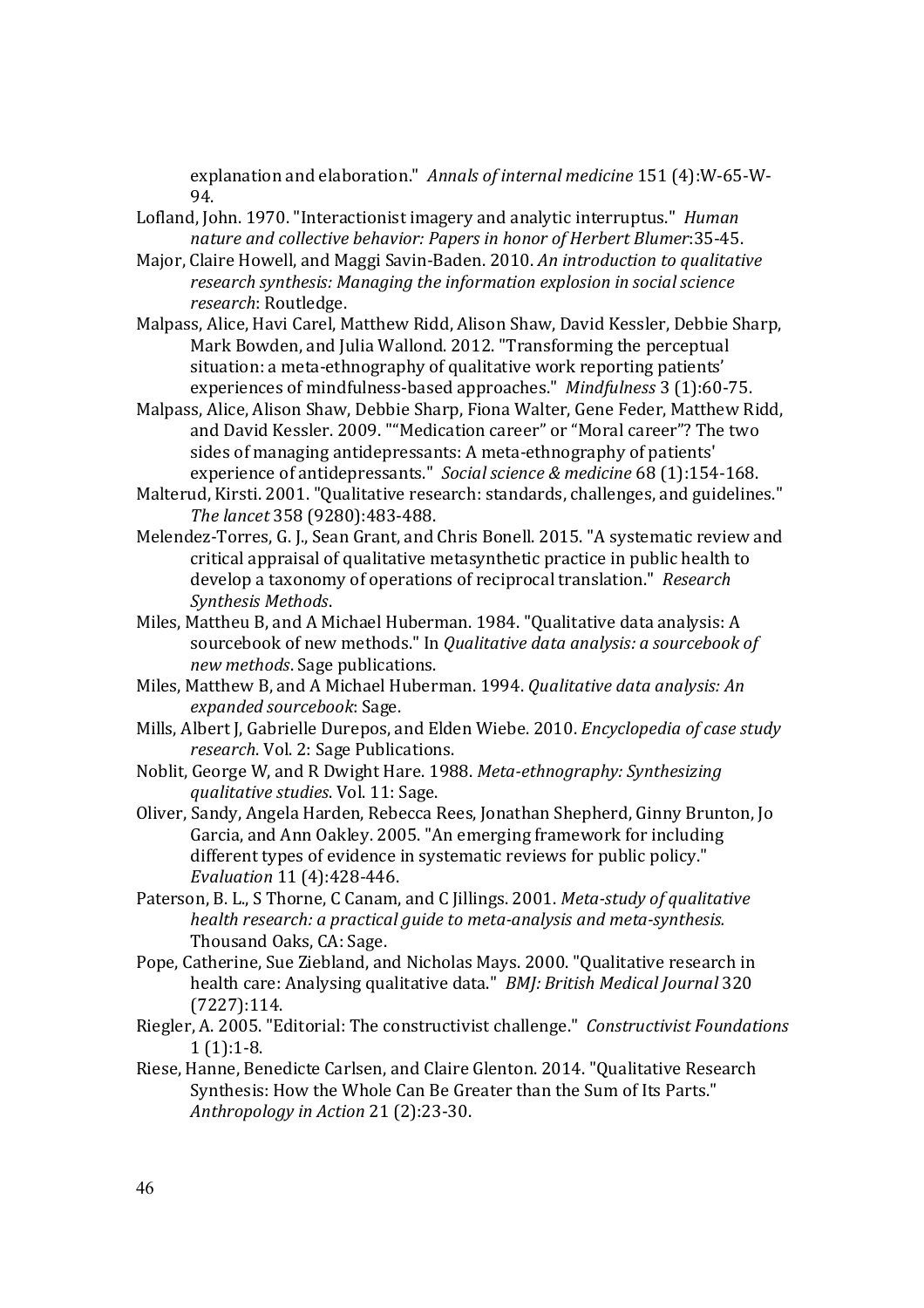- Riese, Hanne, Akylina Samara, and Sølvi Lillejord. 2012. "Peer relations in peer learning." *International Journal of Qualitative Studies in Education* 25 (5):601-624.
- Rolfe, Gary. 2006. "Validity, trustworthiness and rigour: quality and the idea of qualitative research." *Journal of advanced nursing* 53 (3):304-310.
- Saldana, Johnny. 2009. "An introduction to codes and coding." *The coding manual for qualitative researchers*:1-31.
- Sandelowski, Margarete. 1993. "Rigor or rigor mortis: the problem of rigor in qualitative research revisited." *Advances in nursing science* 16 (2):1-8.
- Sandelowski, Margarete. 2012. "Metasynthesis of qualitative research." In *APA handbook of research methods in psychology: Research designs: Quantitative, qualitative, neuropsychological, and biological*, edited by H. Cooper, 19-36. Washington, DC: American Psychological Association.
- Sandelowski, Margarete, and Julie Barroso. 2007. *Handbook for synthesizing qualitative research*: Springer Publishing Company.
- Sandelowski, Margarete, Sharron Docherty, and Carolyn Emden. 1997. "Focus on qualitative methods Qualitative metasynthesis: issues and techniques." *Research in nursing and health* 20:365-372.

Schutz, A. 1962. *Collected papers*. Vol. 1. The Hague: Martinus Nijhoff.

- Shaw, Rachel L, Andrew Booth, Alex J Sutton, Tina Miller, Jonathan A Smith, Bridget Young, David R Jones, and Mary Dixon-Woods. 2004. "Finding qualitative research: an evaluation of search strategies." *BMC medical research methodology* 4 (1):5.
- Stansfield, Claire, Ginny Brunton, and Rebecca Rees. 2014. "Search wide, dig deep: literature searching for qualitative research. An analysis of the publication formats and information sources used for four systematic reviews in public health." *Research Synthesis Methods* 5 (2):142-151.
- Strauss, A. L. 1970. "Discovering new theory from previous theory." In *Human nature and collective behavior: Papers in honor of Herbert Blumer*, edited by T. Shibutani, 46-53. New Brunswick, NJ: Transition Books.
- Suddaby, Roy. 2006. "From the editors: What grounded theory is not." *Academy of management journal* 49 (4):633-642.
- Thomas, James, and Angela Harden. 2008. "Methods for the thematic synthesis of qualitative research in systematic reviews." *BMC medical research methodology* 8 (1):45.
- Thorne, Sally, Louise Jensen, Margaret H Kearney, George Noblit, and Margarete Sandelowski. 2004. "Qualitative metasynthesis: reflections on methodological orientation and ideological agenda." *Qualitative health research* 14 (10):1342-1365.
- Tondeur, Jo, Johan Van Braak, Guoyuan Sang, Joke Voogt, Petra Fisser, and Anne Ottenbreit-Leftwich. 2012. "Preparing pre-service teachers to integrate technology in education: A synthesis of qualitative evidence." *Computers & Education* 59 (1):134-144.
- Tong, Allison, Kate Flemming, Elizabeth McInnes, Sandy Oliver, and Jonathan Craig. 2012. "Enhancing transparency in reporting the synthesis of qualitative research: ENTREQ." *BMC medical research methodology* 12 (1):181.